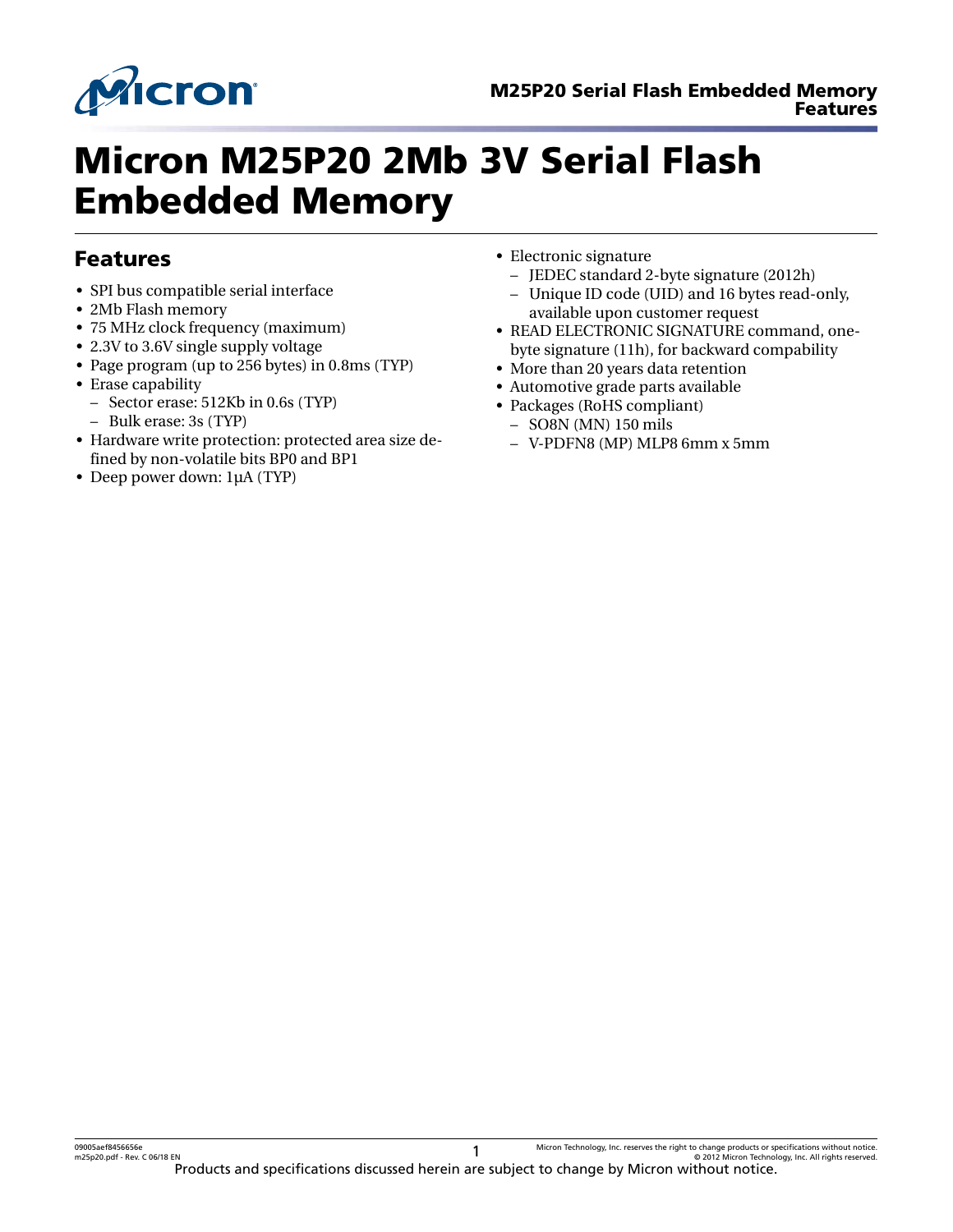

# **Contents**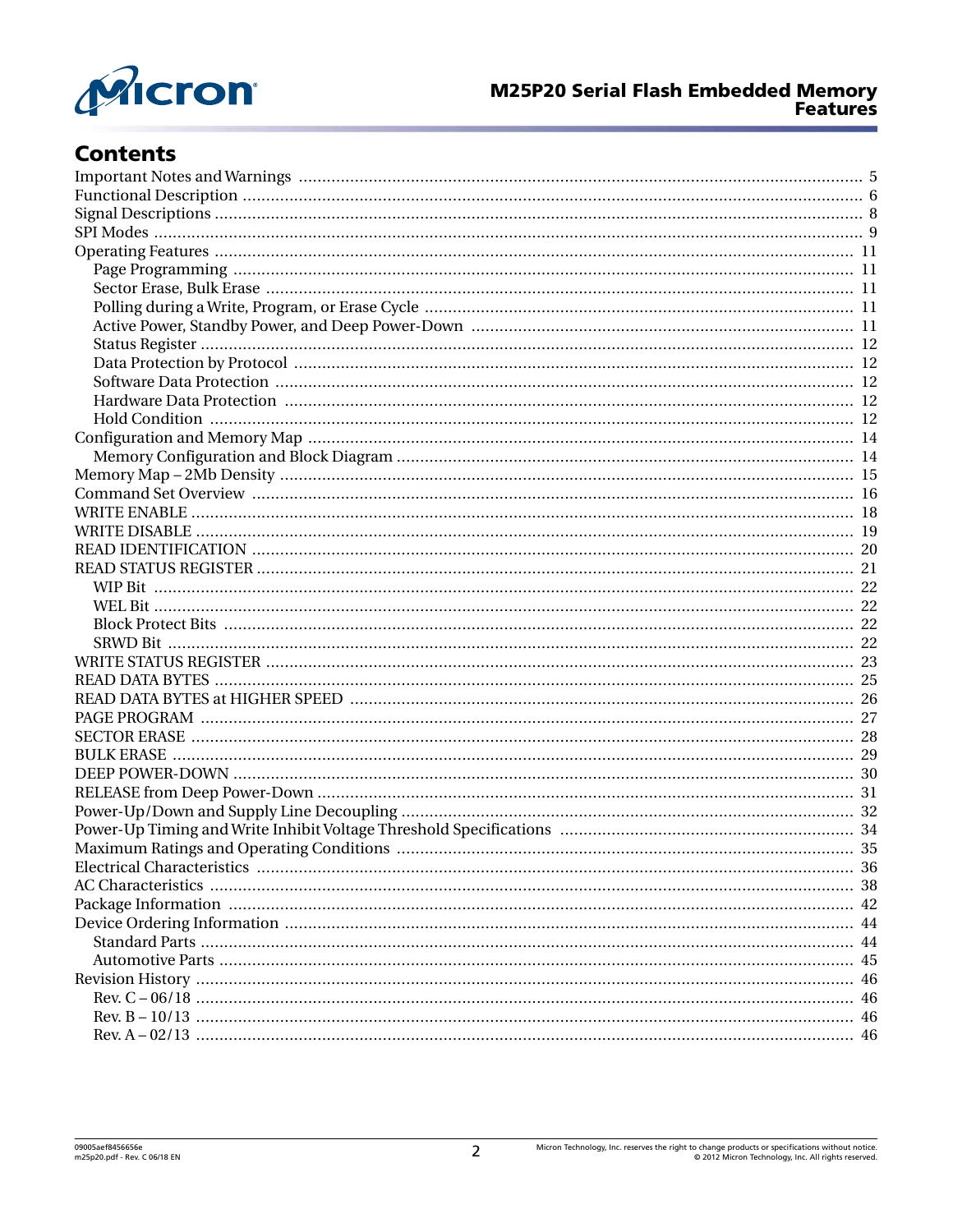

# **List of Figures**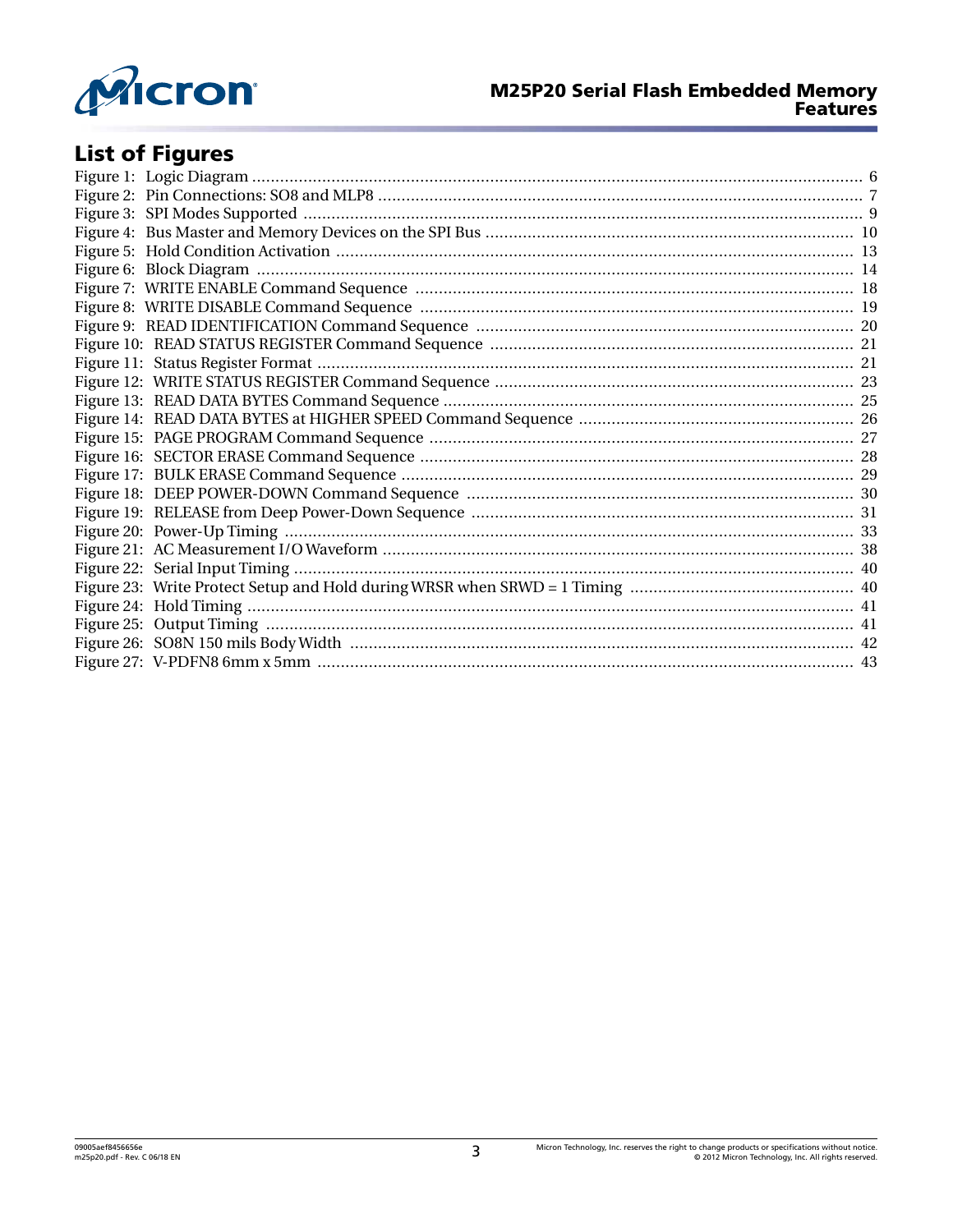

# **List of Tables**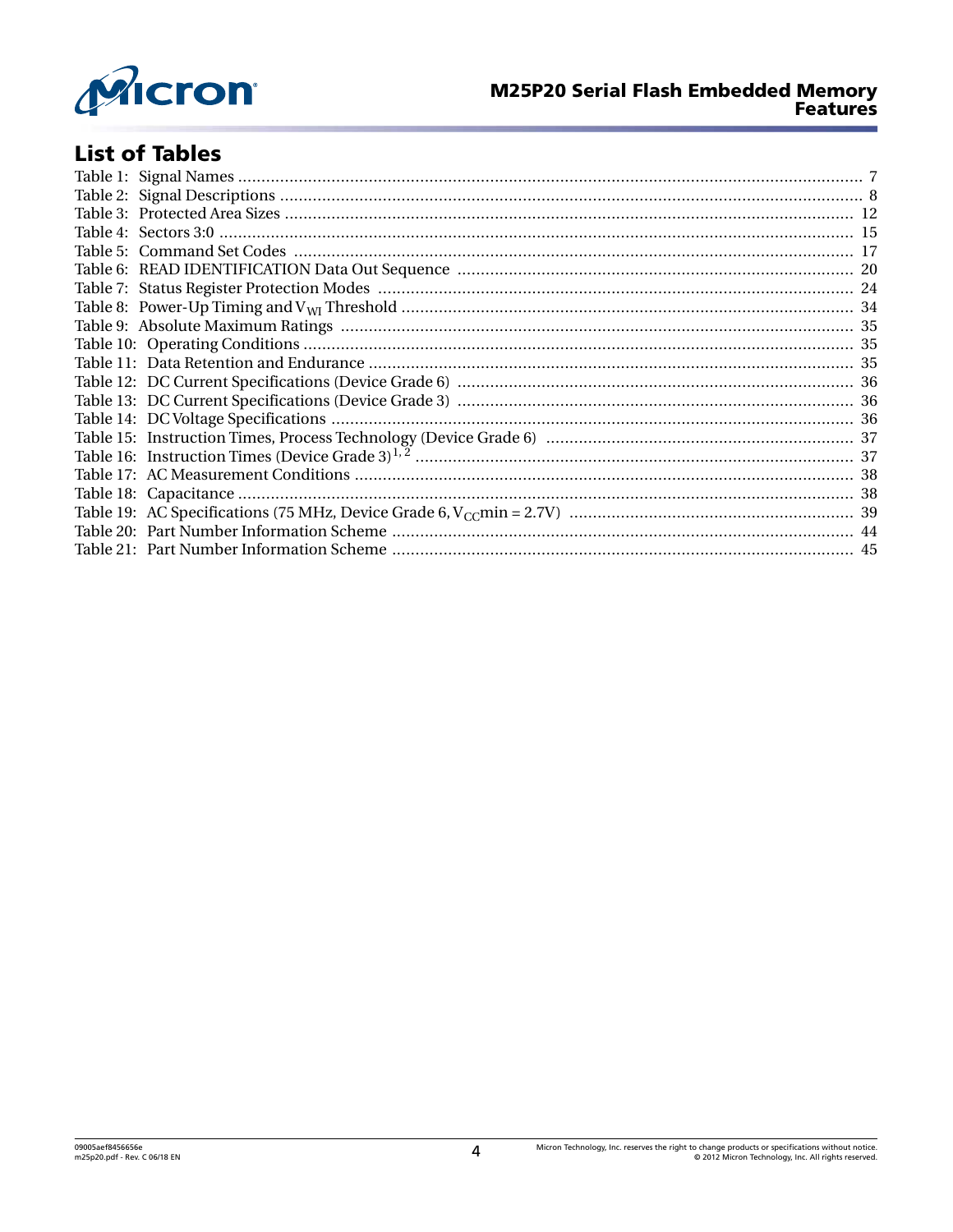<span id="page-4-0"></span>

### Important Notes and Warnings

Micron Technology, Inc. ("Micron") reserves the right to make changes to information published in this document, including without limitation specifications and product descriptions. This document supersedes and replaces all information supplied prior to the publication hereof. You may not rely on any information set forth in this document if you obtain the product described herein from any unauthorized distributor or other source not authorized by Micron.

**Automotive Applications.** Products are not designed or intended for use in automotive applications unless specifically designated by Micron as automotive-grade by their respective data sheets. Distributor and customer/distributor shall assume the sole risk and liability for and shall indemnify and hold Micron harmless against all claims, costs, damages, and expenses and reasonable attorneys' fees arising out of, directly or indirectly, any claim of product liability, personal injury, death, or property damage resulting directly or indirectly from any use of nonautomotive-grade products in automotive applications. Customer/distributor shall ensure that the terms and conditions of sale between customer/distributor and any customer of distributor/customer (1) state that Micron products are not designed or intended for use in automotive applications unless specifically designated by Micron as automotive-grade by their respective data sheets and (2) require such customer of distributor/customer to indemnify and hold Micron harmless against all claims, costs, damages, and expenses and reasonable attorneys' fees arising out of, directly or indirectly, any claim of product liability, personal injury, death, or property damage resulting from any use of non-automotive-grade products in automotive applications.

**Critical Applications.** Products are not authorized for use in applications in which failure of the Micron component could result, directly or indirectly in death, personal injury, or severe property or environmental damage ("Critical Applications"). Customer must protect against death, personal injury, and severe property and environmental damage by incorporating safety design measures into customer's applications to ensure that failure of the Micron component will not result in such harms. Should customer or distributor purchase, use, or sell any Micron component for any critical application, customer and distributor shall indemnify and hold harmless Micron and its subsidiaries, subcontractors, and affiliates and the directors, officers, and employees of each against all claims, costs, damages, and expenses and reasonable attorneys' fees arising out of, directly or indirectly, any claim of product liability, personal injury, or death arising in any way out of such critical application, whether or not Micron or its subsidiaries, subcontractors, or affiliates were negligent in the design, manufacture, or warning of the Micron product.

**Customer Responsibility.** Customers are responsible for the design, manufacture, and operation of their systems, applications, and products using Micron products. ALL SEMICONDUCTOR PRODUCTS HAVE INHERENT FAIL-URE RATES AND LIMITED USEFUL LIVES. IT IS THE CUSTOMER'S SOLE RESPONSIBILITY TO DETERMINE WHETHER THE MICRON PRODUCT IS SUITABLE AND FIT FOR THE CUSTOMER'S SYSTEM, APPLICATION, OR PRODUCT. Customers must ensure that adequate design, manufacturing, and operating safeguards are included in customer's applications and products to eliminate the risk that personal injury, death, or severe property or environmental damages will result from failure of any semiconductor component.

**Limited Warranty.** In no event shall Micron be liable for any indirect, incidental, punitive, special or consequential damages (including without limitation lost profits, lost savings, business interruption, costs related to the removal or replacement of any products or rework charges) whether or not such damages are based on tort, warranty, breach of contract or other legal theory, unless explicitly stated in a written agreement executed by Micron's duly authorized representative.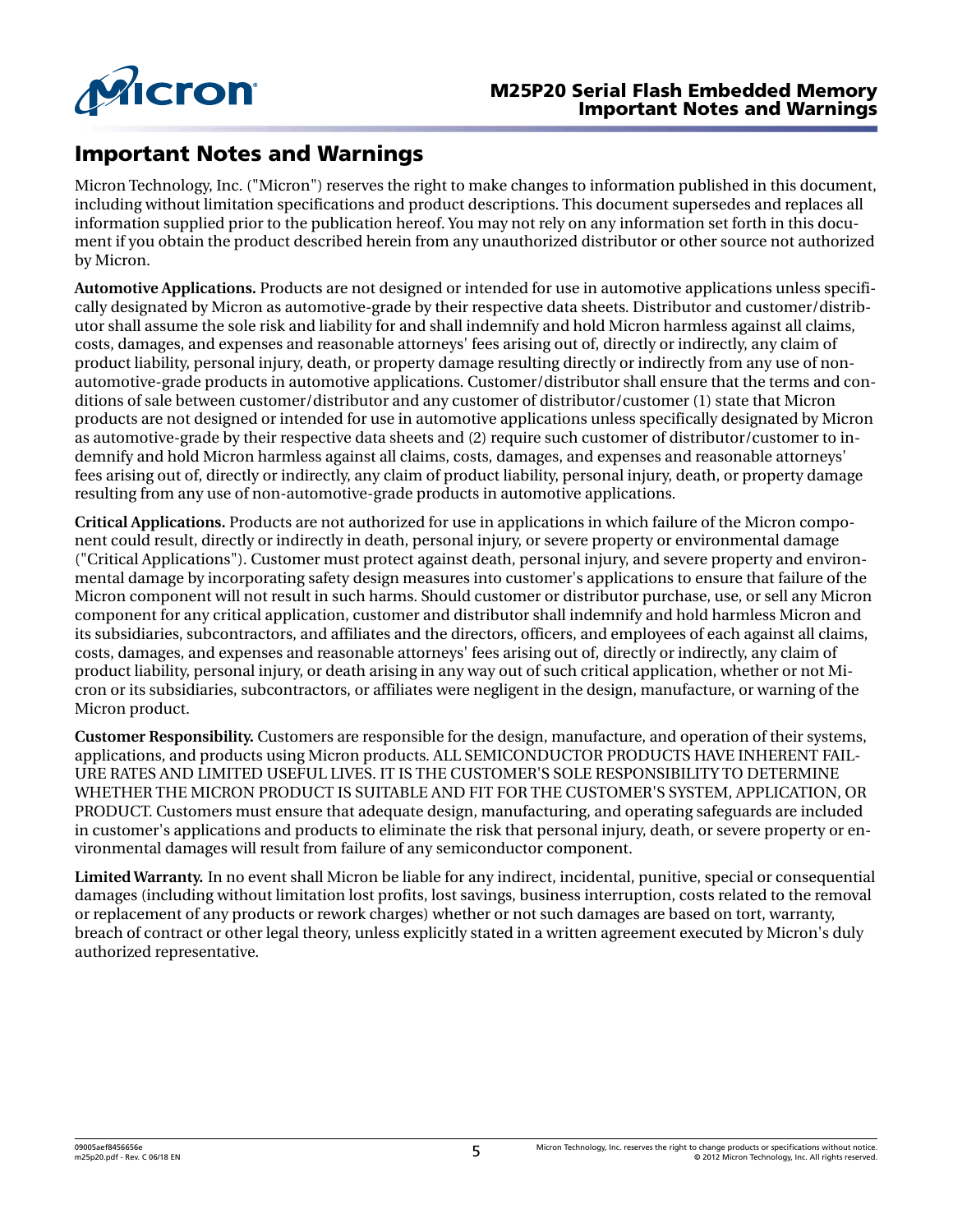<span id="page-5-0"></span>

### Functional Description

The M25P20 is a 2Mb (256Kb x 8) serial Flash memory device with advanced write protection mechanisms accessed by a high speed SPI-compatible bus. The device supports high-performance commands for clock frequency up to 75MHz.

**Note:** 75 MHz operation is available only on the  $V_{CC}$  range 2.7V–3.6V.

The memory can be programmed 1 to 256 bytes at a time, using the PAGE PROGRAM command.

The memory is organized as 4 sectors, each containing 256 pages. Each page is 256 bytes wide. Thus, the whole memory can be viewed as consisting of 1024 pages, or 262,144 bytes.

The whole memory can be erased using the BULK ERASE command, or a sector at a time, using the SECTOR ERASE command.

In order to meet environmental requirements, these devices RoHS-compliant.

### Figure 1: Logic Diagram

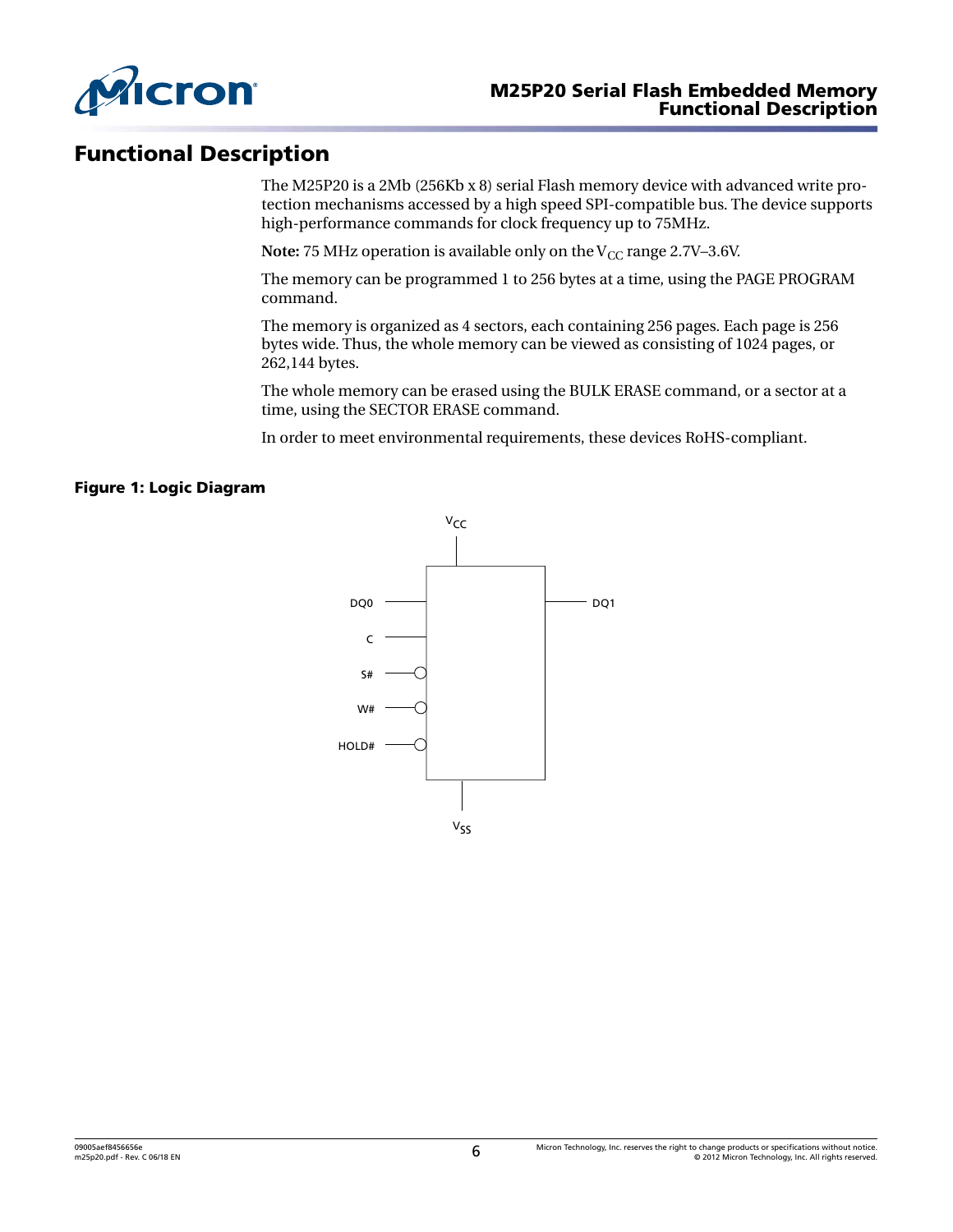<span id="page-6-0"></span>

#### Figure 2: Pin Connections: SO8 and MLP8



Note: 1. There is an exposed central pad on the underside of the MLP8 package that is pulled internally to  $V_{SS}$ , and must not be connected to any other voltage or signal line on the PCB. The Package Mechanical section provides information on package dimensions and how to identify pin 1.

#### Table 1: Signal Names

| <b>Signal Name</b> | Function           | <b>Direction</b> |
|--------------------|--------------------|------------------|
| l C                | Serial clock       | Input            |
| DQ0                | Serial data input  | 1/O              |
| DQ1                | Serial data output | <b>I/O</b>       |
| S#                 | Chip select        | Input            |
| W#                 | Write protect      | Input            |
| HOLD#              | Hold               | Input            |
| $V_{CC}$           | Supply voltage     | -                |
| $V_{SS}$           | Ground             | –                |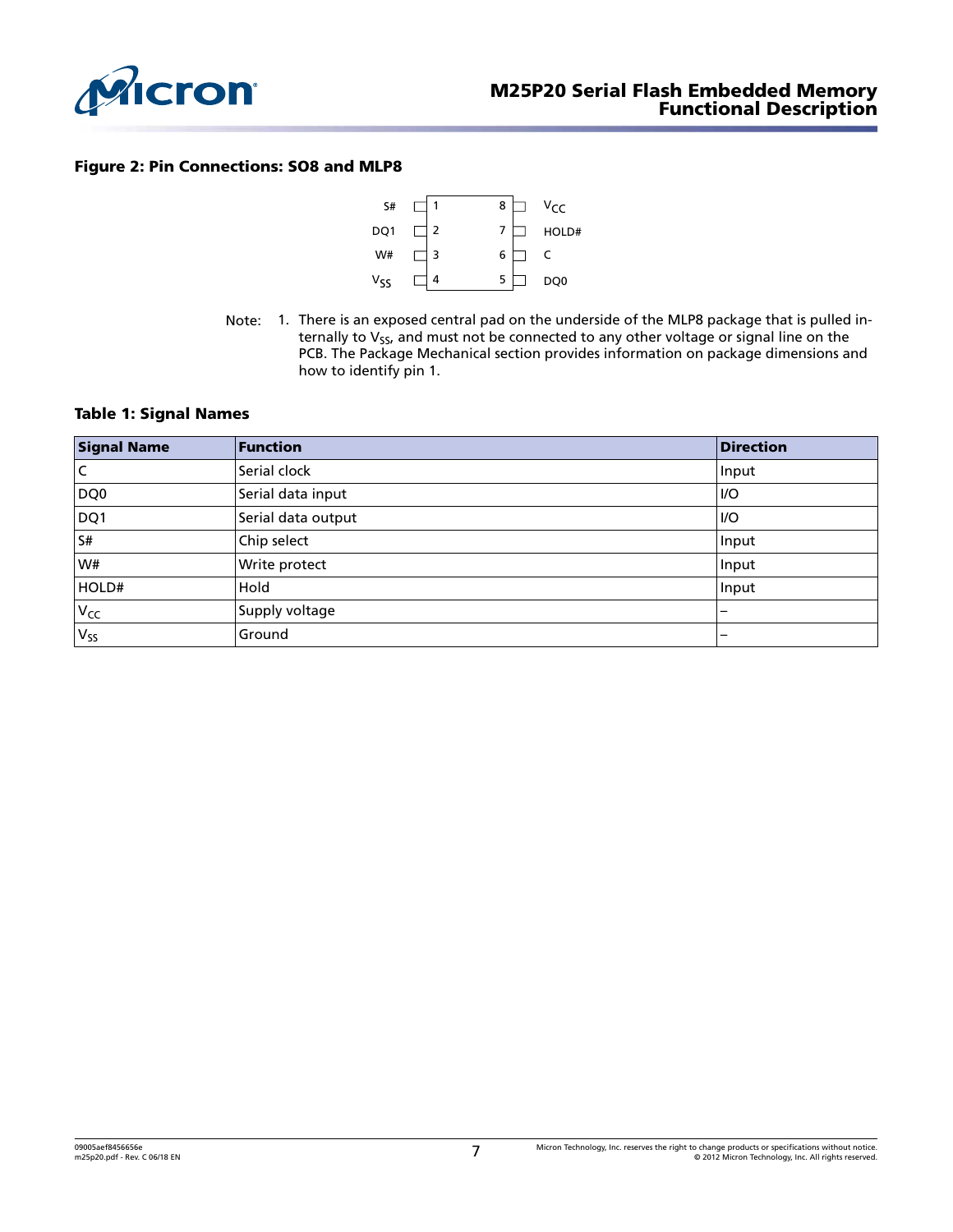<span id="page-7-0"></span>

# Signal Descriptions

### Table 2: Signal Descriptions

| <b>Signal</b>   | <b>Type</b> | <b>Description</b>                                                                                                                                                                                                                                                                                                                                                                                                                              |  |  |
|-----------------|-------------|-------------------------------------------------------------------------------------------------------------------------------------------------------------------------------------------------------------------------------------------------------------------------------------------------------------------------------------------------------------------------------------------------------------------------------------------------|--|--|
| DQ1             | Output      | Serial data: The DQ1 output signal is used to transfer data serially out of the device.<br>Data is shifted out on the falling edge of the serial clock (C).                                                                                                                                                                                                                                                                                     |  |  |
| DQ <sub>0</sub> | Input       | Serial data: The DQ0 input signal is used to transfer data serially into the device. It<br>receives commands, addresses, and the data to be programmed. Values are latched on<br>the rising edge of the serial clock (C).                                                                                                                                                                                                                       |  |  |
| C               | Input       | Clock: The C input signal provides the timing of the serial interface. Commands, ad-<br>dresses, or data present at serial data input (DQ0) is latched on the rising edge of the<br>serial clock (C). Data on DQ1 changes after the falling edge of C.                                                                                                                                                                                          |  |  |
| S#              | Input       | Chip select: When the S# input signal is HIGH, the device is deselected and DQ1 is at<br>high impedance. Unless an internal PROGRAM, ERASE, or WRITE STATUS REGISTER cy-<br>cle is in progress, the device will be in the standby power mode (not the deep power-<br>down mode). Driving S# LOW enables the device, placing it in the active power mode.<br>After power-up, a falling edge on S# is required prior to the start of any command. |  |  |
| HOLD#           | Input       | Hold: The HOLD# signal is used to pause any serial communications with the device<br>without deselecting the device. During the hold condition, DQ1 is High-Z. DQ0 and C<br>are "Don't Care." To start the hold condition, the device must be selected, with S#<br>driven LOW.                                                                                                                                                                  |  |  |
| W#              | Input       | Write protect: The W# input signal is used to freeze the size of the area of memory<br>that is protected against WRITE, PROGRAM, and ERASE commands as specified by the<br>values in the block protect bits in the status register.                                                                                                                                                                                                             |  |  |
| $V_{CC}$        | Power       | Device core power supply: Source voltage.                                                                                                                                                                                                                                                                                                                                                                                                       |  |  |
| $V_{SS}$        | Ground      | <b>Ground:</b> Reference for the V <sub>CC</sub> supply voltage.                                                                                                                                                                                                                                                                                                                                                                                |  |  |
| <b>DNU</b>      |             | Do not use.                                                                                                                                                                                                                                                                                                                                                                                                                                     |  |  |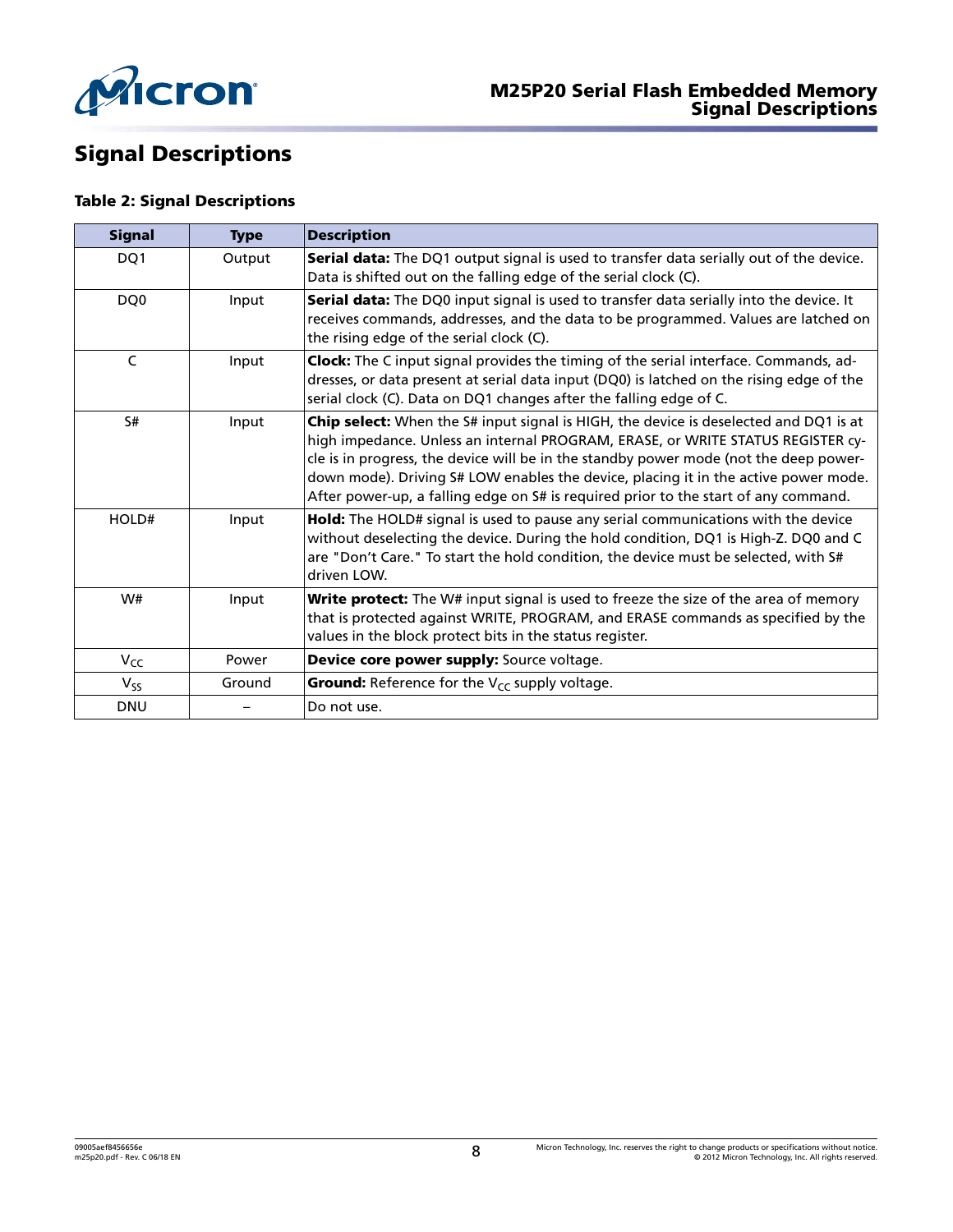<span id="page-8-0"></span>

### SPI Modes

These devices can be driven by a microcontroller with its serial peripheral interface (SPI) running in either of the following two SPI modes:

- $\bullet$  CPOL = 0, CPHA = 0
- CPOL = 1, CPHA =  $1$

For these two modes, input data is latched in on the rising edge of serial clock (C), and output data is available from the falling edge of C.

The difference between the two modes is the clock polarity when the bus master is in standby mode and not transferring data:

- C remains at 0 for  $(CPOL = 0, CPHA = 0)$
- C remains at 1 for  $(CPOL = 1, CPHA = 1)$

### Figure 3: SPI Modes Supported



Because only one device is selected at a time, only one device drives the serial data output (DQ1) line at a time, while the other devices are High-Z. An example of three devices connected to an MCU on an SPI bus is shown here.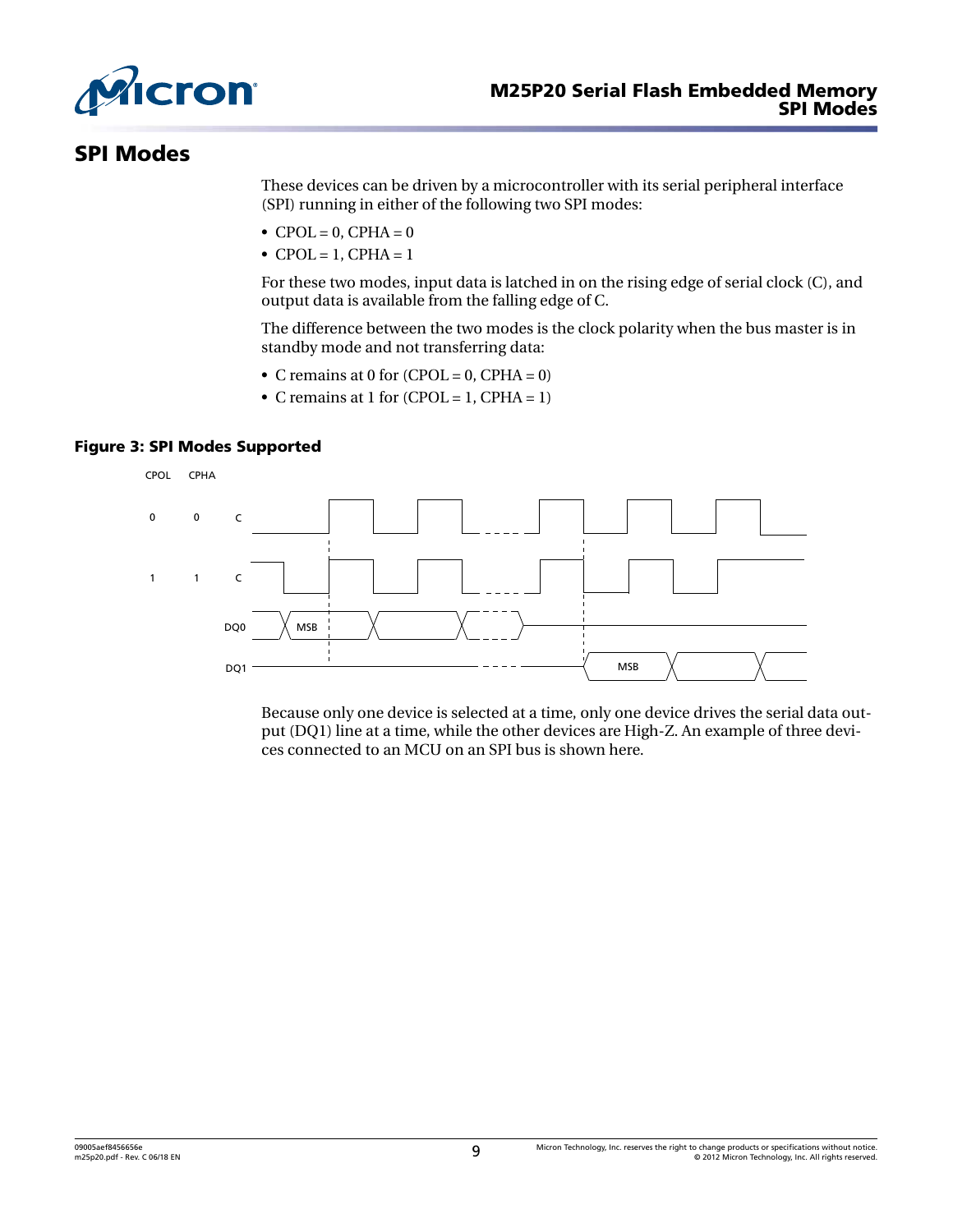<span id="page-9-0"></span>



#### Figure 4: Bus Master and Memory Devices on the SPI Bus

- Notes: 1. WRITE PROTECT (W#) and HOLD# should be driven HIGH or LOW as appropriate.
	- 2. Resistors (R) ensure that the memory device is not selected if the bus master leaves the S# line High-Z.
	- 3. The bus master may enter a state where all I/O are High-Z at the same time; for example, when the bus master is reset. Therefore, C must be connected to an external pulldown resistor so that when all I/O are High-Z, S# is pulled HIGH while C is pulled LOW. This ensures that S# and C do not go HIGH at the same time and that the <sup>t</sup>SHCH requirement is met.
	- 4. The typical value of R is 100kΩ, assuming that the time constant R  $\times$  C<sub>p</sub> (C<sub>p</sub> = parasitic capacitance of the bus line) is shorter than the time during which the bus master leaves the SPI bus High-Z.
	- 5. Example: Given that  $C_p$  = 50pF (R  $\times$   $C_p$  = 5µs), the application must ensure that the bus master never leaves the SPI bus High-Z for a time period shorter than 5μs.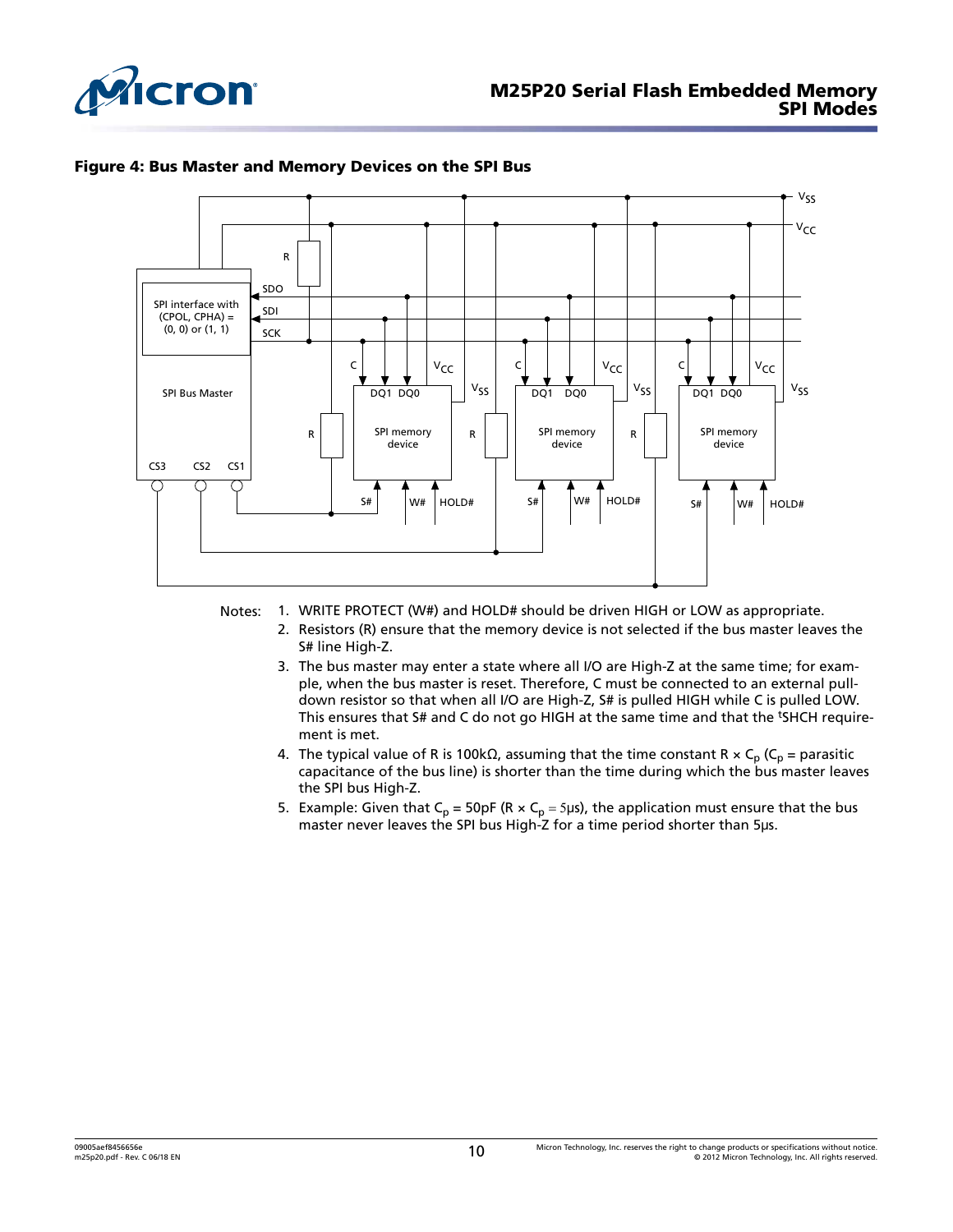<span id="page-10-0"></span>

### Operating Features

### Page Programming

To program one data byte, two commands are required: WRITE ENABLE, which is one byte, and a PAGE PROGRAM sequence, which is four bytes plus data. This is followed by the internal PROGRAM cycle of duration t<sub>PP</sub>. To spread this overhead, the PAGE PRO-GRAM command allows up to 256 bytes to be programmed at a time (changing bits from 1 to 0), provided they lie in consecutive addresses on the same page of memory. To optimize timings, it is recommended to use the PAGE PROGRAM command to program all consecutive targeted bytes in a single sequence than to use several PAGE PROGRAM sequences with each containing only a few bytes.

### Sector Erase, Bulk Erase

The PAGE PROGRAM command allows bits to be reset from 1 to 0. Before this can be applied, the bytes of memory need to have been erased to all 1s (FFh). This can be achieved a sector at a time using the SECTOR ERASE command, or throughout the entire memory using the BULK ERASE command. This starts an internal ERASE cycle of duration  $t_{\text{SSE}}$ ,  $t_{\text{SE}}$  or  $t_{\text{BE}}$ . The ERASE command must be preceded by a WRITE ENABLE command.

### Polling during a Write, Program, or Erase Cycle

An improvement in the time to complete the following commands can be achieved by not waiting for the worst case delay ( $t<sub>W</sub>$ ,  $t<sub>PP</sub>$ ,  $t<sub>SE</sub>$ , or  $t<sub>BE</sub>$ ).

- WRITE STATUS REGISTER
- PROGRAM
- ERASE (SECTOR ERASE, BULK ERASE)

The write in progress (WIP) bit is provided in the status register so that the application program can monitor this bit in the status register, polling it to establish when the previous WRITE cycle, PROGRAM cycle, or ERASE cycle is complete.

### Active Power, Standby Power, and Deep Power-Down

When chip select (S#) is LOW, the device is selected, and in the ACTIVE POWER mode. When S# is HIGH, the device is deselected, but could remain in the ACTIVE POWER mode until all internal cycles have completed (PROGRAM, ERASE, WRITE STATUS REGISTER). The device then goes in to the STANDBY POWER mode. The device consumption drops to  $I_{CC1}$ .

The DEEP POWER-DOWN mode is entered when the DEEP POWER-DOWN command is executed. The device consumption drops further to  $I_{CC2}$ . The device remains in this mode until the RELEASE FROM DEEP POWER-DOWN command is executed. While in the DEEP POWER-DOWN mode, the device ignores all WRITE, PROGRAM, and ERASE commands. This provides an extra software protection mechanism when the device is not in active use, by protecting the device from inadvertent WRITE, PROGRAM, or ERASE operations. For further information, see the DEEP POWER DOWN command.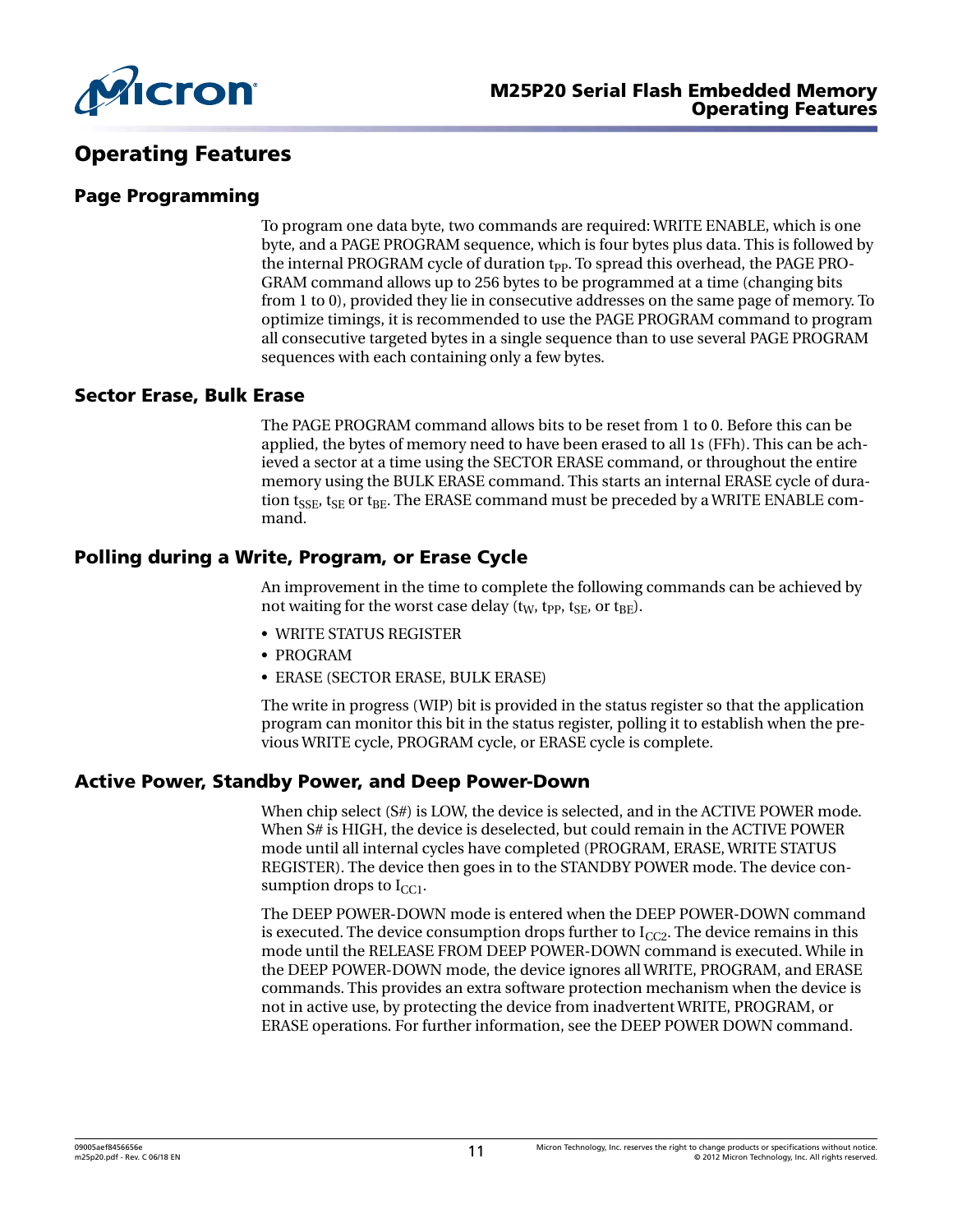<span id="page-11-0"></span>

### Status Register

The status register contains a number of status and control bits that can be read or set (as appropriate) by specific commands. For a detailed description of the status register bits, see the READ STATUS REGISTER command.

### Data Protection by Protocol

Non-volatile memory is used in environments that can include excessive noise. The following capabilities help protect data in these noisy environments.

Power on reset and an internal timer  $(t_{\text{PIW}})$  can provide protection against inadvertent changes while the power supply is outside the operating specification.

PROGRAM, ERASE, and WRITE STATUS REGISTER commands are checked before they are accepted for execution to ensure they consist of a number of clock pulses that is a multiple of eight.

All commands that modify data must be preceded by a WRITE ENABLE command to set the write enable latch (WEL) bit.

In addition to the low power consumption feature, the DEEP POWER-DOWN mode offers extra software protection since all WRITE, PROGRAM, and ERASE commands are ignored when the device is in this mode.

### Software Data Protection

Memory can be configured as read-only using the block protect bits (BP1, BP0) as shown in the Protected Area Sizes table.

### Hardware Data Protection

Hardware data protection is implemented using the write protect signal applied on the W# pin. This freezes the status register in a read-only mode. In this mode, the block protect (BP) bits and the status register write disable bit (SRWD) are protected.

| <b>Status Register Content</b> |                 | <b>Memory Content</b>                                        |                              |  |
|--------------------------------|-----------------|--------------------------------------------------------------|------------------------------|--|
| <b>BP Bit 1</b>                | <b>BP Bit 0</b> | <b>Protected Area</b>                                        | <b>Unprotected Area</b>      |  |
|                                |                 | none                                                         | All sectors (sectors 0 to 3) |  |
|                                |                 | Lower 3/4ths (sectors 0 to 2)<br>Upper 4th (sector 3)        |                              |  |
|                                | 0               | Upper half (sectors 2 and 3)<br>Lower half (sectors 0 and 1) |                              |  |
|                                |                 | All sectors (sectors 0 to 3)<br>none                         |                              |  |

#### Table 3: Protected Area Sizes

Note: 1. 0 0 = unprotected area (sectors): The device is ready to accept a BULK ERASE command only if all block protect bits (BP1, BP0) are 0.

### Hold Condition

The HOLD# signal is used to pause any serial communications with the device without resetting the clocking sequence. However, taking this signal LOW does not terminate any WRITE STATUS REGISTER, PROGRAM, or ERASE cycle that is currently in progress.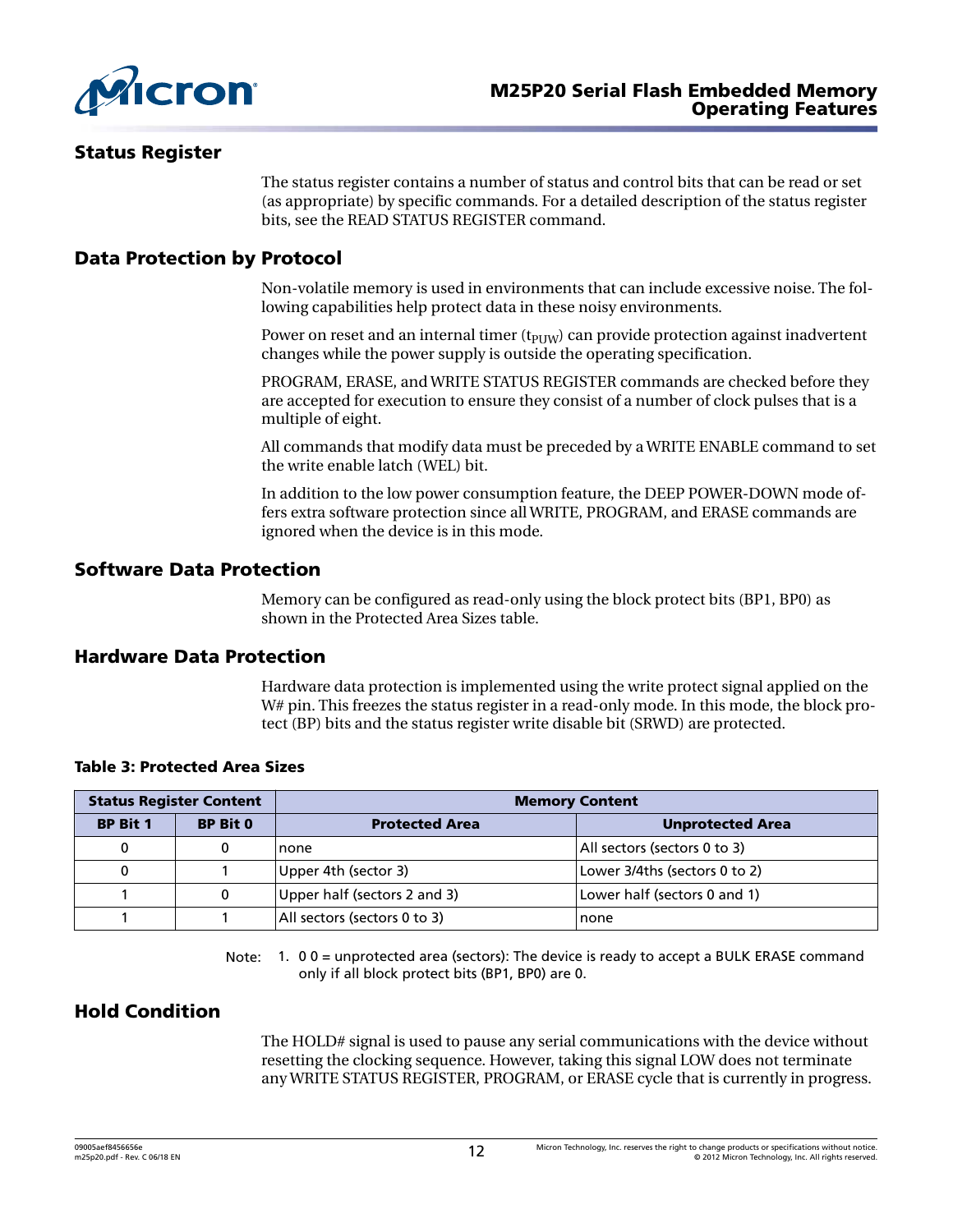<span id="page-12-0"></span>

### M25P20 Serial Flash Embedded Memory Operating Features

To enter the hold condition, the device must be selected, with S# LOW. The hold condition starts on the falling edge of the HOLD# signal, if this coincides with serial clock (C) being LOW. The hold condition ends on the rising edge of the HOLD# signal, if this coincides with C being LOW. If the falling edge does not coincide with C being LOW, the hold condition starts after C next goes LOW. Similarly, if the rising edge does not coincide with C being LOW, the hold condition ends after C next goes LOW.

During the hold condition, DQ1 is HIGH impedance while DQ0 and C are Don't Care. Typically, the device remains selected with S# driven LOW for the duration of the hold condition. This ensures that the state of the internal logic remains unchanged from the moment of entering the hold condition. If S# goes HIGH while the device is in the hold condition, the internal logic of the device is reset. To restart communication with the device, it is necessary to drive HOLD# HIGH, and then to drive S# LOW. This prevents the device from going back to the hold condition.

#### Figure 5: Hold Condition Activation

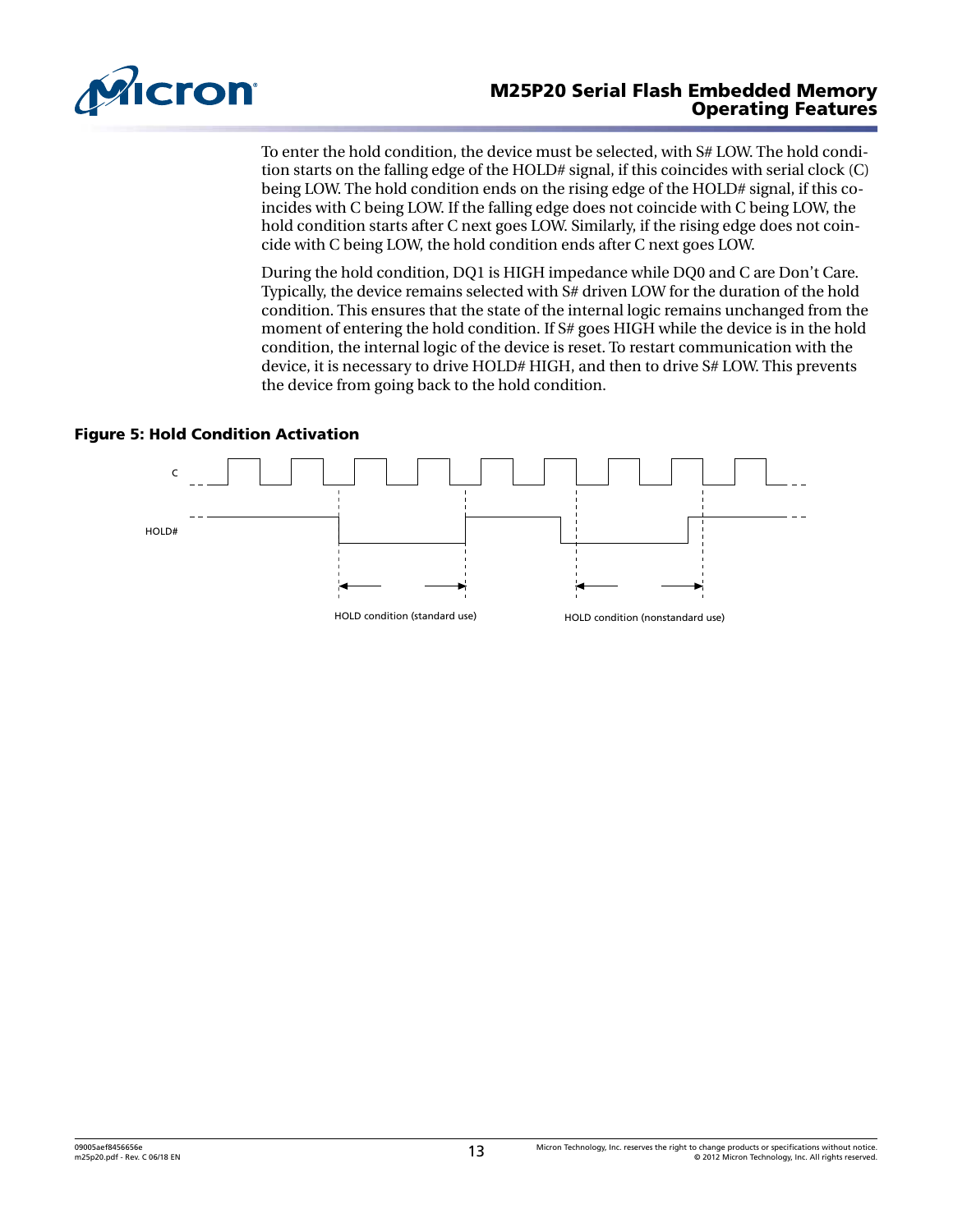<span id="page-13-0"></span>

### Configuration and Memory Map

### Memory Configuration and Block Diagram

Each page of memory can be individually programmed; bits are programmed from 1 to 0. The device is sector or bulk-erasable, but not page-erasable; bits are erased from 0 to 1. The memory is configured as follows:

- 262,144 bytes (8 bits each)
- 4 sectors (256 pages each)
- 1024 pages (256 bytes each)

#### Figure 6: Block Diagram

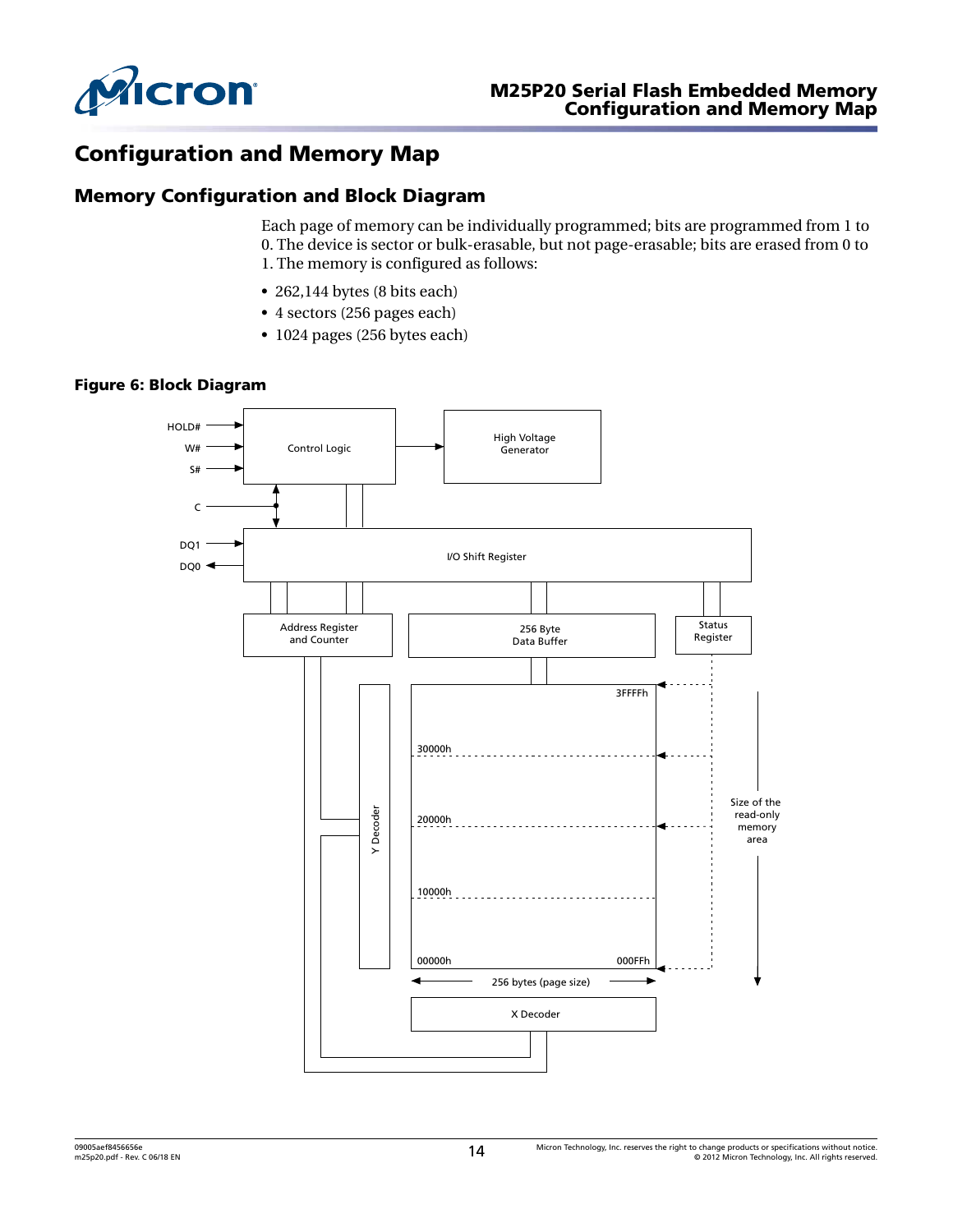<span id="page-14-0"></span>

# Memory Map – 2Mb Density

### Table 4: Sectors 3:0

|               | <b>Address Range</b> |           |  |  |  |
|---------------|----------------------|-----------|--|--|--|
| <b>Sector</b> | Start                | End       |  |  |  |
|               | 0003 0000            | 0003 FFFF |  |  |  |
|               | 0002 0000            | 0002 FFFF |  |  |  |
|               | 0001 0000            | 0001 FFFF |  |  |  |
|               | 0000 0000            | 0000 FFFF |  |  |  |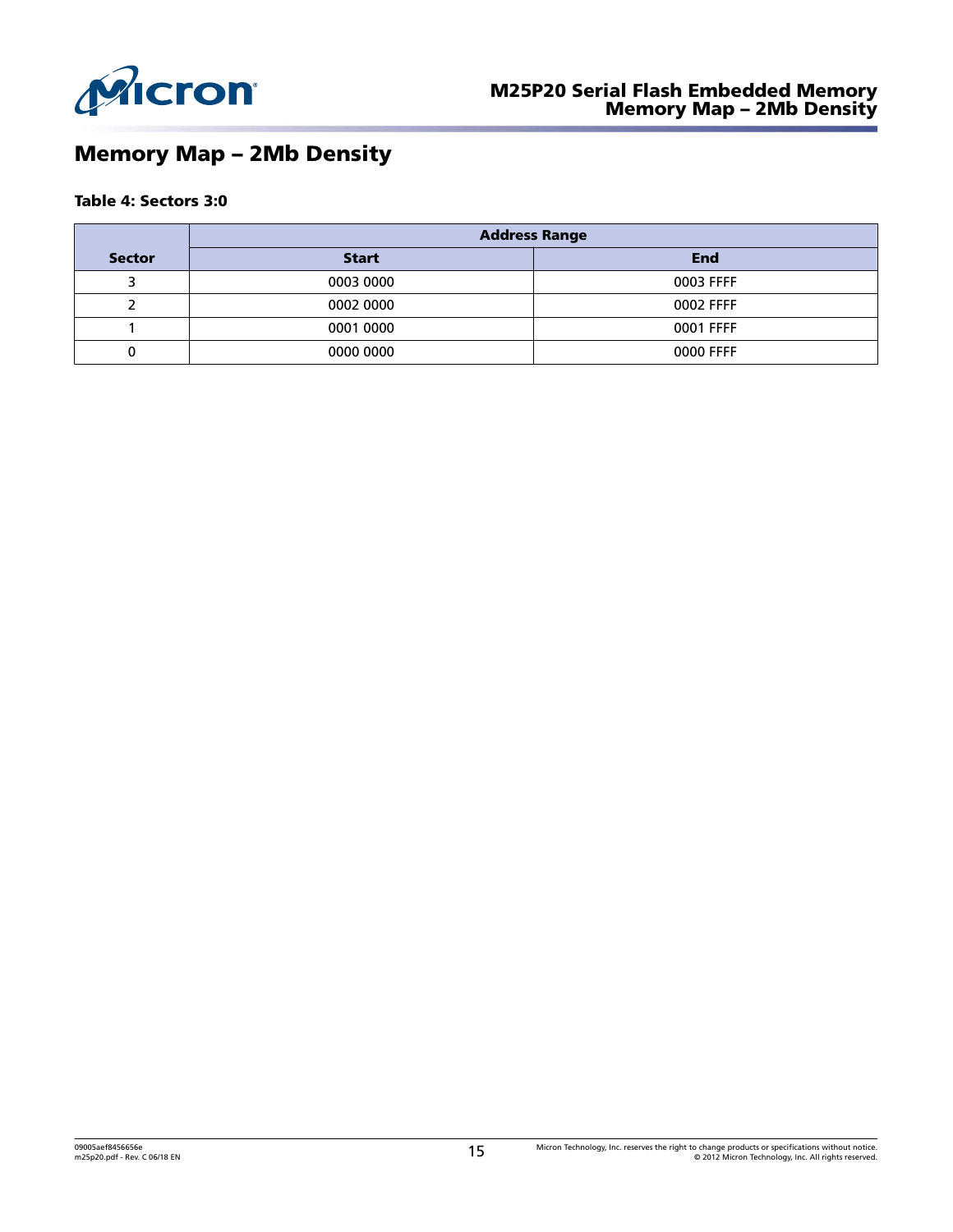<span id="page-15-0"></span>

### Command Set Overview

All commands, addresses, and data are shifted in and out of the device, most significant bit first.

Serial data inputs DQ0 and DQ1 are sampled on the first rising edge of serial clock (C) after chip select (S#) is driven LOW. Then, the one-byte command code must be shifted in to the device, most significant bit first, on DQ0 and DQ1, each bit being latched on the rising edges of C.

Every command sequence starts with a one-byte command code. Depending on the command, this command code might be followed by address or data bytes, by address and data bytes, or by neither address or data bytes. For the following commands, the shifted-in command sequence is followed by a data-out sequence. S# can be driven HIGH after any bit of the data-out sequence is being shifted out.

- READ DATA BYTES (READ)
- READ DATA BYTES at HIGHER SPEED
- READ STATUS REGISTER
- READ IDENTIFICATION
- RELEASE from DEEP POWER-DOWN

For the following commands, S# must be driven HIGH exactly at a byte boundary. That is, after an exact multiple of eight clock pulses following S# being driven LOW, S# must be driven HIGH. Otherwise, the command is rejected and not executed.

- PAGE PROGRAM
- SECTOR ERASE
- BULK ERASE
- WRITE STATUS REGISTER
- WRITE ENABLE
- WRITE DISABLE
- DEEP POWER-DOWN

All attempts to access the memory array are ignored during a WRITE STATUS REGISTER command cycle, a PROGRAM command cycle, or an ERASE command cycle. In addition, the internal cycle for each of these commands continues unaffected.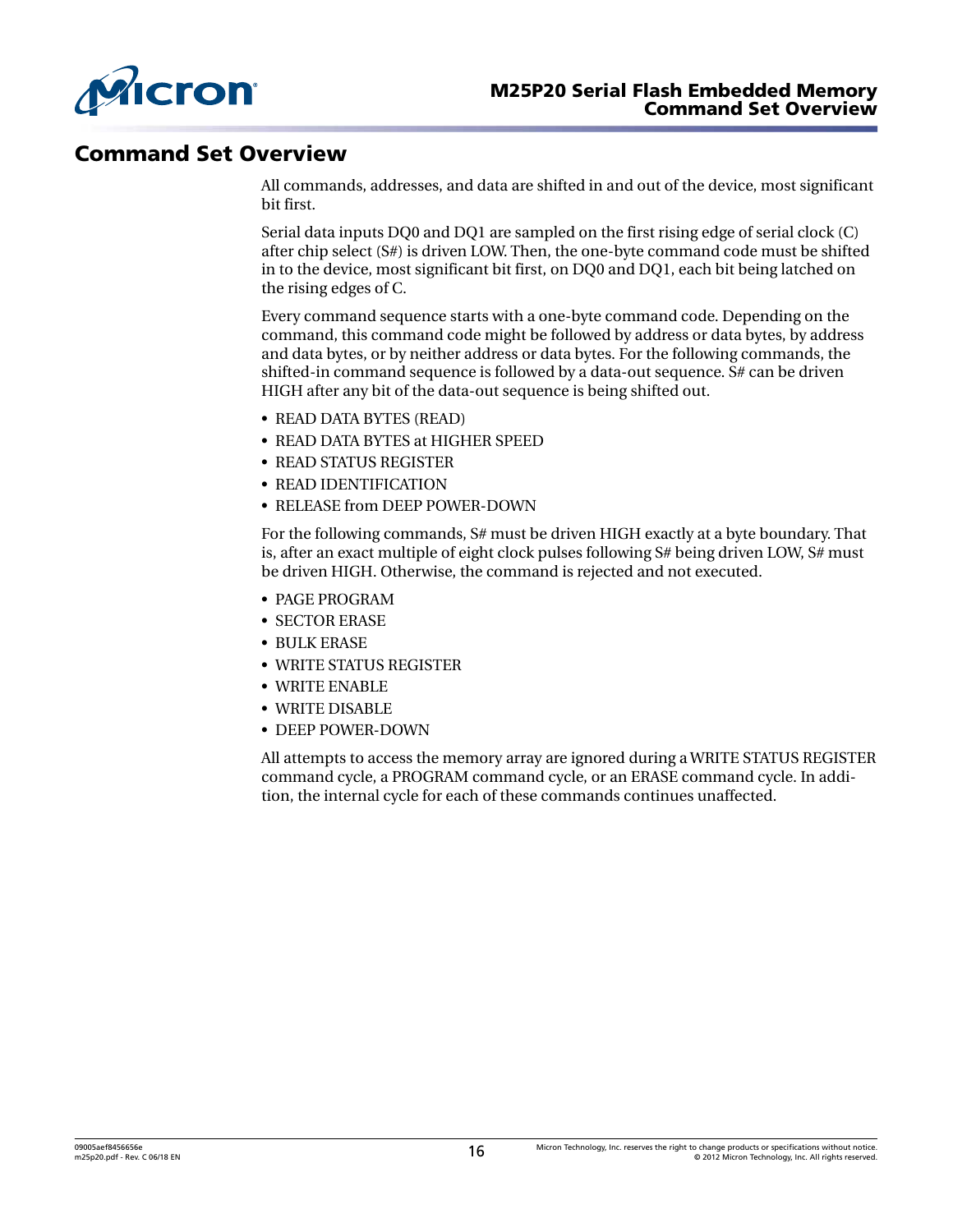<span id="page-16-0"></span>

### Table 5: Command Set Codes

|                                                                      | <b>One-Byte</b><br><b>Command Code</b> |                  | <b>Bytes</b>   |              |               |
|----------------------------------------------------------------------|----------------------------------------|------------------|----------------|--------------|---------------|
| <b>Command Name</b>                                                  |                                        |                  | <b>Address</b> | <b>Dummy</b> | <b>Data</b>   |
| <b>WRITE ENABLE</b>                                                  | 0000<br>0110                           | 06h              | 0              | 0            | 0             |
| <b>WRITE DISABLE</b>                                                 | 0000<br>0100                           | 04h              | $\mathbf 0$    | $\mathbf 0$  | 0             |
| <b>READ IDENTIFICATION</b>                                           | 1001<br>1111                           | 9Fh              | $\mathbf 0$    | $\mathbf 0$  | 1 to 20       |
|                                                                      | 1001<br>1110                           | 9Eh              |                |              | 1 to 20       |
| <b>READ STATUS REGISTER</b>                                          | 0000<br>0101                           | 05h              | $\mathbf 0$    | $\mathbf 0$  | 1 to $\infty$ |
| <b>WRITE STATUS REGISTER</b>                                         | 0000<br>0001                           | 01h              | $\mathbf 0$    | $\mathbf 0$  | $\mathbf{1}$  |
| <b>READ DATA BYTES</b>                                               | 0000<br>0011                           | 03h              | 3              | $\mathbf 0$  | 1 to $\infty$ |
| <b>READ DATA BYTES at HIGHER SPEED</b>                               | 0000<br>1011                           | 0Bh              | $\overline{3}$ | $\mathbf{1}$ | 1 to $\infty$ |
| <b>PAGE PROGRAM</b>                                                  | 0000<br>0010                           | 02h              | $\overline{3}$ | $\mathbf 0$  | 1 to 256      |
| <b>SECTOR ERASE</b>                                                  | 1101<br>1000                           | D <sub>8</sub> h | $\overline{3}$ | $\mathbf 0$  | $\mathbf 0$   |
| <b>BULK ERASE</b>                                                    | 1100<br>0111                           | C <sub>7</sub> h | $\mathbf 0$    | $\mathbf 0$  | 0             |
| <b>DEEP POWER-DOWN</b>                                               | 1011<br>1001                           | B9h              | $\mathbf 0$    | $\mathbf 0$  | 0             |
| <b>RELEASE from DEEP POWER-DOWN</b>                                  | 1010<br>1011                           | ABh              | $\mathbf 0$    | $\mathbf 0$  | $\mathbf 0$   |
| RELEASE from DEEP POWER-DOWN and<br><b>READ ELECTRONIC SIGNATURE</b> | 1010<br>1011                           | ABh              | $\mathbf 0$    | 3            | 1 to $\infty$ |

Note: 1. The Read Identification (RDID) instruction is available only in products with Process Technology code X and 4.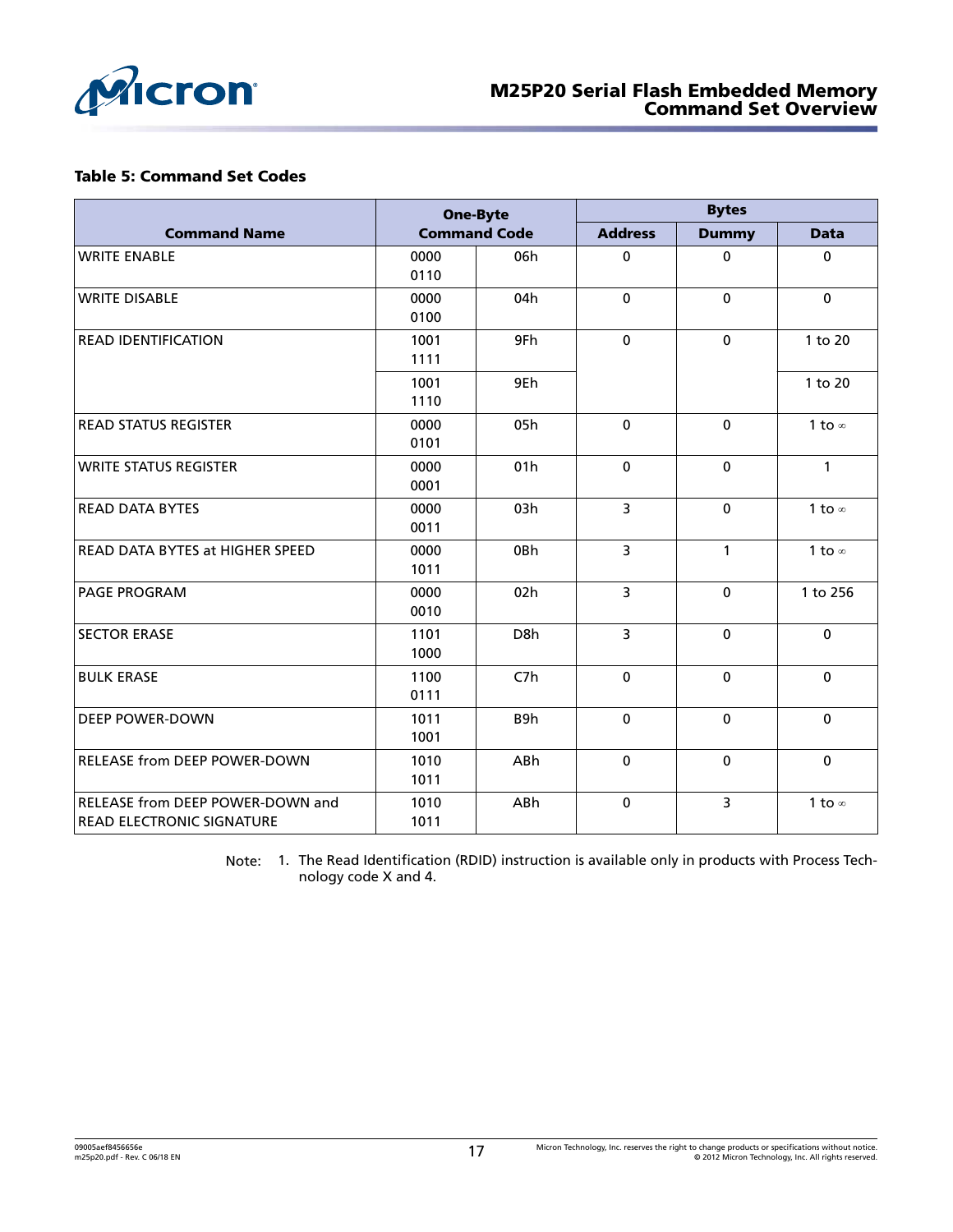<span id="page-17-0"></span>

### WRITE ENABLE

The WRITE ENABLE command sets the write enable latch (WEL) bit.

The WEL bit must be set before execution of every PROGRAM, ERASE, and WRITE command.

The WRITE ENABLE command is entered by driving chip select (S#) LOW, sending the command code, and then driving S# HIGH.

### Figure 7: WRITE ENABLE Command Sequence

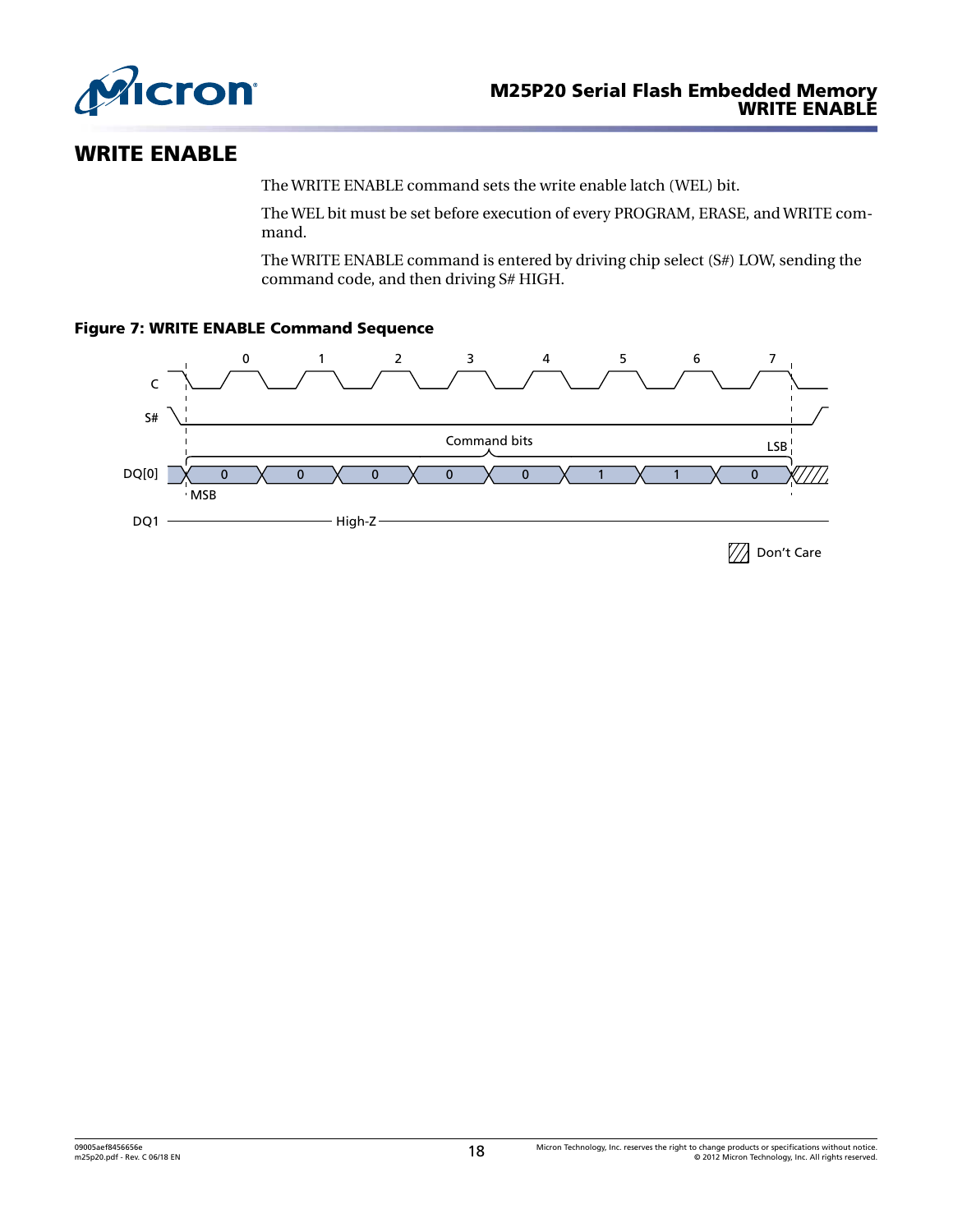<span id="page-18-0"></span>

### WRITE DISABLE

The WRITE DISABLE command resets the write enable latch (WEL) bit.

The WRITE DISABLE command is entered by driving chip select (S#) LOW, sending the command code, and then driving S# HIGH.

The WEL bit is reset under the following conditions:

- Power-up
- Completion of any ERASE operation
- Completion of any PROGRAM operation
- Completion of any WRITE STATUS REGISTER operation
- Completion of WRITE DISABLE operation

### Figure 8: WRITE DISABLE Command Sequence

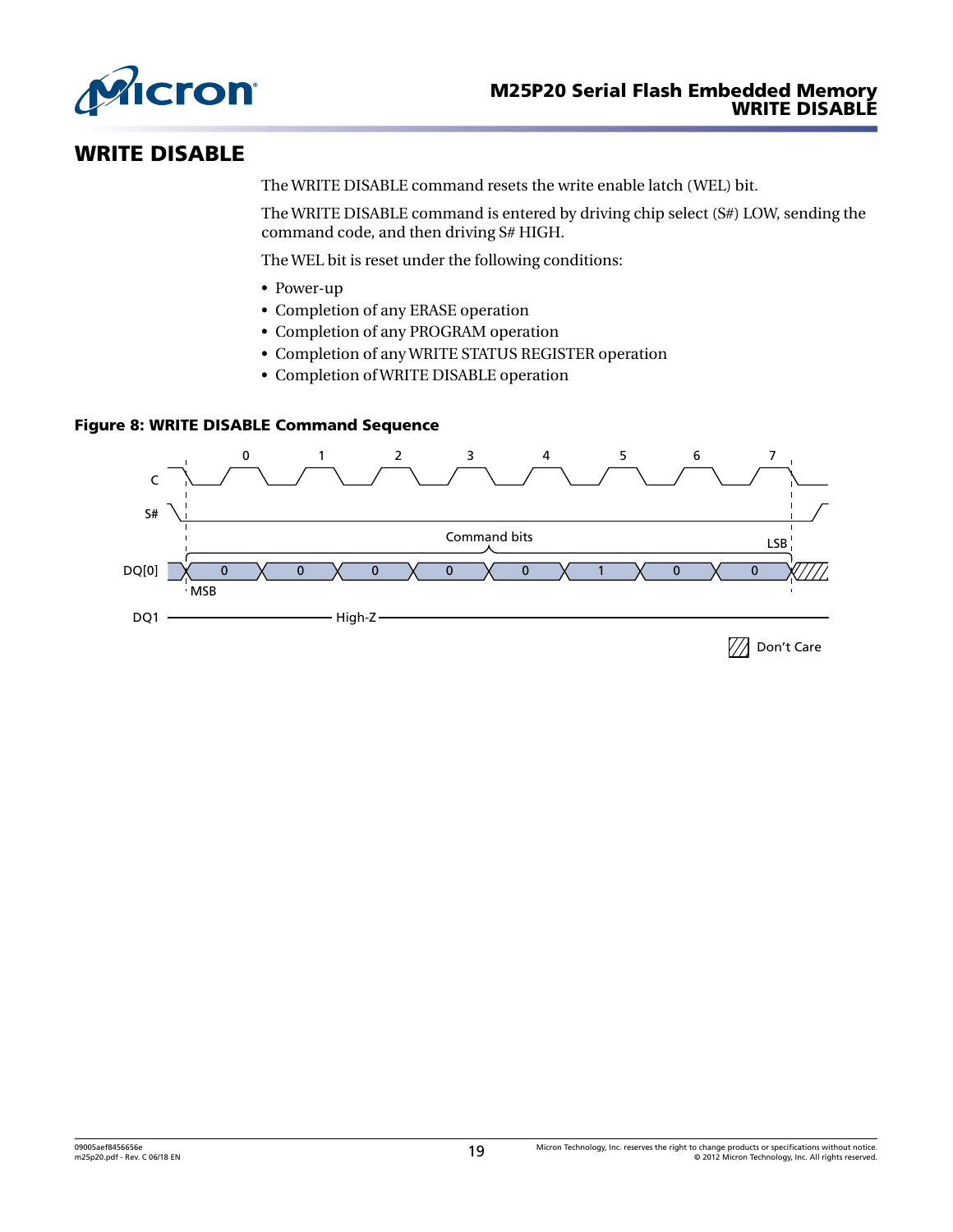<span id="page-19-0"></span>

# READ IDENTIFICATION

The READ IDENTIFICATION command reads the following device identification data:

- Manufacturer identification (1 byte): This is assigned by JEDEC.
- Device identification (2 bytes): This is assigned by device manufacturer; the first byte indicates memory type and the second byte indicates device memory capacity.
- A Unique ID code (UID) (17 bytes,16 available upon customer request): The first byte contains length of data to follow; the remaining 16 bytes contain optional Customized Factory Data (CFD) content.

### Table 6: READ IDENTIFICATION Data Out Sequence

| <b>Manufacturer</b>   | <b>Device Identification</b> |                        | UID               |                    |
|-----------------------|------------------------------|------------------------|-------------------|--------------------|
| <b>Identification</b> | <b>Memory Type</b>           | <b>Memory Capacity</b> | <b>CFD Length</b> | <b>CFD Content</b> |
| 20h<br>20h            |                              | 12h.                   | 10h               | 16 bytes           |

A READ IDENTIFICATION command is not decoded while an ERASE or PROGRAM cycle is in progress and has no effect on a cycle in progress. The READ IDENTIFICATION command must not be issued while the device is in DEEP POWER-DOWN mode.

The device is first selected by driving S# LOW. Then the 8-bit command code is shifted in and content is shifted out on DQ1 as follows: the 24-bit device identification that is stored in the memory, the 8-bit CFD length, followed by 16 bytes of CFD content. Each bit is shifted out during the falling edge of serial clock (C).

The READ IDENTIFICATION command is terminated by driving S# HIGH at any time during data output. When S# is driven HIGH, the device is put in the STANDBY POWER mode and waits to be selected so that it can receive, decode, and execute commands.

### Figure 9: READ IDENTIFICATION Command Sequence

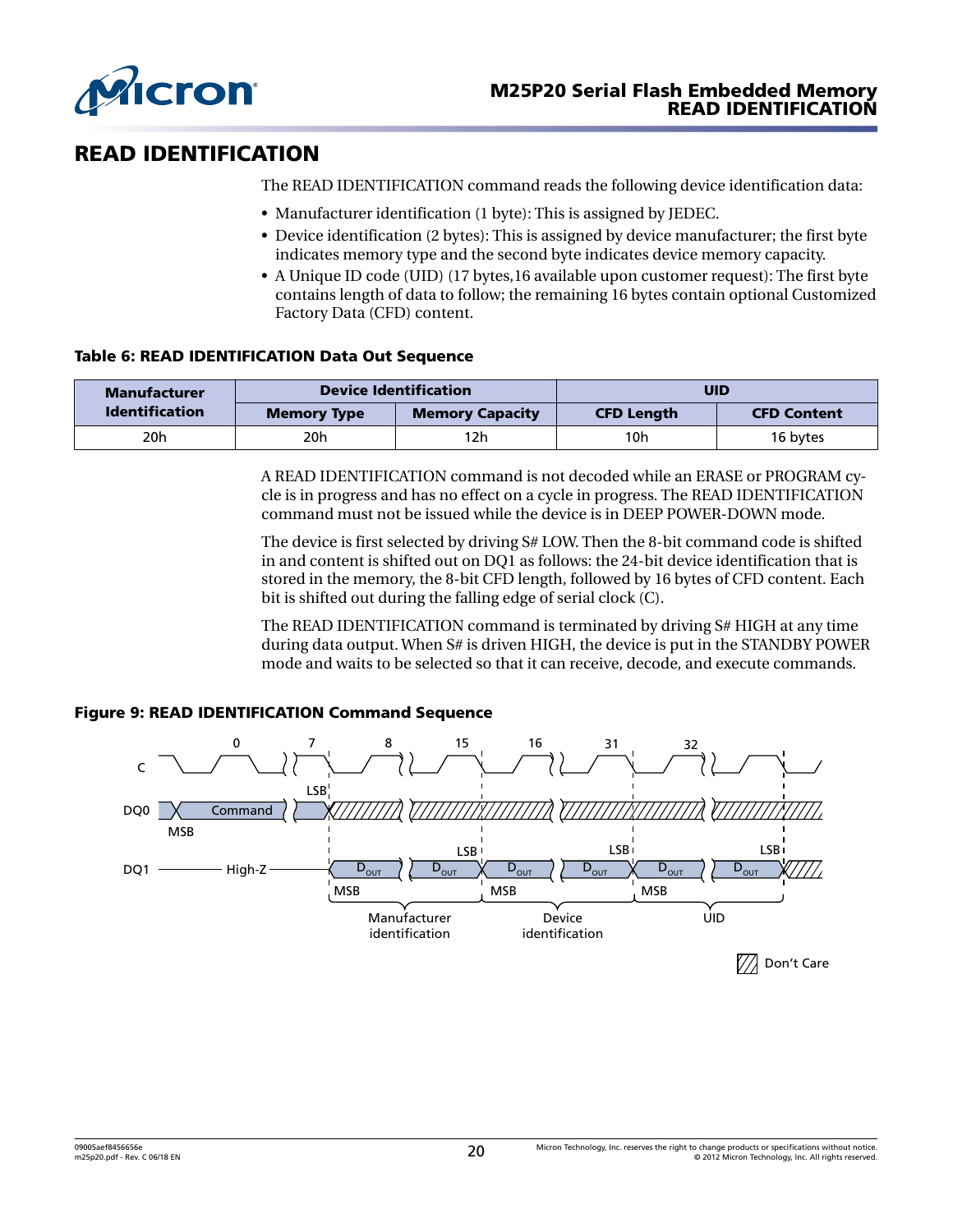<span id="page-20-0"></span>

### READ STATUS REGISTER

The READ STATUS REGISTER command allows the status register to be read. The status register may be read at any time, even while a PROGRAM, ERASE, or WRITE STATUS REGISTER cycle is in progress. When one of these cycles is in progress, it is recommended to check the write in progress (WIP) bit before sending a new command to the device. It is also possible to read the status register continuously.



### Figure 11: Status Register Format

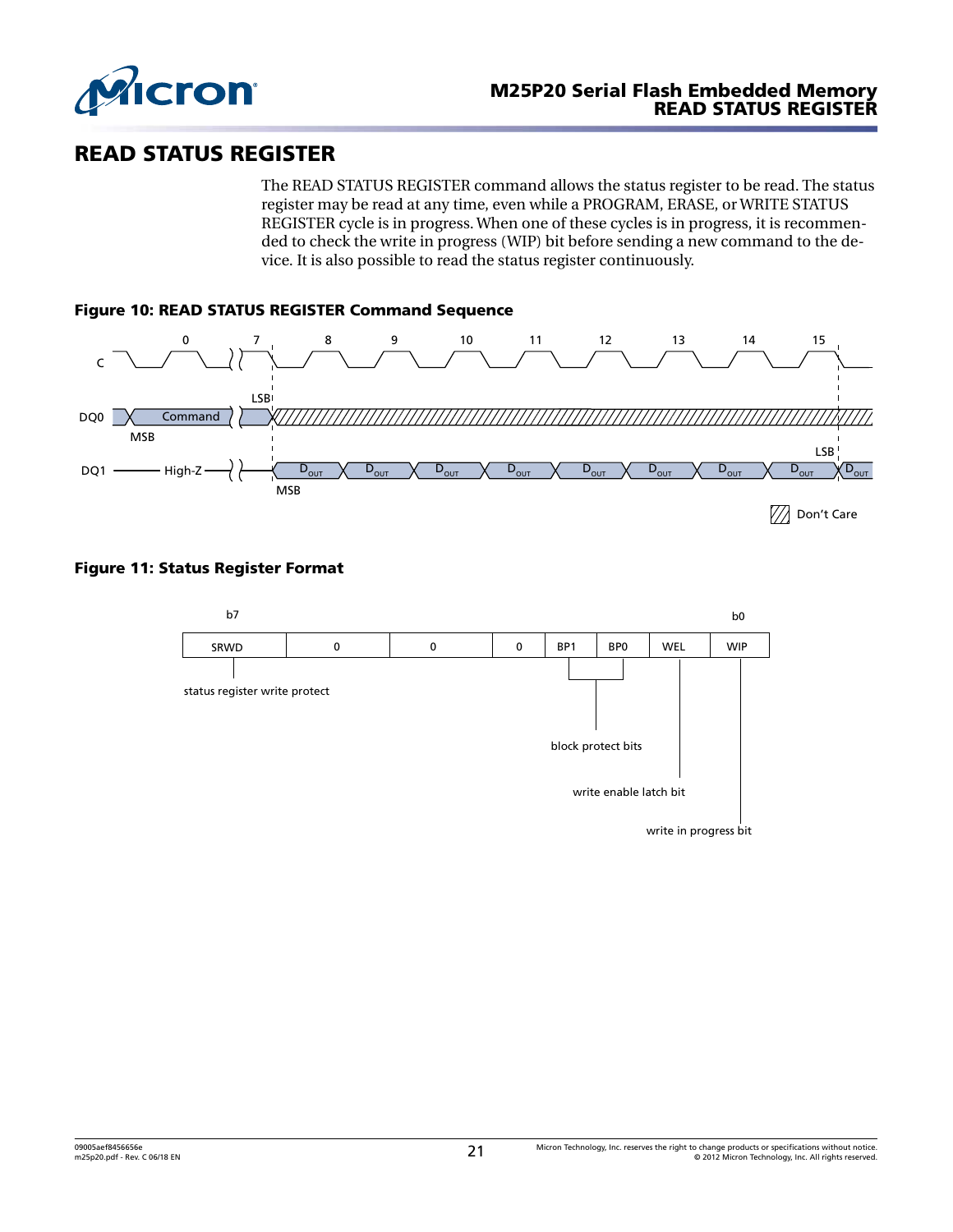<span id="page-21-0"></span>

| <b>WIP Bit</b>            |                                                                                                                                                                                                                                                                                                                                                                                              |
|---------------------------|----------------------------------------------------------------------------------------------------------------------------------------------------------------------------------------------------------------------------------------------------------------------------------------------------------------------------------------------------------------------------------------------|
|                           | The write in progress (WIP) bit indicates whether the memory is busy with a WRITE<br>STATUS REGISTER cycle, a PROGRAM cycle, or an ERASE cycle. When the WIP bit is set<br>to 1, a cycle is in progress; when the WIP bit is set to 0, a cycle is not in progress.                                                                                                                           |
| <b>WEL Bit</b>            |                                                                                                                                                                                                                                                                                                                                                                                              |
|                           | The write enable latch (WEL) bit indicates the status of the internal write enable latch.<br>When the WEL bit is set to 1, the internal write enable latch is set; when the WEL bit is<br>set to 0, the internal write enable latch is reset and no WRITE STATUS REGISTER, PRO-<br>GRAM, or ERASE command is accepted.                                                                       |
| <b>Block Protect Bits</b> |                                                                                                                                                                                                                                                                                                                                                                                              |
|                           | The block protect bits are non-volatile. They define the size of the area to be software<br>protected against PROGRAM and ERASE commands. The block protect bits are written<br>with the WRITE STATUS REGISTER command.                                                                                                                                                                      |
|                           | When one or more of the block protect bits is set to 1, the relevant memory area, as de-<br>fined in the Protected Area Sizes table, becomes protected against PAGE PROGRAM and<br>SECTOR ERASE commands. The block protect bits can be written provided that the<br>HARDWARE PROTECTED mode has not been set. The BULK ERASE command is execu-<br>ted only if all block protect bits are 0. |
| <b>SRWD Bit</b>           |                                                                                                                                                                                                                                                                                                                                                                                              |
|                           | The status register write disable (SRWD) bit is operated in conjunction with the write<br>protect (W#) signal. When the SRWD bit is set to 1 and W# is driven LOW, the device is<br>put in the hardware protected mode. In the hardware protected mode, the non-volatile<br>bits of the status register (SRWD, and the block protect bits) become read-only bits and                         |

the WRITE STATUS REGISTER command is no longer accepted for execution.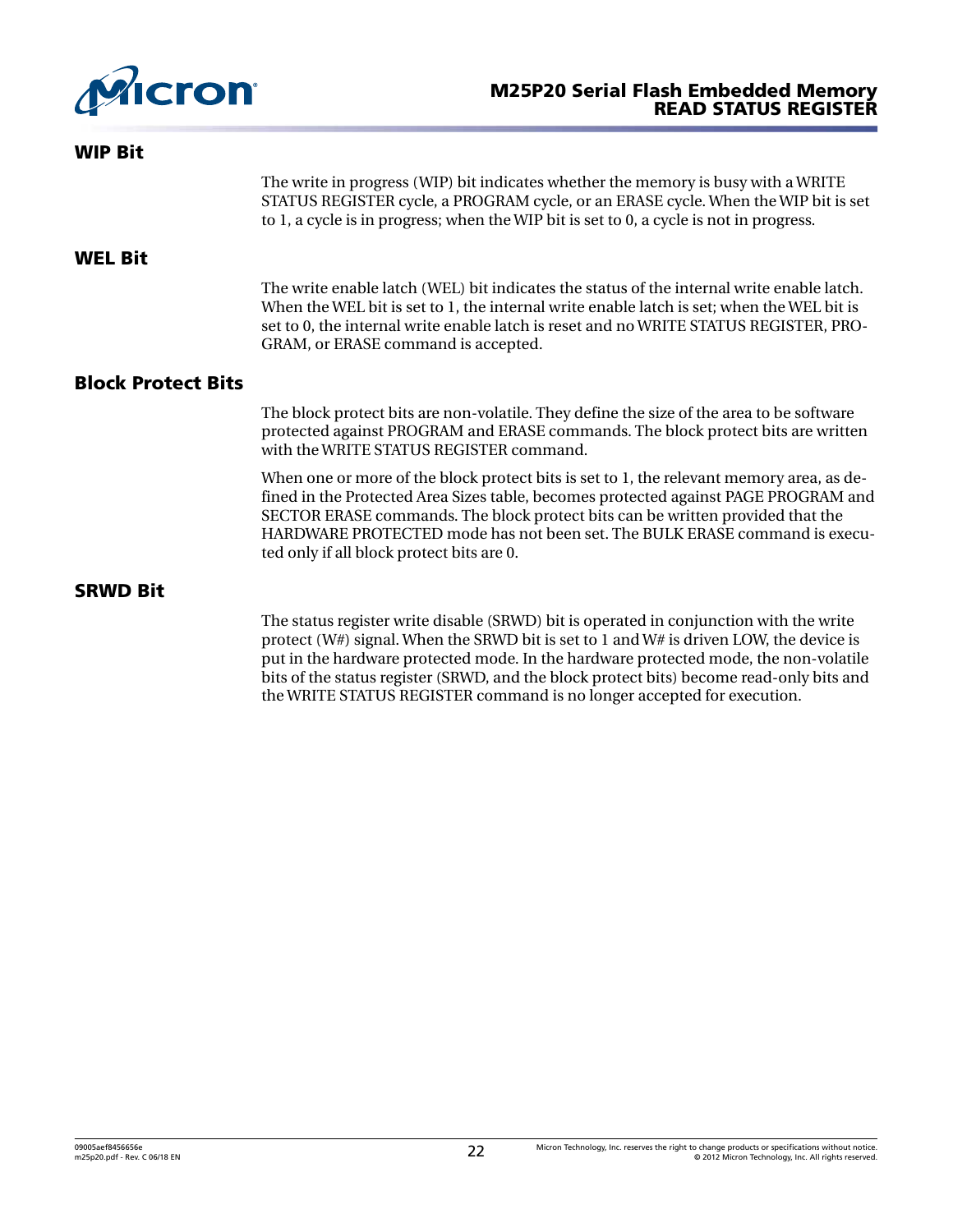<span id="page-22-0"></span>

### WRITE STATUS REGISTER

The WRITE STATUS REGISTER command allows new values to be written to the status register. Before the WRITE STATUS REGISTER command can be accepted, a WRITE EN-ABLE command must have been executed previously. After the WRITE ENABLE command has been decoded and executed, the device sets the write enable latch (WEL) bit.

The WRITE STATUS REGISTER command is entered by driving chip select (S#) LOW, followed by the command code and the data byte on serial data input (DQ0). The WRITE STATUS REGISTER command has no effect on b6, b5, b4, b1, and b0 of the status register. The status register b6, b5, and b4 are always read as '0'. S# must be driven HIGH after the eighth bit of the data byte has been latched in. If not, the WRITE STATUS REGISTER command is not executed.

### Figure 12: WRITE STATUS REGISTER Command Sequence



As soon as S# is driven HIGH, the self-timed WRITE STATUS REGISTER cycle is initiated; its duration is  $t_W$ . While the WRITE STATUS REGISTER cycle is in progress, the status register may still be read to check the value of the write in progress (WIP) bit. The WIP bit is 1 during the self-timed WRITE STATUS REGISTER cycle, and is 0 when the cycle is completed. Also, when the cycle is completed, the WEL bit is reset.

The WRITE STATUS REGISTER command allows the user to change the values of the block protect bits (BP1, BP0). Setting these bit values defines the size of the area that is to be treated as read-only, as defined in the Protected Area Sizes table.

The WRITE STATUS REGISTER command also allows the user to set and reset the status register write disable (SRWD) bit in accordance with the write protect (W#) signal. The SRWD bit and the W# signal allow the device to be put in the HARDWARE PROTECTED (HPM) mode. The WRITE STATUS REGISTER command is not executed once the HPM is entered. The options for enabling the status register protection modes are summarized here.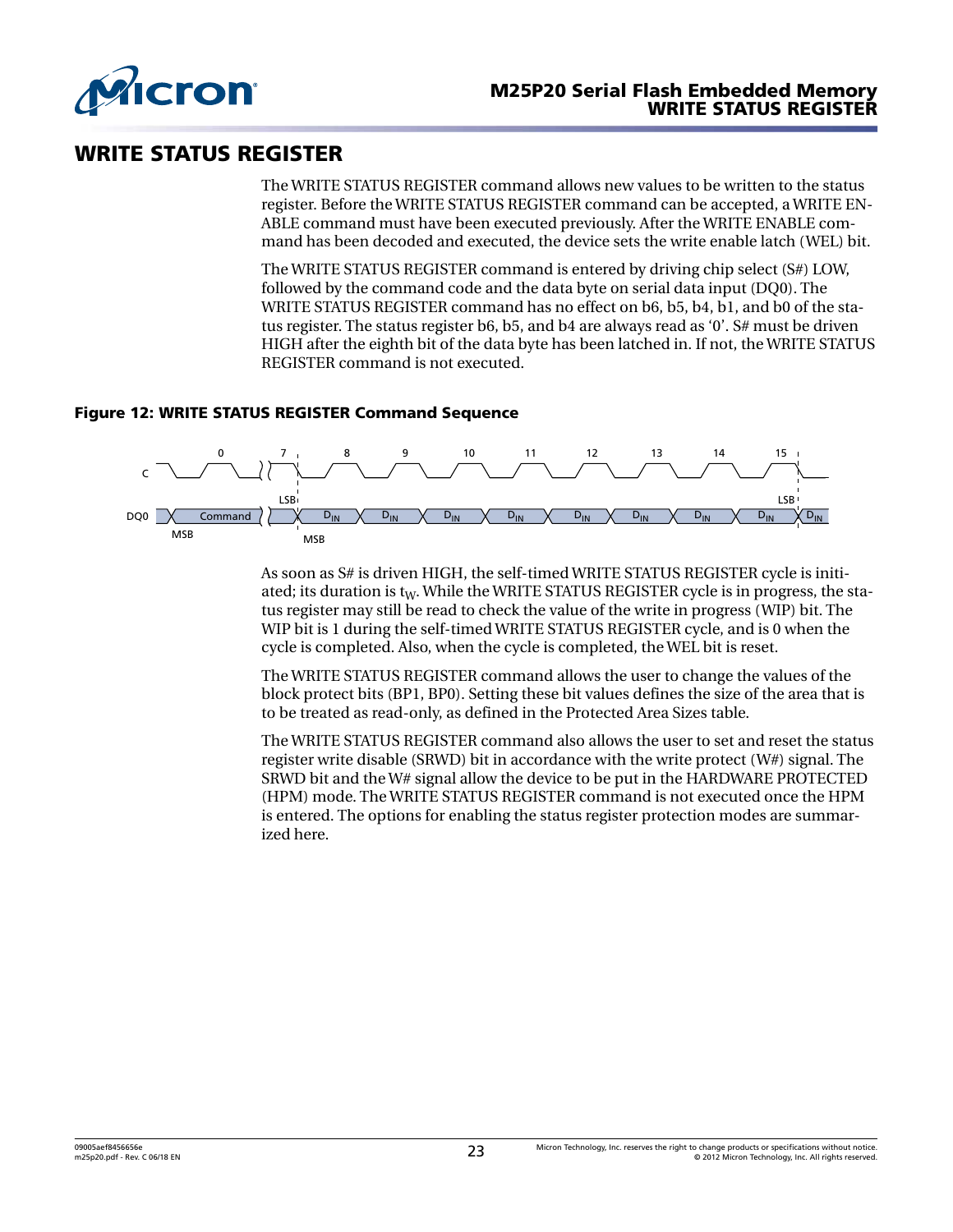<span id="page-23-0"></span>

#### Table 7: Status Register Protection Modes

|                     |                           |                                            |                                                   | <b>Memory Content</b>    |                            |              |
|---------------------|---------------------------|--------------------------------------------|---------------------------------------------------|--------------------------|----------------------------|--------------|
| W#<br><b>Signal</b> | <b>SRWD</b><br><b>Bit</b> | <b>Protection</b><br>Mode (PM)             | <b>Status Register</b><br><b>Write Protection</b> | <b>Protected</b><br>Area | <b>Unprotected</b><br>Area | <b>Notes</b> |
|                     | 0                         | <b>SOFTWARE</b>                            | Software protection                               | Commands not             | Commands                   | 1, 2, 3      |
| 0                   | 0                         | <b>PROTECTED mode</b>                      |                                                   | accepted                 | accepted                   |              |
|                     |                           | (SPM)                                      |                                                   |                          |                            |              |
| $\Omega$            |                           | HARDWARE<br><b>PROTECTED mode</b><br>(HPM) | Hardware protection                               | Commands not<br>accepted | Commands<br>accepted       | 3, 4, 5,     |

Notes: 1. Software protection: status register is writable (SRWD, BP1, and BP0 bit values can be changed) if the WRITE ENABLE command has set the WEL bit.

- 2. PAGE PROGRAM, SECTOR ERASE, AND BULK ERASE commands are not accepted.
- 3. PAGE PROGRAM and SECTOR ERASE commands can be accepted.
- 4. Hardware protection: status register is not writable (SRWD, BP1, and BP0 bit values cannot be changed).
- 5. PAGE PROGRAM, SECTOR ERASE, AND BULK ERASE commands are not accepted.

When the SRWD bit of the status register is 0 (its initial delivery state), it is possible to write to the status register provided that the WEL bit has been set previously by a WRITE ENABLE command, regardless of whether the W# signal is driven HIGH or LOW. When the status register SRWD bit is set to 1, two cases need to be considered depending on the state of the W# signal:

- If the W# signal is driven HIGH, it is possible to write to the status register provided that the WEL bit has been set previously by a WRITE ENABLE command.
- If the W# signal is driven LOW, it is not possible to write to the status register even if the WEL bit has been set previously by a WRITE ENABLE command. Therefore, attempts to write to the status register are rejected, and are not accepted for execution. The result is that all the data bytes in the memory area that have been put in SPM by the status register block protect bits (BP1, BP0) are also hardware protected against data modification.

Regardless of the order of the two events, the HPM can be entered in either of the following ways:

- Setting the status register SRWD bit after driving the W# signal LOW
- Driving the W# signal LOW after setting the status register SRWD bit.

The only way to exit the HPM is to pull the  $W#$  signal HIGH. If the  $W#$  signal is permanently tied HIGH, the HPM can never be activated. In this case, only the SPM is available, using the status register block protect bits (BP1, BP0).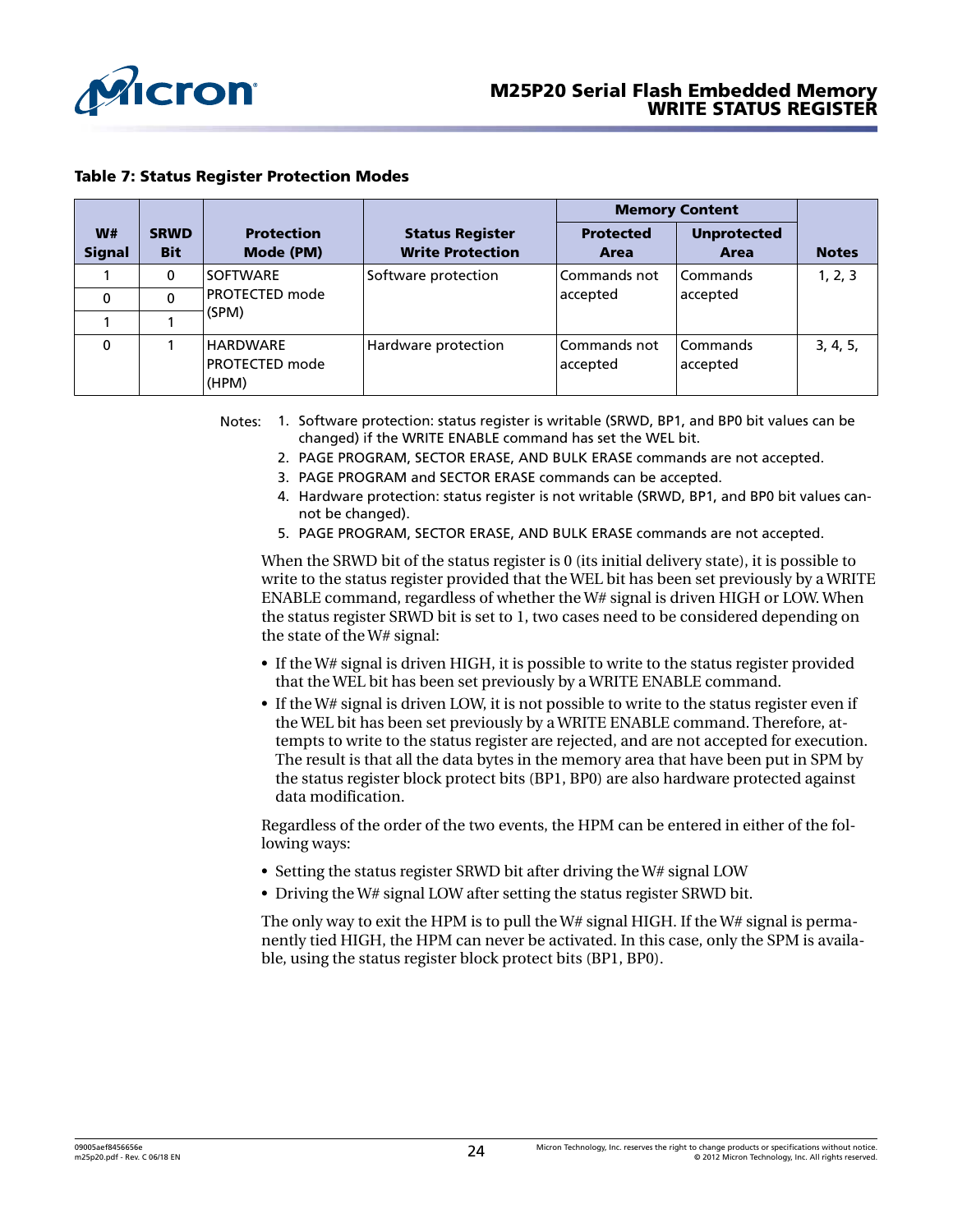<span id="page-24-0"></span>

### READ DATA BYTES

The device is first selected by driving chip select (S#) LOW. The command code for READ DATA BYTES is followed by a 3-byte address (A23-A0), each bit being latched-in during the rising edge of serial clock (C). Then the memory contents at that address is shifted out on serial data output (DQ1), each bit being shifted out at a maximum frequency fR during the falling edge of C.

The first byte addressed can be at any location. The address is automatically incremented to the next higher address after each byte of data is shifted out. Therefore, the entire memory can be read with a single READ DATA BYTES command. When the highest address is reached, the address counter rolls over to 000000h, allowing the read sequence to be continued indefinitely.

The READ DATA BYTES command is terminated by driving S# HIGH. S# can be driven HIGH at any time during data output. Any READ DATA BYTES command issued while an ERASE, PROGRAM, or WRITE cycle is in progress is rejected without any effect on the cycle that is in progress.



### Figure 13: READ DATA BYTES Command Sequence

Note:  $1. \,$  Cx = 7 + (A[MAX] + 1).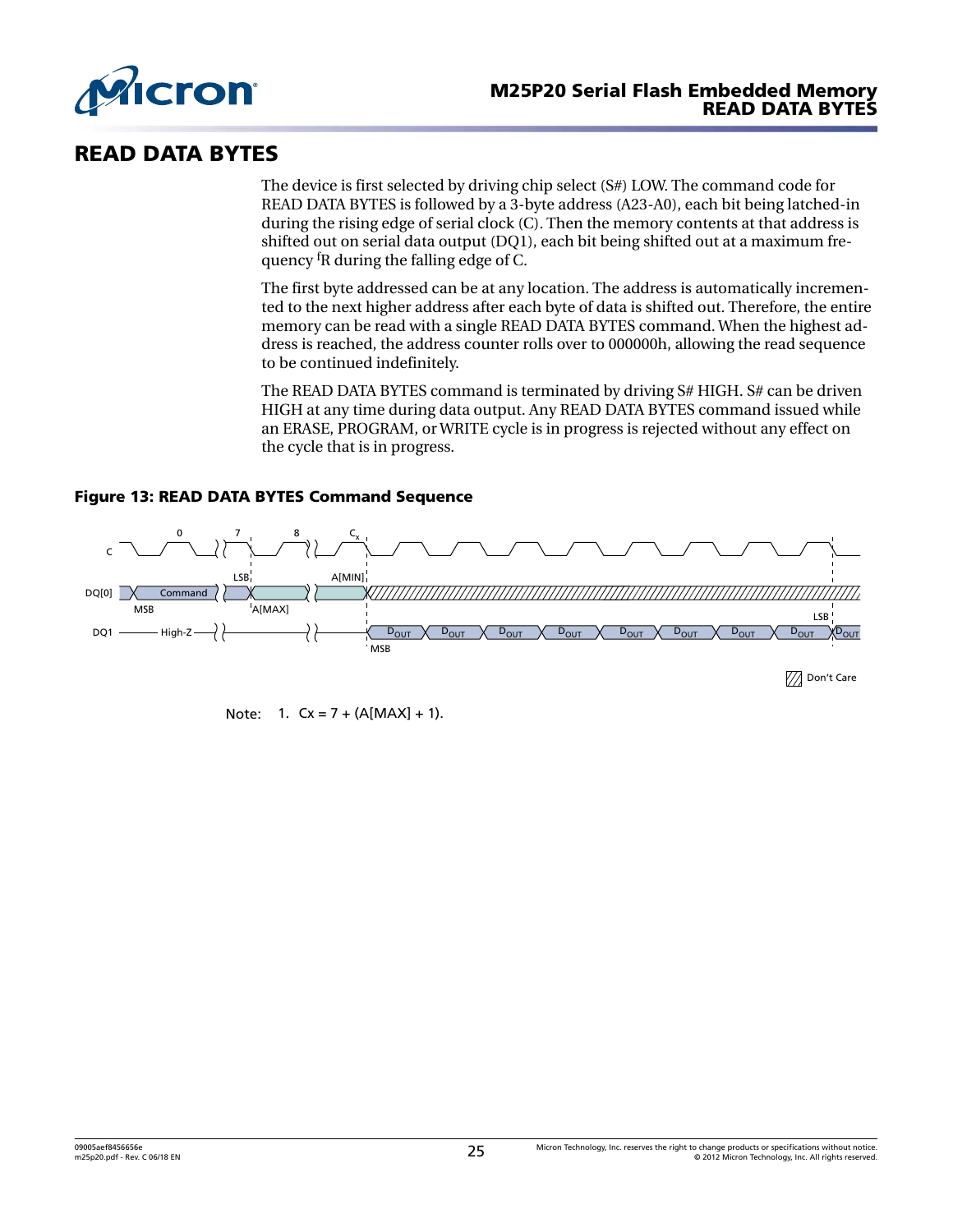<span id="page-25-0"></span>

### READ DATA BYTES at HIGHER SPEED

The device is first selected by driving chip select (S#) LOW. The command code for the READ DATA BYTES at HIGHER SPEED command is followed by a 3-byte address (A23- A0) and a dummy byte, each bit being latched-in during the rising edge of serial clock (C). Then the memory contents at that address are shifted out on serial data output (DQ1) at a maximum frequency fC, during the falling edge of C.

The first byte addressed can be at any location. The address is automatically incremented to the next higher address after each byte of data is shifted out. Therefore, the entire memory can be read with a single READ DATA BYTES at HIGHER SPEED command. When the highest address is reached, the address counter rolls over to 000000h, allowing the read sequence to be continued indefinitely.

The READ DATA BYTES at HIGHER SPEED command is terminated by driving S# HIGH. S# can be driven HIGH at any time during data output. Any READ DATA BYTES at HIGHER SPEED command issued while an ERASE, PROGRAM, or WRITE cycle is in progress is rejected without any effect on the cycle that is in progress.



### Figure 14: READ DATA BYTES at HIGHER SPEED Command Sequence

Note:  $1. \,$  Cx = 7 + (A[MAX] + 1).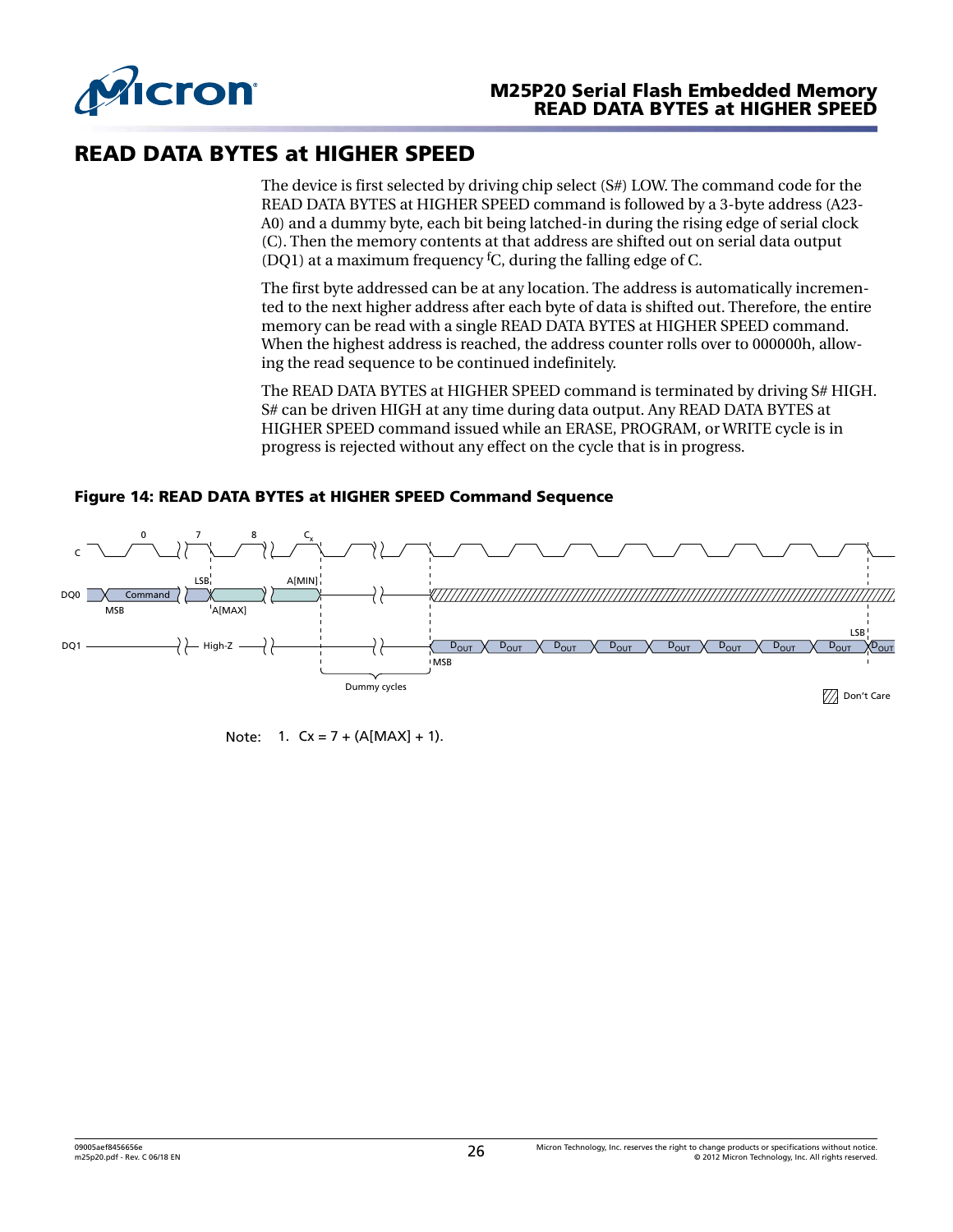<span id="page-26-0"></span>

### PAGE PROGRAM

The PAGE PROGRAM command allows bytes in the memory to be programmed, which means the bits are changed from 1 to 0. Before a PAGE PROGRAM command can be accepted a WRITE ENABLE command must be executed. After the WRITE ENABLE command has been decoded, the device sets the write enable latch (WEL) bit.

The PAGE PROGRAM command is entered by driving chip select (S#) LOW, followed by the command code, three address bytes, and at least one data byte on serial data input (DQ0).

If the eight least significant address bits (A7-A0) are not all zero, all transmitted data that goes beyond the end of the current page are programmed from the start address of the same page; that is, from the address whose eight least significant bits (A7-A0) are all zero. S# must be driven LOW for the entire duration of the sequence.

If more than 256 bytes are sent to the device, previously latched data are discarded and the last 256 data bytes are guaranteed to be programmed correctly within the same page. If less than 256 data bytes are sent to device, they are correctly programmed at the requested addresses without any effects on the other bytes of the same page.

For optimized timings, it is recommended to use the PAGE PROGRAM command to program all consecutive targeted bytes in a single sequence rather than to use several PAGE PROGRAM sequences, each containing only a few bytes.

S# must be driven HIGH after the eighth bit of the last data byte has been latched in. Otherwise the PAGE PROGRAM command is not executed.

As soon as S# is driven HIGH, the self-timed PAGE PROGRAM cycle is initiated; the cycles's duration is t<sub>PP</sub>. While the PAGE PROGRAM cycle is in progress, the status register may be read to check the value of the write in progress (WIP) bit. The WIP bit is 1 during the self-timed PAGE PROGRAM cycle, and 0 when the cycle is completed. At some unspecified time before the cycle is completed, the write enable latch (WEL) bit is reset.

A PAGE PROGRAM command is not executed if it applies to a page protected by the block protect bits BP1, and BP0.

### Figure 15: PAGE PROGRAM Command Sequence



Note:  $1. \,$  Cx = 7 + (A[MAX] + 1).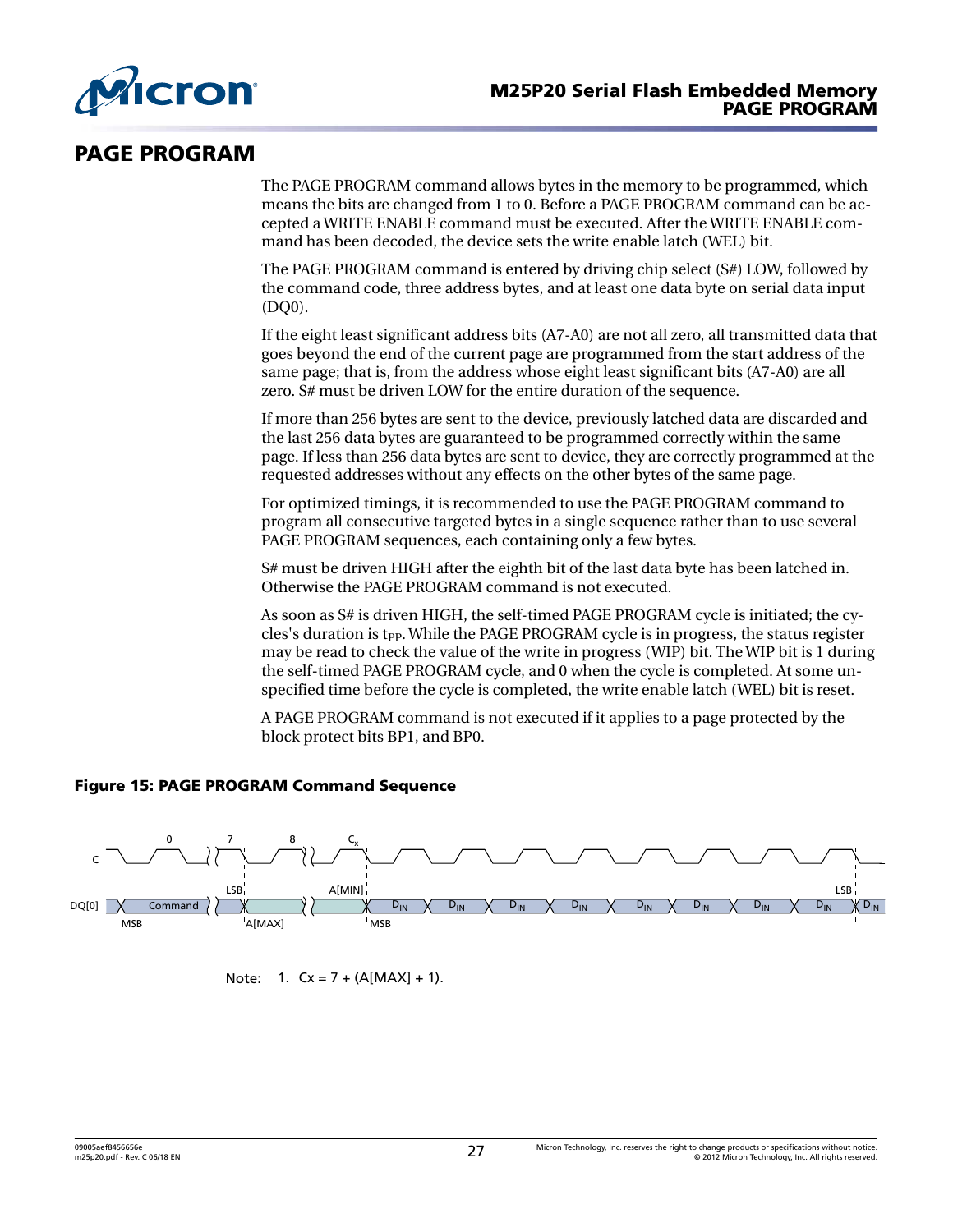<span id="page-27-0"></span>

### SECTOR ERASE

The SECTOR ERASE command sets to 1 (FFh) all bits inside the chosen sector. Before the SECTOR ERASE command can be accepted, a WRITE ENABLE command must have been executed previously. After the WRITE ENABLE command has been decoded, the device sets the write enable latch (WEL) bit.

The SECTOR ERASE command is entered by driving chip select (S#) LOW, followed by the command code, and three address bytes on serial data input (DQ0). Any address inside the sector is a valid address for the SECTOR ERASE command. S# must be driven LOW for the entire duration of the sequence.

S# must be driven HIGH after the eighth bit of the last address byte has been latched in. Otherwise the SECTOR ERASE command is not executed. As soon as S# is driven HIGH, the self-timed SECTOR ERASE cycle is initiated; the cycle's duration is  $t_{SE}$ . While the SECTOR ERASE cycle is in progress, the status register may be read to check the value of the write in progress (WIP) bit. The WIP bit is 1 during the self-timed SECTOR ERASE cycle, and is 0 when the cycle is completed. At some unspecified time before the cycle is completed, the WEL bit is reset.

A SECTOR ERASE command is not executed if it applies to a sector that is hardware or software protected.

### Figure 16: SECTOR ERASE Command Sequence



Note:  $1. \,$  Cx = 7 + (A[MAX] + 1).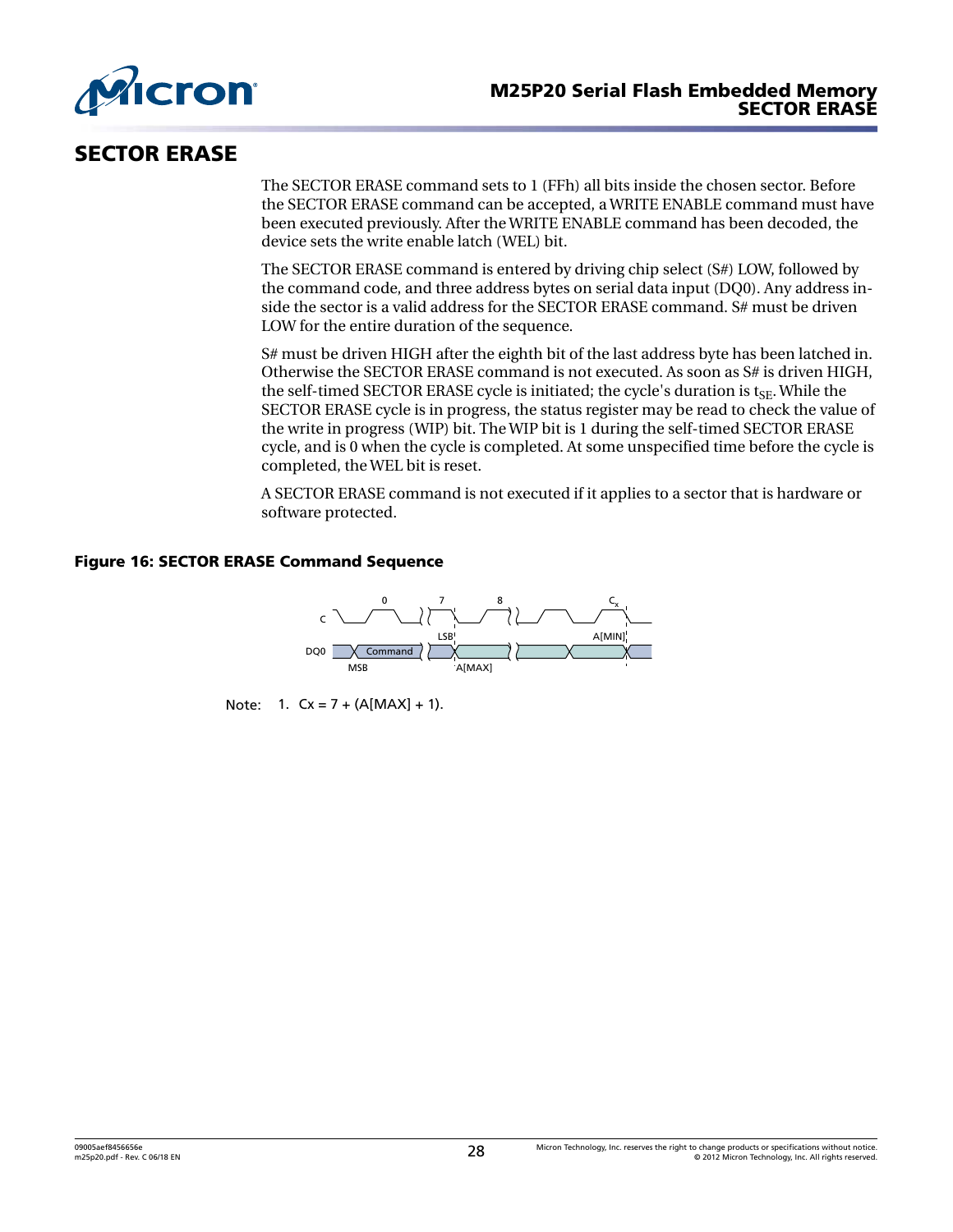<span id="page-28-0"></span>

### BULK ERASE

The BULK ERASE command sets all bits to 1 (FFh). Before the BULK ERASE command can be accepted, a WRITE ENABLE command must have been executed previously. After the WRITE ENABLE command has been decoded, the device sets the write enable latch (WEL) bit.

The BULK ERASE command is entered by driving chip select (S#) LOW, followed by the command code on serial data input (DQ0). S# must be driven LOW for the entire duration of the sequence.

S# must be driven HIGH after the eighth bit of the command code has been latched in. Otherwise the BULK ERASE command is not executed. As soon as S# is driven HIGH, the self-timed BULK ERASE cycle is initiated; the cycle's duration is  $t_{BF}$ . While the BULK ERASE cycle is in progress, the status register may be read to check the value of the write In progress (WIP) bit. The WIP bit is 1 during the self-timed BULK ERASE cycle, and is 0 when the cycle is completed. At some unspecified time before the cycle is completed, the WEL bit is reset.

The BULK ERASE command is executed only if all block protect (BP1, BP0) bits are 0. The BULK ERASE command is ignored if one or more sectors are protected.

### Figure 17: BULK ERASE Command Sequence

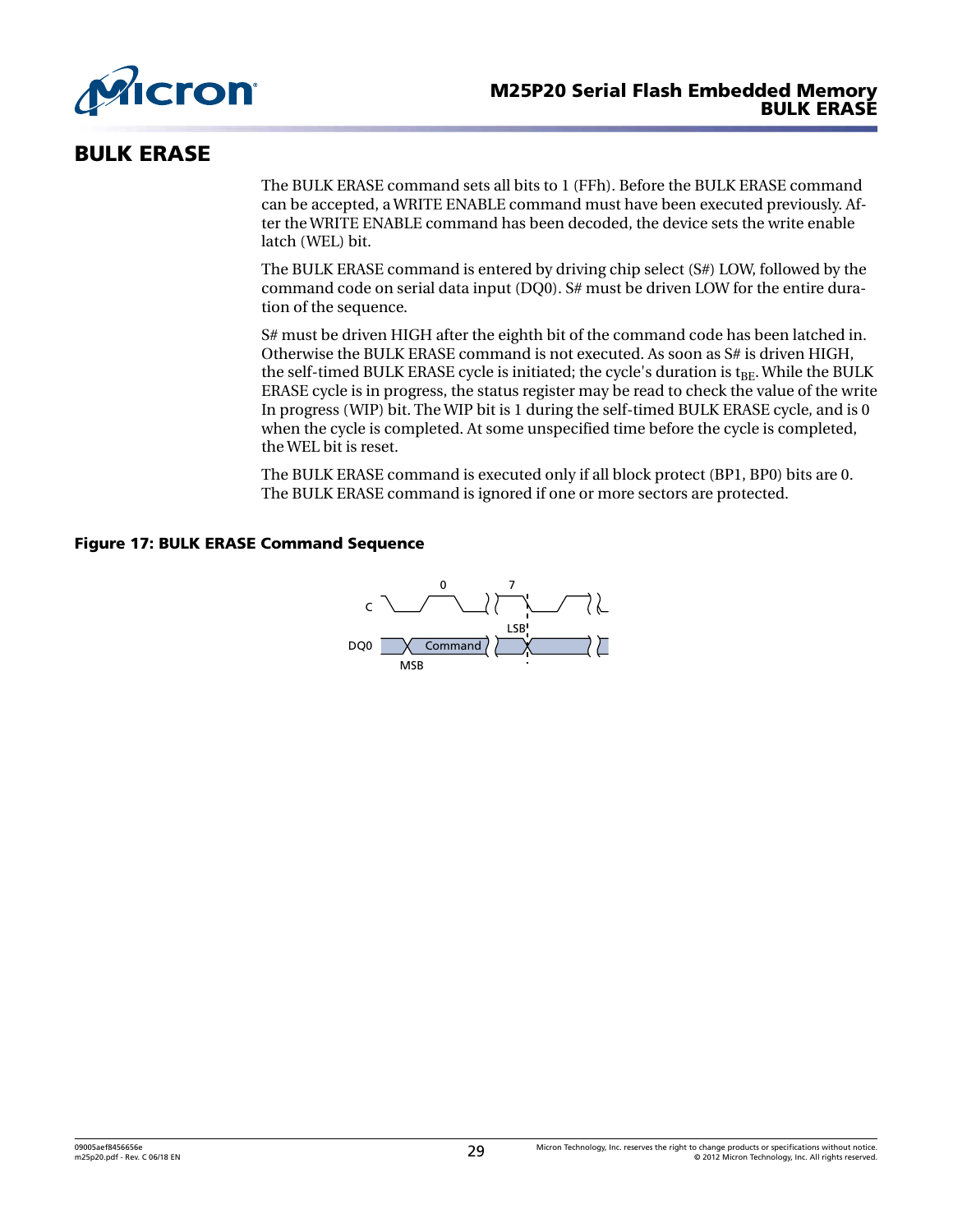<span id="page-29-0"></span>

### DEEP POWER-DOWN

Executing the DEEP POWER-DOWN command is the only way to put the device in the lowest power consumption mode, the DEEP POWER-DOWN mode. The DEEP POWER-DOWN command can also be used as a software protection mechanism while the device is not in active use because in the DEEP POWER-DOWN mode the device ignores all WRITE, PROGRAM, and ERASE commands.

Driving chip select (S#) HIGH deselects the device, and puts it in the STANDBY POWER mode if there is no internal cycle currently in progress. Once in STANDBY POWER mode, the DEEP POWER-DOWN mode can be entered by executing the DEEP POWER-DOWN command, subsequently reducing the standby current from  $I_{CC1}$  to  $I_{CC2}$ .

Once the device has entered the DEEP POWER-DOWN mode, all commands are ignored except the RELEASE from DEEP POWER-DOWN and READ ELECTRONIC SIGNA-TURE (RES) commands. These commands release the device from this mode.

The RELEASE from DEEP POWER-DOWN and READ ELECTRONIC SIGNATURE (RES) commands and the READ IDENTIFICATION (RDID) command also allow the Electronic Signature of the device to be output on Serial Data Output (Q).

The DEEP POWER-DOWN mode stops automatically at power-down. The device always powers up in STANDBY POWER mode.

The DEEP POWER-DOWN command is entered by driving S# LOW, followed by the command code on serial data input (DQ0). S# must be driven LOW for the entire duration of the sequence.

S# must be driven HIGH after the eighth bit of the command code has been latched in. Otherwise the DEEP POWER-DOWN command is not executed. As soon as S# is driven HIGH, it requires a delay of t<sub>DP</sub> before the supply current is reduced to  $I_{CC2}$  and the DEEP POWER-DOWN mode is entered.

Any DEEP POWER-DOWN command issued while an ERASE, PROGRAM, or WRITE cycle is in progress is rejected without any effect on the cycle that is in progress.



### Figure 18: DEEP POWER-DOWN Command Sequence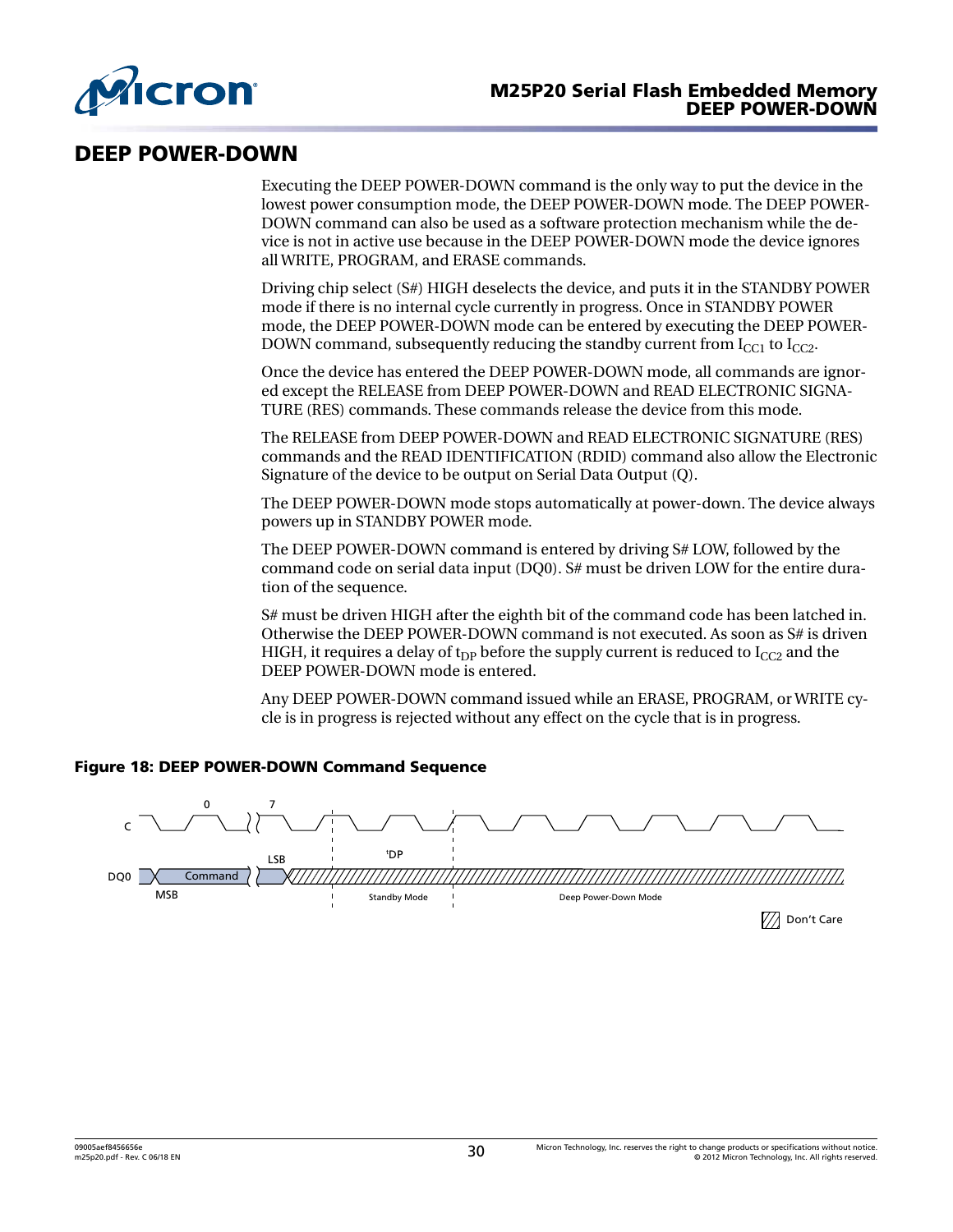<span id="page-30-0"></span>

### RELEASE from Deep Power-Down

Once the device has entered deep power-down mode, all commands are ignored except RELEASE from deep power-down. Executing either of these commands takes the device out of the deep power-down mode. Except while an ERASE, PROGRAM, or WRITE STA-TUS REGISTER cycle is in progress, the RELEASE from deep power-down command always provides access to the 8-bit electronic signature of the device, and can be applied even if the deep power-down mode has not been entered.

Each command is executed by first driving S LOW to select the device. The command code is followed by 3 dummy bytes, each bit being latched-in on DQ0 during the rising edge of C. Then, the 8-bit electronic signature, stored in the memory, is shifted out on DQ1, each bit being shifted out during the falling edge of C.

S must be driven LOW the entire duration of the sequence for the electronic signature to be read. However, driving S# HIGH after the command code, but before the entire 8-bit electronic signature has been output for the first time, still ensures that the device is put into standby mode.

The RELEASE from deep power-down command is terminated by driving S# HIGH after the electronic signature has been read at least once. Sending additional clock cycles on C, while S is driven LOW, causes the electronic signature to be output repeatedly.

When S# is driven HIGH, the device is put in standby mode immediately unless it was previously in deep power-down mode. If previously in deep power-down mode, the device transitions to standby mode with delay as follows:

- When S# is driven HIGH before the electronic signature is read, transition to standby mode is delayed by tRES1, as shown in the RELEASE from deep power-down command sequence. S# must remain HIGH for at least <sup>t</sup>RES1(MAX).
- When S# is driven HIGH after the electronic signature is read, transition to standby mode is delayed by <sup>t</sup>RES2. S# must remain HIGH for at least <sup>t</sup>RES2(MAX), as specified in the AC Characteristics tables.

Once in standby mode, the device waits to be selected so that it can receive, decode, and execute instructions. Any release from deep power-down command issued while an ERASE, PROGRAM, or WRITE cycle is in progress is rejected and has no effect on the cycle in progress.

### Figure 19: RELEASE from Deep Power-Down Sequence

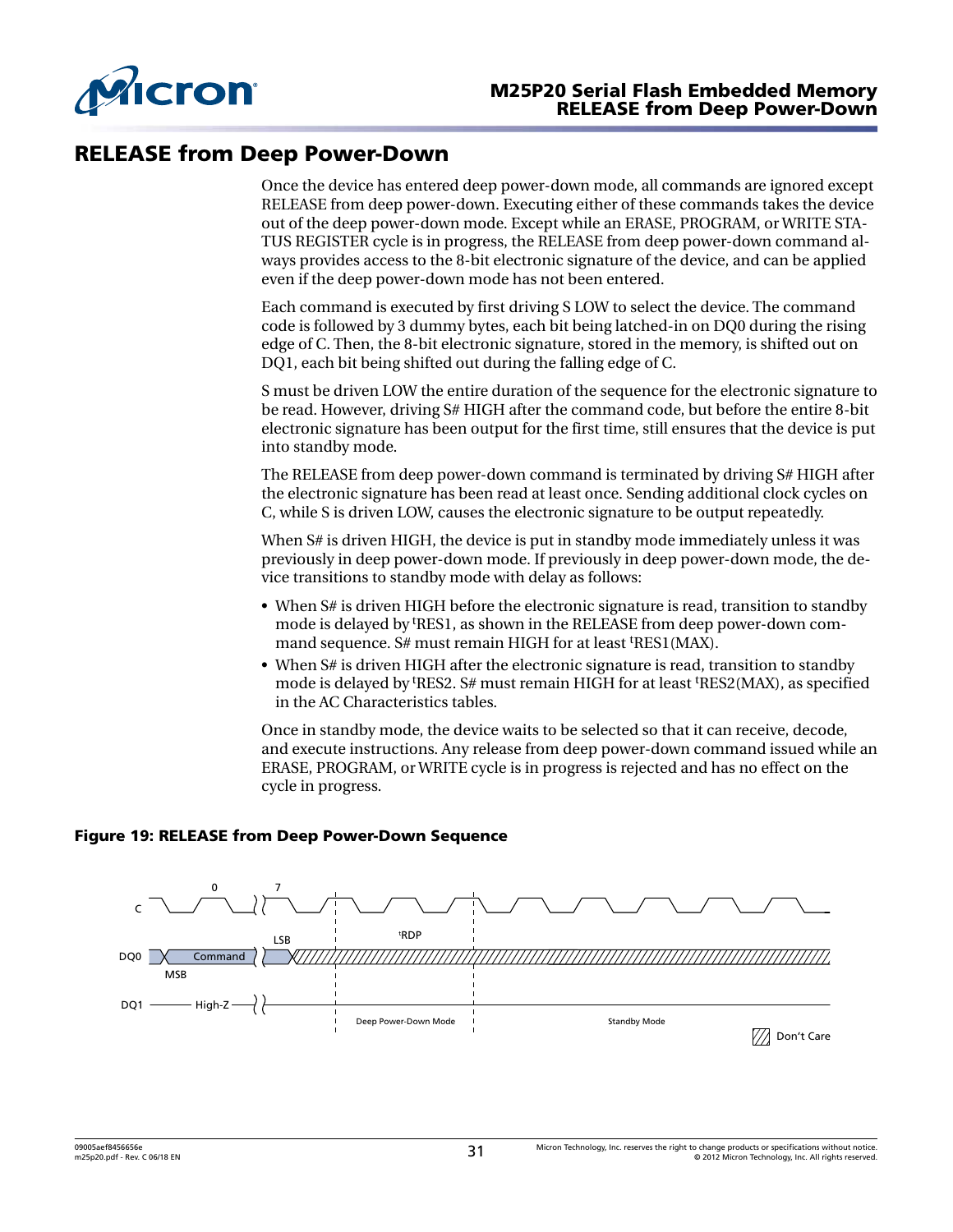<span id="page-31-0"></span>

### Power-Up/Down and Supply Line Decoupling

At power-up and power-down, the device must not be selected; that is, chip select (S#) must follow the voltage applied on  $V_{CC}$  until  $V_{CC}$  reaches the correct value:

- $V_{CC, min}$  at power-up, and then for a further delay of t<sub>VSL</sub>
- $V_{\rm ss}$  at power-down

A safe configuration is provided in the SPI Modes section.

To avoid data corruption and inadvertent write operations during power-up, a poweron-reset (POR) circuit is included. The logic inside the device is held reset while  $V_{CC}$  is less than the POR threshold voltage,  $V_{\text{WI}}$  – all operations are disabled, and the device does not respond to any instruction. Moreover, the device ignores the following instructions until a time delay of <sup>t</sup>PUW has elapsed after the moment that  $V_{CC}$  rises above the V<sub>WI</sub> threshold:

- WRITE ENABLE
- PAGE PROGRAM
- SECTOR ERASE
- BULK ERASE
- WRITE STATUS REGISTER

However, the correct operation of the device is not guaranteed if, by this time,  $V_{CC}$  is still below  $V_{CC,min}$ . No WRITE STATUS REGISTER, PROGRAM, or ERASE instruction should be sent until:

- tpUW after V<sub>CC</sub> has passed the V<sub>WI</sub> threshold
- $\bullet$  <sup>t</sup>VSL after V<sub>CC</sub> has passed the V<sub>CC,min</sub> level

If the time, <sup>t</sup>VSL, has elapsed, after  $V_{\text{CC}}$  rises above  $V_{\text{CC,min}}$ , the device can be selected for READ instructions even if the <sup>t</sup>PUW delay has not yet fully elapsed.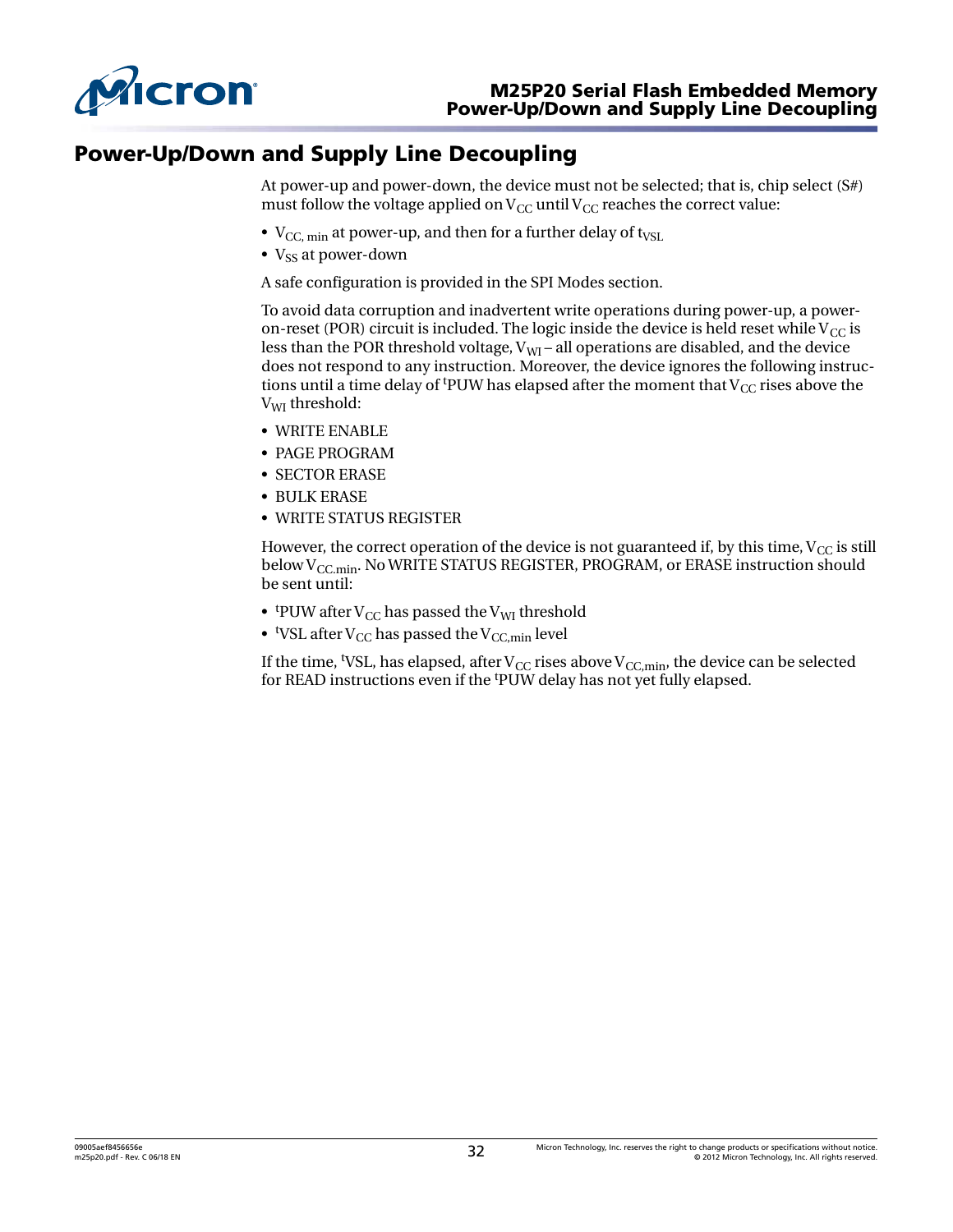<span id="page-32-0"></span>

#### Figure 20: Power-Up Timing



After power-up, the device is in the following state:

- Standby power mode (not the deep power-down mode)
- Write enable latch (WEL) bit is reset

Normal precautions must be taken for supply line decoupling to stabilize the  $V_{CC}$  supply. Each device in a system should have the  $V_{CC}$  line decoupled by a suitable capacitor close to the package pins; generally, this capacitor is of the order of 0.1µF.

At power-down, when  $V_{CC}$  drops from the operating voltage to below the POR threshold voltage  $V_{\text{WI}}$ , all operations are disabled and the device does not respond to any instruction.

**Note:** If power-down occurs while a WRITE, PROGRAM, or ERASE cycle is in progress, some data corruption may result.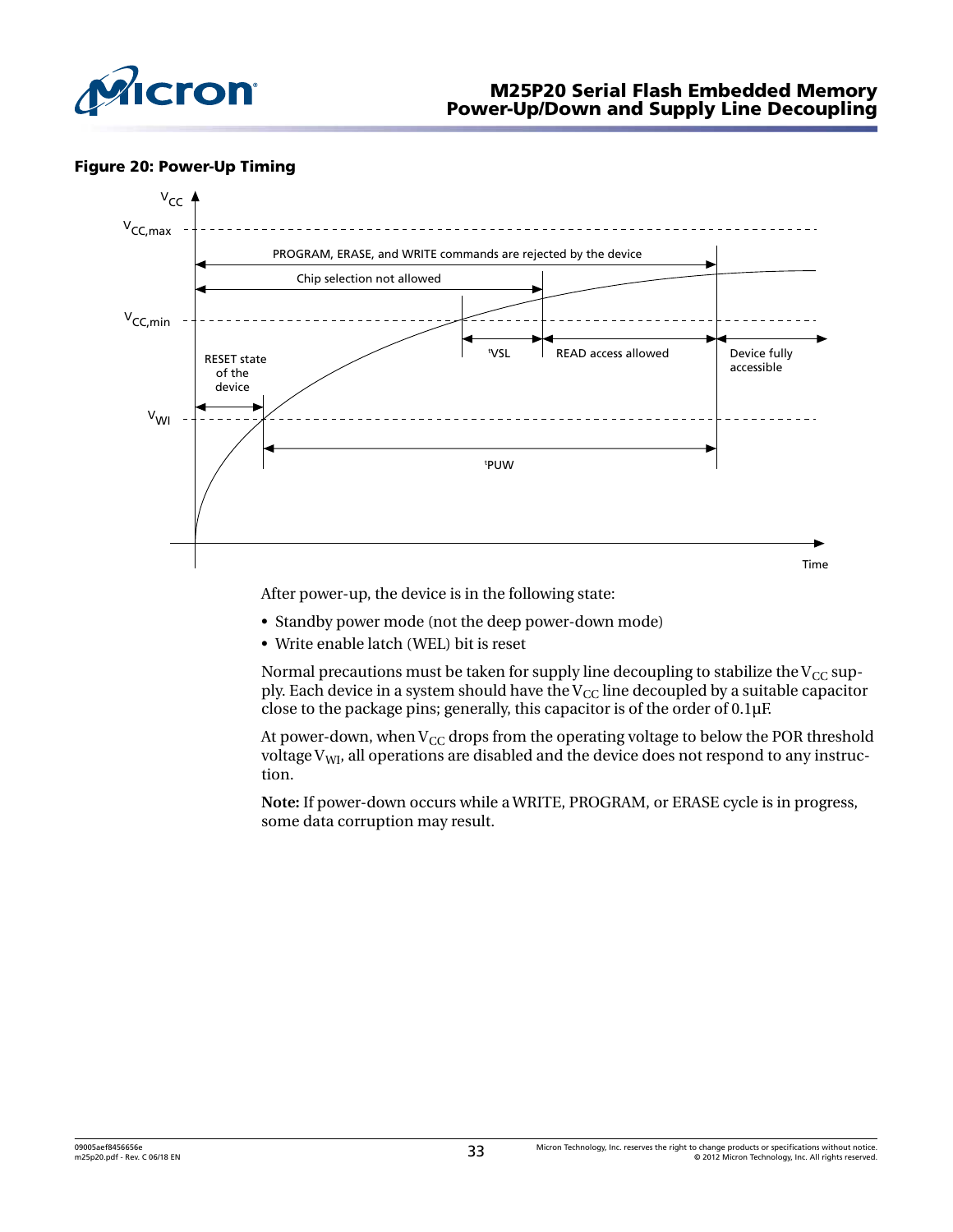<span id="page-33-0"></span>

### Power-Up Timing and Write Inhibit Voltage Threshold Specifications

| <b>Symbol</b>    | Parameter                              | <b>Min</b> | <b>Max</b> | <b>Unit</b> |
|------------------|----------------------------------------|------------|------------|-------------|
| $t_{VSL}$        | $V_{cc}$ (min) to S# LOW               | 10         |            | μs          |
| t <sub>PUW</sub> | Time delay to write instruction        | 1.0        | 10         | ms          |
| V <sub>WI</sub>  | Write Inhibit voltage (device grade 6) |            | 2.1        |             |
| V <sub>WI</sub>  | Write Inhibit voltage (device grade 3) | 1.0        | 2.1        |             |

### Table 8: Power-Up Timing and  $V_{WI}$  Threshold

Note: 1. Parameters are characterized only.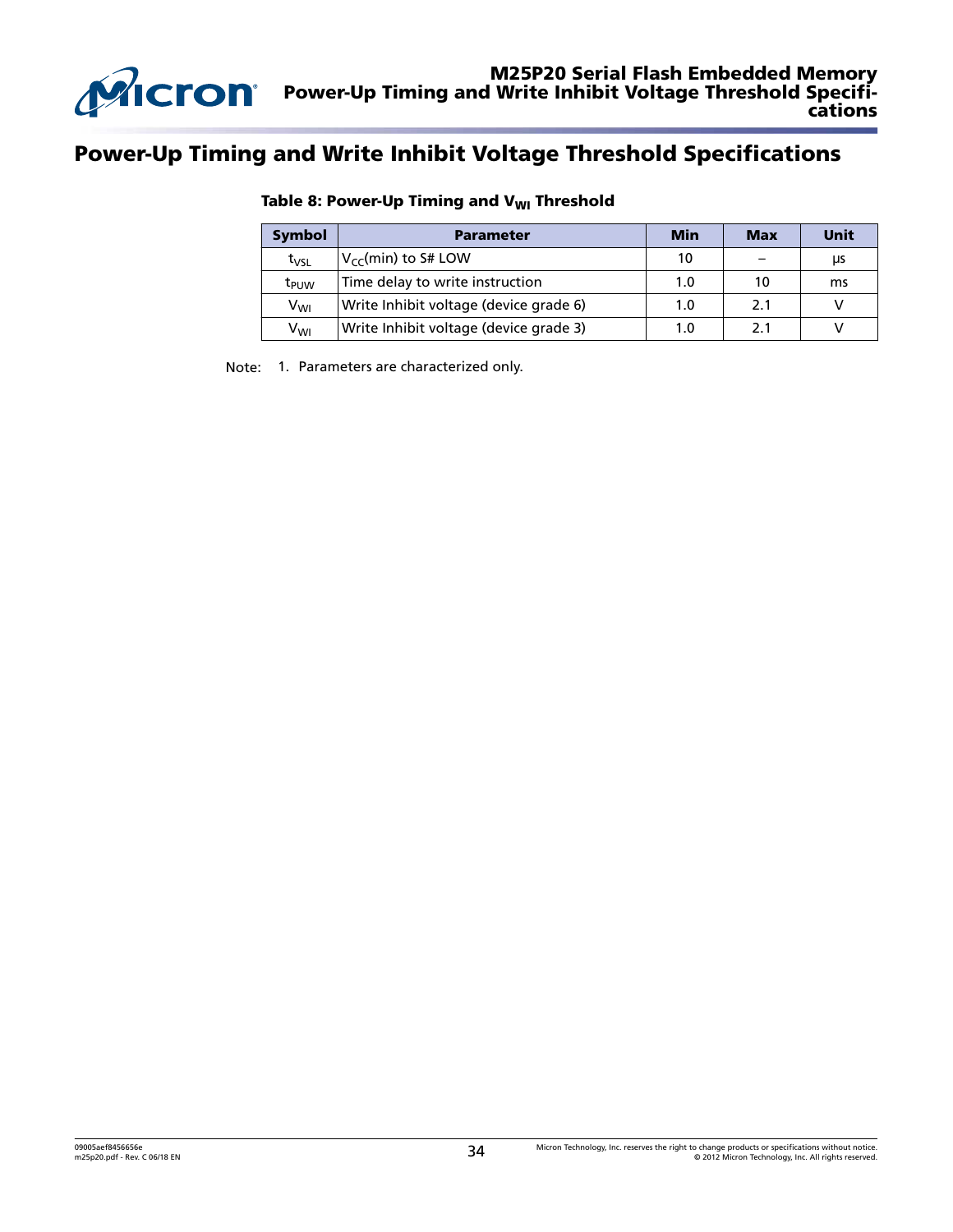<span id="page-34-0"></span>

### Maximum Ratings and Operating Conditions

**Caution:** Stressing the device beyond the absolute maximum ratings may cause permanent damage to the device. These are stress ratings only and operation of the device beyond any specification or condition in the operating sections of this datasheet is not recommended. Exposure to absolute maximum rating conditions for extended periods may affect device reliability.

#### Table 9: Absolute Maximum Ratings

| <b>Symbol</b>     | <b>Parameter</b>                                        | <b>Min</b> | <b>Max</b>     | Units | <b>Notes</b> |
|-------------------|---------------------------------------------------------|------------|----------------|-------|--------------|
| Tstg              | Storage temperature                                     | $-65$      | 150            | °C    |              |
| T <sub>LEAD</sub> | Lead temperature during soldering                       |            | See note       | °۲    |              |
| $V_{10}$          | Input and output voltage (with respect to ground)       | $-0.6$     | $V_{CC}$ + 0.6 |       |              |
| Vcc               | Supply voltage                                          | $-0.6$     | 4.0            |       |              |
| V <sub>ESD</sub>  | Electrostatic discharge voltage (Human Body mod-<br>el) | $-2000$    | 2000           |       |              |

- Notes: 1. The T<sub>LEAD</sub> signal is compliant with JEDEC Std J-STD-020C (for small body, Sn-Pb or Pb assembly), the Micron RoHS compliant 7191395 specification, and the European directive on Restrictions on Hazardous Substances (RoHS) 2002/95/EU.
	- 2. The minimum voltage may reach the value of –2V for no more than 20ns during transitions; the maximum may reach the value of  $V_{CC}$  +2V for no more than 20ns during transitions.
	- 3. The V<sub>ESD</sub> signal: JEDEC Std JESD22-A114A (C1 = 100pF, R1 = 1500Ω, R2 = 500Ω).

#### Table 10: Operating Conditions

| <b>Symbol</b>   | <b>Parameter</b>                        | <b>Min</b> | <b>Max</b> | <b>Unit</b> |
|-----------------|-----------------------------------------|------------|------------|-------------|
| V <sub>CC</sub> | Supply voltage                          |            | 3.6        |             |
| A               | Ambient operating temperature (grade 6) | -40        | 85         | $\circ$     |
|                 | Ambient operating temperature (grade 3) | -40        | 125        | $\sim$      |

#### Table 11: Data Retention and Endurance

| <b>Symbol</b>            | <b>Condition</b> | <b>Min</b> | <b>Max</b>                       | Unit              |
|--------------------------|------------------|------------|----------------------------------|-------------------|
| Program/Erase Grade 6    |                  | 100,000    | $\overline{\phantom{m}}$         | Cycles per sector |
| Cycles                   | Grade 3          | 100,000    | $\overbrace{\phantom{12322111}}$ |                   |
| Data Retention   at 55°C |                  | 20         | $\overline{\phantom{0}}$         | Years             |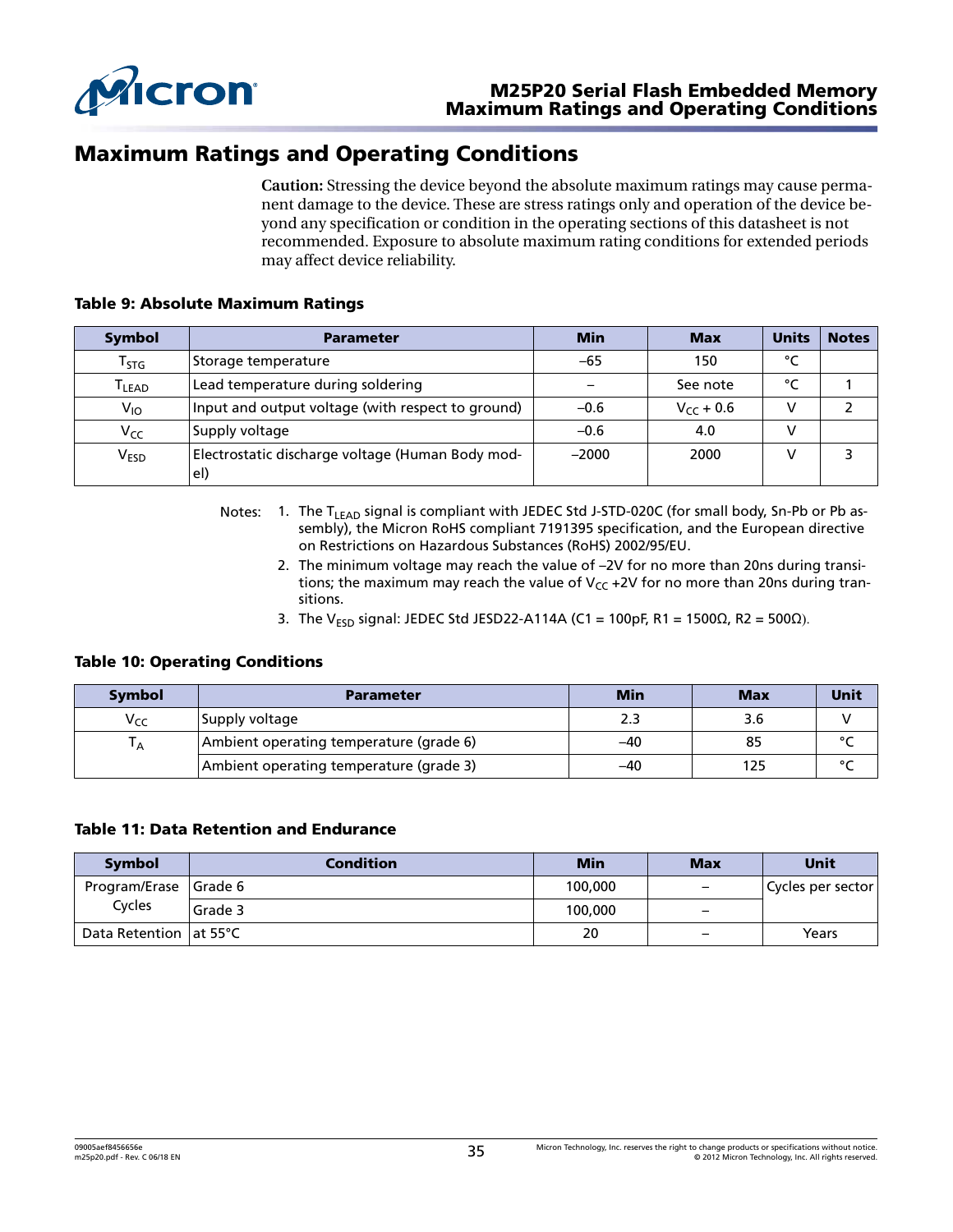<span id="page-35-0"></span>

# Electrical Characteristics

### Table 12: DC Current Specifications (Device Grade 6)

| <b>Symbol</b>   | <b>Parameter</b>                             | <b>Test Conditons</b>                                               | <b>Min</b>               | <b>Max</b> | <b>Units</b> |
|-----------------|----------------------------------------------|---------------------------------------------------------------------|--------------------------|------------|--------------|
| Iц.             | Input leakage current                        |                                                                     |                          | ±2         | μA           |
| I <sub>LO</sub> | Output leakage current                       | $\overline{\phantom{0}}$                                            | -                        | ±2         | μA           |
| $I_{CC1}$       | Standby current                              | $S# = V_{CC}$ , $V_{IN} = V_{SS}$ or $V_{CC}$                       |                          | 50         | μA           |
| $I_{CC2}$       | Deep power-down current                      | $S# = V_{CC}$ , $V_{IN} = V_{SS}$ or $V_{CC}$                       | —                        | 5          | μA           |
| $I_{CC3}$       | Operating current (READ)                     | C = $0.1V_{CC}$ / $0.9V_{CC}$ at 40 MHz and 75 MHz,<br>$DQ1 = open$ |                          | 8          | mA           |
|                 |                                              | C = $0.1V_{CC}$ / $0.9V_{CC}$ at 20 MHz, DQ1 = open                 | $\overline{\phantom{0}}$ | 4          | mA           |
| $I_{CC4}$       | Operating current<br>(PAGE PROGRAM)          | $S# = V_{CC}$                                                       |                          | 15         | mA           |
| $I_{CC5}$       | Operating current<br>(WRITE STATUS REGISTER) | $S# = V_{CC}$                                                       |                          | 15         | mA           |
| $I_{CC6}$       | Operating current<br>(SECTOR ERASE)          | $S# = V_{CC}$                                                       |                          | 15         | mA           |
| $I_{CC7}$       | Operating current<br>(BULK ERASE)            | $S# = V_{CC}$                                                       |                          | 15         | mA           |

### Table 13: DC Current Specifications (Device Grade 3)

| <b>Symbol</b> | <b>Parameter</b>                             | <b>Test Conditons</b>                               | <b>Min</b> | <b>Max</b> | <b>Units</b> |
|---------------|----------------------------------------------|-----------------------------------------------------|------------|------------|--------------|
| Iц            | Input leakage current                        |                                                     |            | ±2         | μA           |
| $I_{LO}$      | Output leakage current                       |                                                     |            | ±2         | μA           |
| $I_{CC1}$     | Standby current                              | $S# = V_{CC}$ , $V_{IN} = V_{SS}$ or $V_{CC}$       |            | 100        | μA           |
| $I_{CC2}$     | Deep power-down current                      | $S# = V_{CC}$ , $V_{IN} = V_{SS}$ or $V_{CC}$       |            | 50         | μA           |
| $I_{CC3}$     | Operating current (READ)                     | $C = 0.1 V_{cc} / 0.9 V_{cc}$ at 25 MHz, DQ1 = open |            | 8          | mA           |
|               |                                              | $C = 0.1 V_{CC} / 0.9 V_{CC}$ at 20 MHz, DQ1 = open |            | 4          | mA           |
| $I_{CC4}$     | Operating current<br>(PAGE PROGRAM)          | $St = V_{CC}$                                       |            | 15         | mA           |
| $I_{CC5}$     | Operating current<br>(WRITE STATUS REGISTER) | $S# = V_{CC}$                                       |            | 15         | mA           |
| $I_{CC6}$     | Operating current<br>(SECTOR ERASE)          | $St = V_{CC}$                                       |            | 15         | mA           |
| $I_{CC7}$     | Operating current<br>(BULK ERASE)            | $S# = V_{CC}$                                       |            | 15         | mA           |

### Table 14: DC Voltage Specifications

| <b>Symbol</b> | <b>Parameter</b>  | <b>Test Conditons</b> | <b>Min</b> | <b>Max</b>  | <b>Units</b> |
|---------------|-------------------|-----------------------|------------|-------------|--------------|
| VIL           | Input LOW voltage |                       | –∪.∠       | $0.3V_{CC}$ |              |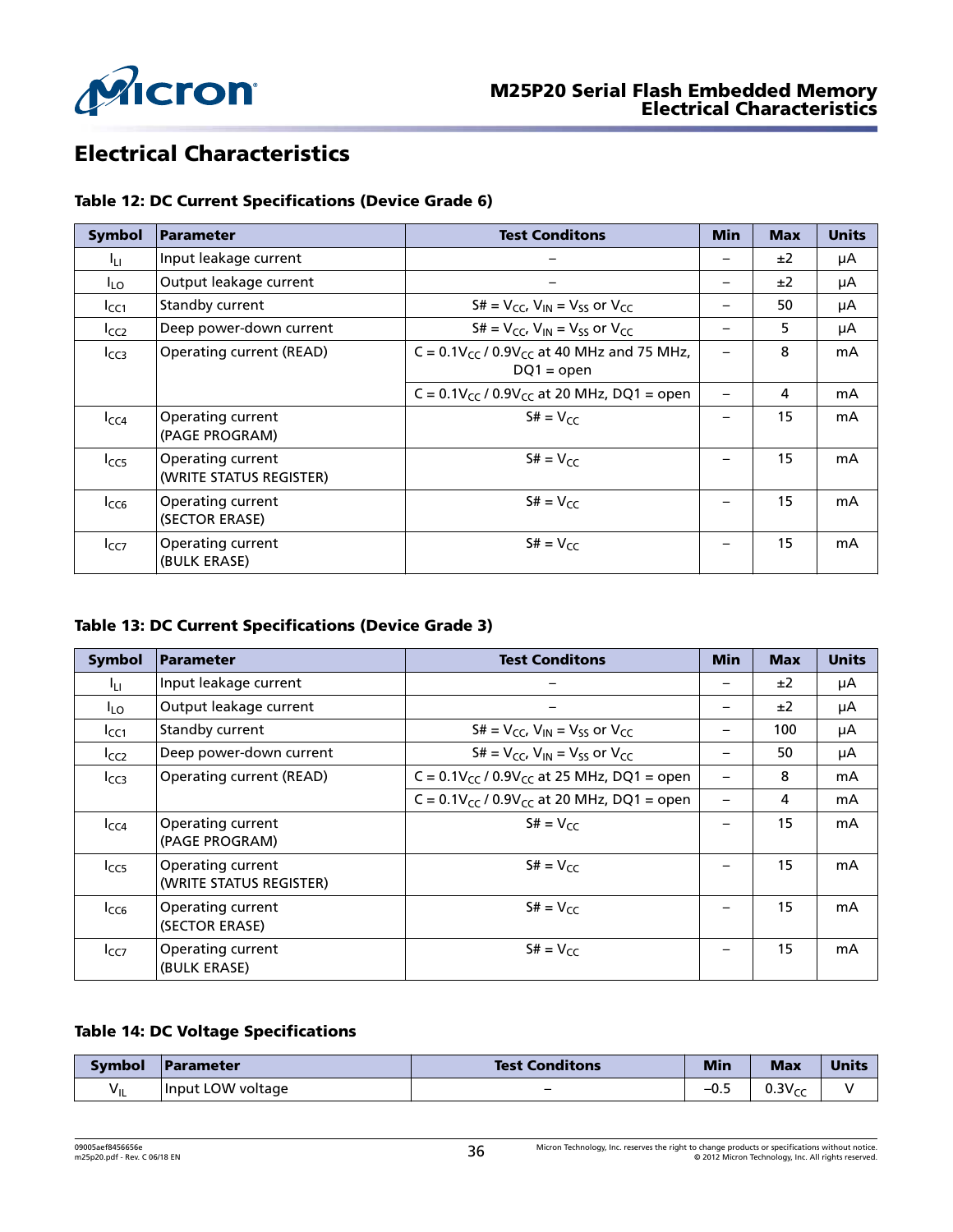<span id="page-36-0"></span>

### Table 14: DC Voltage Specifications (Continued)

| <b>Symbol</b>   | <b>Parameter</b>    | <b>Test Conditons</b>        | <b>Min</b>               | <b>Max</b>                         | <b>Units</b> |
|-----------------|---------------------|------------------------------|--------------------------|------------------------------------|--------------|
| $V_{\text{IH}}$ | Input HIGH voltage  | -                            |                          | 0.7 V <sub>CC</sub> $V_{cc}$ + 0.4 |              |
| $V_{OL}$        | Output LOW voltage  | $I_{\Omega} = 1.6 \text{mA}$ | $\overline{\phantom{0}}$ | 0.4                                |              |
| $V_{OH}$        | Output HIGH voltage | $I_{OH} = -100 \mu A$        | $V_{CC}$ - 0.2           | $\qquad \qquad -$                  |              |

#### Table 15: Instruction Times, Process Technology (Device Grade 6)

| <b>Symbol</b>   | <b>Parameter</b>                    | <b>Min</b> | <b>Typ</b>         | <b>Max</b> | <b>Units</b> | <b>Notes</b> |
|-----------------|-------------------------------------|------------|--------------------|------------|--------------|--------------|
| tw              | WRITE STATUS REGISTER cycle time    |            | 1.3                | 15         | ms           |              |
| tpp.            | PAGE PROGRAM cycle time (256 bytes) |            | 0.8                |            | ms           |              |
|                 | PAGE PROGRAM cycle time (n bytes)   |            | int (n/8) $\times$ |            |              |              |
|                 |                                     |            | 0.025              |            |              |              |
| <sup>t</sup> SE | <b>SECTOR ERASE cycle time</b>      |            | 0.6                |            |              |              |
| <sup>t</sup> BE | <b>BULK ERASE cycle time</b>        |            | 2.5                | 6          |              |              |

Note: 1. When using the PAGE PROGRAM (PP) instruction to program consecutive bytes, optimized timings are obtained with one sequence including all bytes, not several sequences of only a few bytes ( $1 \le n \le 256$ ).

### Table 16: Instruction Times (Device Grade 3)<sup>1, 2</sup>

| <b>Symbol</b>   | Parameter                           | <b>Min</b> | <b>Typ</b>                  | <b>Max</b> | <b>Units</b> | <b>Notes</b> |
|-----------------|-------------------------------------|------------|-----------------------------|------------|--------------|--------------|
| tw              | WRITE STATUS REGISTER cycle time    |            |                             | 15         | ms           |              |
| <sup>t</sup> PP | PAGE PROGRAM cycle time (256 bytes) |            | 1.5                         |            | ms           |              |
|                 | PAGE PROGRAM cycle time (n bytes)   |            | $0.4 + n \times$<br>1.1/256 |            |              |              |
| tSE             | SECTOR ERASE cycle time             |            |                             |            |              |              |
| <sup>t</sup> BE | <b>BULK ERASE cycle time</b>        |            | 2.8                         | 6          |              |              |

Notes: 1. Preliminary data; typical values are measured at 85°C.

2. See Operating Conditions and AC Measurement Conditions tables for test conditions.

3. When using the PAGE PROGRAM (PP) instruction to program consecutive bytes, optimized timings are obtained with one sequence including all bytes, not several sequences of only a few bytes ( $1 \le n \le 256$ ).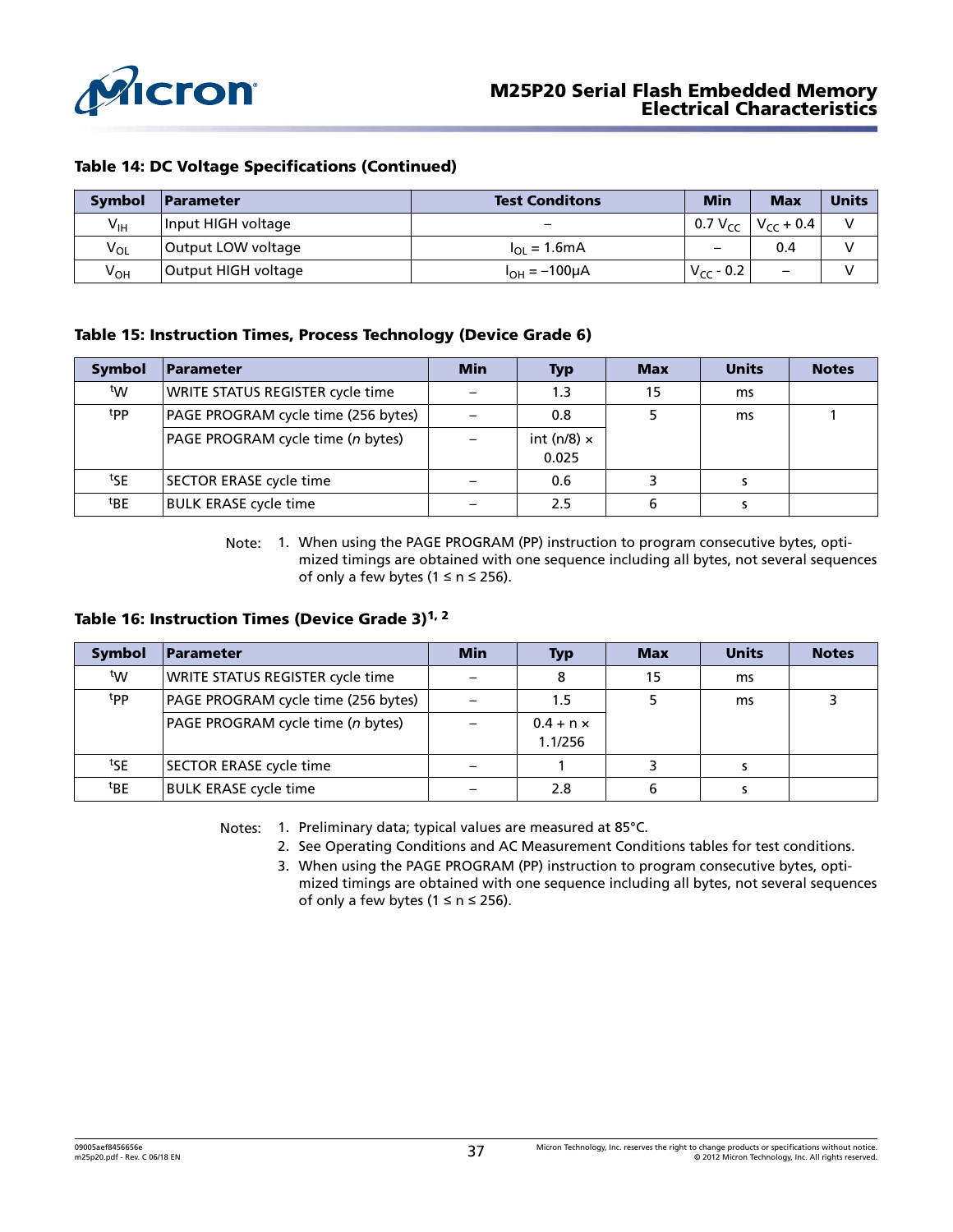<span id="page-37-0"></span>

# AC Characteristics

#### Table 17: AC Measurement Conditions

| Symbol               | <b>Parameter</b>                 | <b>Min</b>  | <b>Max</b>  | Unit |
|----------------------|----------------------------------|-------------|-------------|------|
|                      | Load capacitance                 | 30          | 30          | рF   |
|                      | Input rise and fall times        |             |             | ns   |
| Input pulse voltages |                                  | $0.2V_{cc}$ | $0.8V_{CC}$ |      |
|                      | Input timing reference voltages  | $0.3V_{CC}$ | $0.7V_{cc}$ |      |
|                      | Output timing reference voltages | $V_{CC}/2$  | $V_{CC}/2$  |      |

### Figure 21: AC Measurement I/O Waveform



#### Table 18: Capacitance

|         | Symbol Parameter               | <b>Test condition</b> | <b>Min</b>               | <b>Max</b> | Unit | <b>Notes</b> |
|---------|--------------------------------|-----------------------|--------------------------|------------|------|--------------|
| $-$ OUT | Output capacitance (DQ1)       | $V_{O IIT} = 0 V$     | $\overline{\phantom{0}}$ |            | рF   |              |
| ⊾տ      | Input capacitance (other pins) | $V_{\text{IN}} = 0 V$ | —                        |            | рF   |              |

Note: 1. Values are sampled only, not 100% tested, at  $T_A = 25^{\circ}$ C and a frequency of 20 MHz.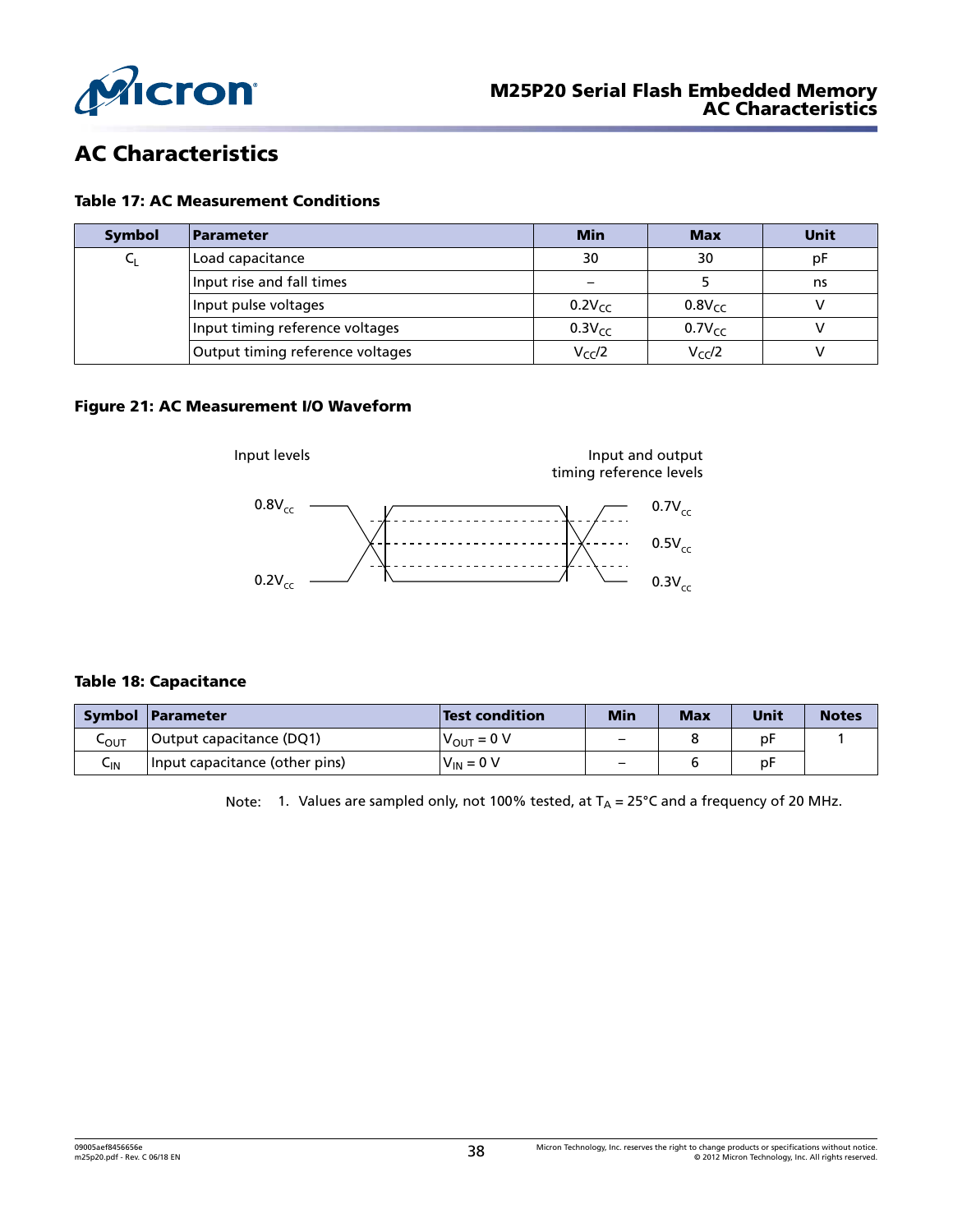<span id="page-38-0"></span>

| Table 19: AC Specifications (75 MHz, Device Grade 6, $V_{cc}$ min = 2.7V) |  |  |
|---------------------------------------------------------------------------|--|--|
|---------------------------------------------------------------------------|--|--|

| <b>Symbol</b>                | Alt.                        | <b>Parameter</b>                                                 | <b>Min</b>               | <b>Typ</b>               | <b>Max</b>               | <b>Unit</b> | <b>Notes</b>   |
|------------------------------|-----------------------------|------------------------------------------------------------------|--------------------------|--------------------------|--------------------------|-------------|----------------|
| ${}^{\mathsf{f}} \mathsf{C}$ | ${}^{\mathsf{f}}\mathsf{C}$ | Clock frequency for all commands (except READ)                   | D.C.                     | $\overline{\phantom{0}}$ | 75                       | <b>MHz</b>  | 1              |
| $f_{R}$                      | $\equiv$                    | Clock frequency for READ command                                 | D.C.                     |                          | 33                       | <b>MHz</b>  |                |
| tCH                          | <sup>t</sup> CLH            | Clock HIGH time                                                  | 6                        | $\overline{\phantom{0}}$ | $\qquad \qquad -$        | ns          | 3              |
| $tCL$                        | <sup>t</sup> CLL            | Clock LOW time                                                   | 6                        | —                        | $\overline{\phantom{0}}$ | ns          | $\overline{2}$ |
| <sup>t</sup> CLCH            | $\overline{\phantom{m}}$    | Clock rise time (peak-to-peak)                                   | 0.1                      | $\overline{\phantom{0}}$ | $\overline{\phantom{0}}$ | V/ns        | 4, 5           |
| <sup>t</sup> CHCL            | $\overline{\phantom{0}}$    | Clock fall time (peak-to-peak)                                   | 0.1                      | -                        | $\overline{\phantom{0}}$ | V/ns        | 4, 5           |
| <sup>t</sup> SLCH            | tcss                        | S# active setup time (relative to C)                             | 5                        | $\overline{\phantom{0}}$ | $\overline{\phantom{0}}$ | ns          |                |
| <sup>t</sup> CHSL            |                             | S# not active hold time (relative to C)                          | 5                        | $\overline{\phantom{0}}$ | $\overline{\phantom{0}}$ | ns          |                |
| <sup>t</sup> DVCH            | t <sub>DSU</sub>            | Data In setup time                                               | $\overline{2}$           |                          | $\overline{\phantom{0}}$ | ns          |                |
| <sup>t</sup> CHDX            | <sup>t</sup> DH             | Data In hold time                                                | 5                        | $\overline{\phantom{0}}$ | $\qquad \qquad -$        | ns          |                |
| <sup>t</sup> CHSH            | $\overline{\phantom{0}}$    | S# active hold time (relative to C)                              | 5                        |                          | $\overline{\phantom{0}}$ | ns          |                |
| <sup>t</sup> SHCH            | $\overline{\phantom{m}}$    | S# not active setup time (relative to C)                         | 5                        | $\overline{\phantom{0}}$ | $\overline{\phantom{0}}$ | ns          |                |
| ts <sub>HSL</sub>            | <sup>t</sup> CSH            | S# deselect time                                                 | 100                      | $\qquad \qquad -$        | $\overline{\phantom{0}}$ | ns          |                |
| tsHQZ                        | t <sub>DIS</sub>            | Output disable time                                              | $\qquad \qquad -$        |                          | 8                        | ns          | $\overline{4}$ |
| <sup>t</sup> CLQV            | ty                          | Clock LOW to output valid                                        | $\overline{\phantom{m}}$ | $\overline{\phantom{0}}$ | 8/6                      | ns          |                |
| <sup>t</sup> CLQX            | <sup>t</sup> HO             | Output hold time                                                 | $\mathbf{0}$             | $\overline{\phantom{0}}$ | $\overline{\phantom{0}}$ | ns          |                |
| <sup>t</sup> HLCH            | $\overline{\phantom{0}}$    | HOLD# setup time (relative to C)                                 | 5                        | $\overline{\phantom{0}}$ | $\overline{\phantom{0}}$ | ns          |                |
| <sup>t</sup> CHHH            | $\overline{\phantom{m}}$    | HOLD# hold time (relative to C)                                  | 5                        |                          | $\overline{\phantom{0}}$ | ns          |                |
| <sup>t</sup> HHCH            | $\overline{\phantom{0}}$    | HOLD# setup time (relative to C)                                 | 5                        | $\overline{\phantom{0}}$ | $\overline{\phantom{0}}$ | ns          |                |
| <sup>t</sup> CHHL            | $\overline{\phantom{0}}$    | HOLD# hold time (relative to C)                                  | 5                        | $\overline{\phantom{0}}$ | $\overline{\phantom{0}}$ | ns          |                |
| <sup>t</sup> HHQX            | t <sub>LZ</sub>             | HOLD# to output Low-Z                                            | $\overline{\phantom{0}}$ |                          | 8                        | ns          | 4              |
| <sup>t</sup> HLQZ            | <sup>t</sup> HZ             | HOLD# to output High-Z                                           | $\overline{\phantom{m}}$ | -                        | 8                        | ns          | $\overline{a}$ |
| <sup>t</sup> WHSL            | $\overline{\phantom{m}}$    | <b>WRITE PROTECT setup time</b>                                  | 20                       | $\overline{\phantom{0}}$ | $\overline{\phantom{0}}$ | ns          | 6              |
| <sup>t</sup> SHWL            | $\qquad \qquad -$           | <b>WRITE PROTECT hold time</b>                                   | 100                      | $\overline{\phantom{0}}$ | $\overline{\phantom{0}}$ | ns          | 6              |
| <sup>t</sup> DP              | $\overline{\phantom{m}}$    | S# HIGH to deep power-down mode                                  | $\qquad \qquad -$        | $\overline{\phantom{0}}$ | 3                        | μs          | 4              |
| t <sub>RES1</sub>            | $\overline{\phantom{0}}$    | S# HIGH to STANDBY without READ ELECTRONIC SIGNA-<br><b>TURE</b> | $\overline{\phantom{0}}$ |                          | 30                       | μs          | 4              |
| t <sub>RES2</sub>            | $\overline{\phantom{0}}$    | S# HIGH to STANDBY with READ ELECTRONIC SIGNATURE                | $\qquad \qquad -$        | $\overline{\phantom{0}}$ | 30                       | μs          | 4              |

Notes: 1. 75 MHz operation is available only on the V<sub>CC</sub> range 2.7V to 3.6V; the maximum frequency in the extended  $V_{CC}$  range 2.3V to 2.7V is 40 MHz.

- 2. Typical values given for  $T_A = 25$  °C.
- 3. The <sup>t</sup>CH and <sup>t</sup>CL signal values must be greater than or equal to  $1/fC$ .
- 4. Value guaranteed by characterization, not 100% tested in production.
- 5. Expressed as a slew-rate.
- 6. Only applicable as a constraint for a WRSR command when SRWD is set at 1.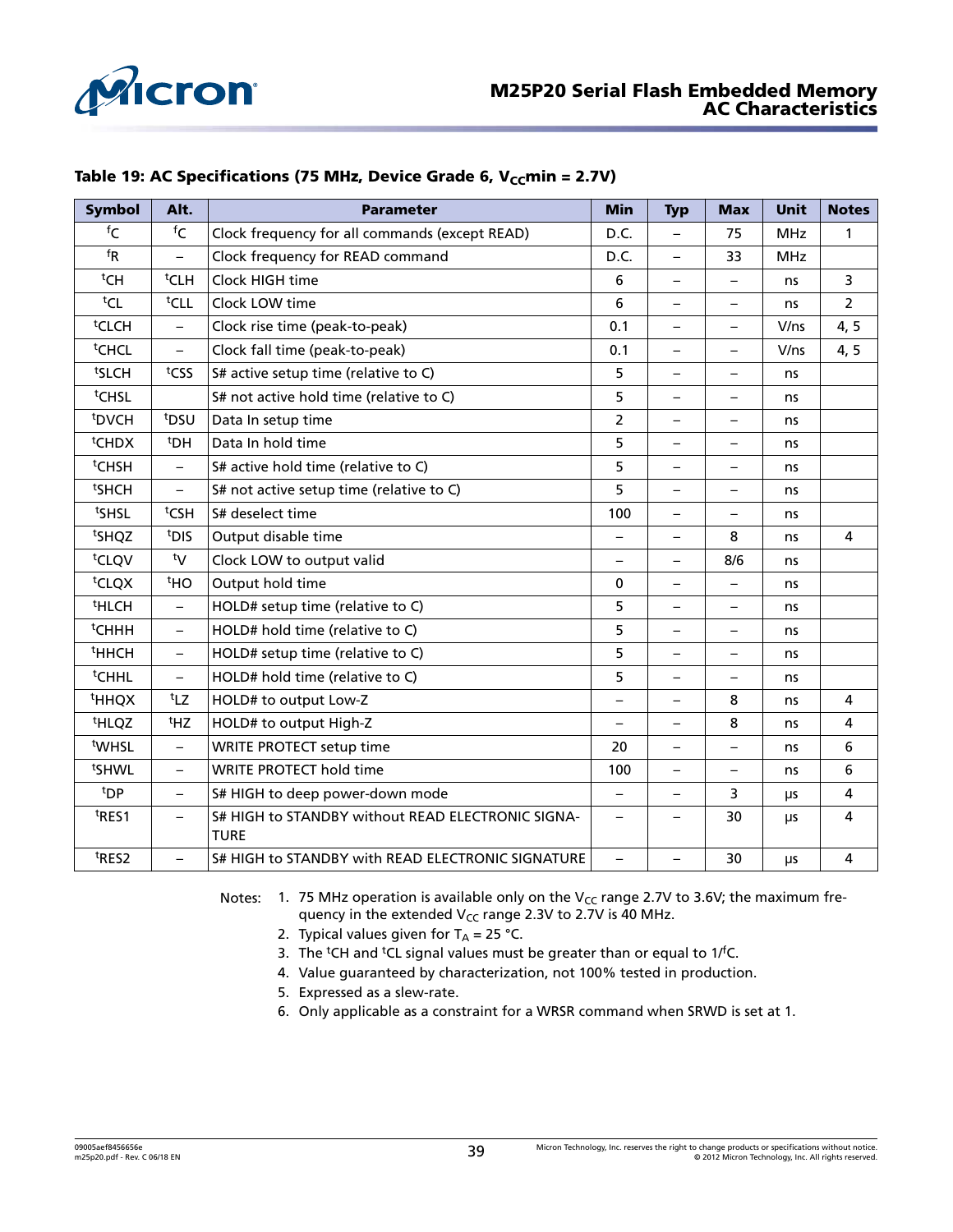<span id="page-39-0"></span>

### Figure 22: Serial Input Timing





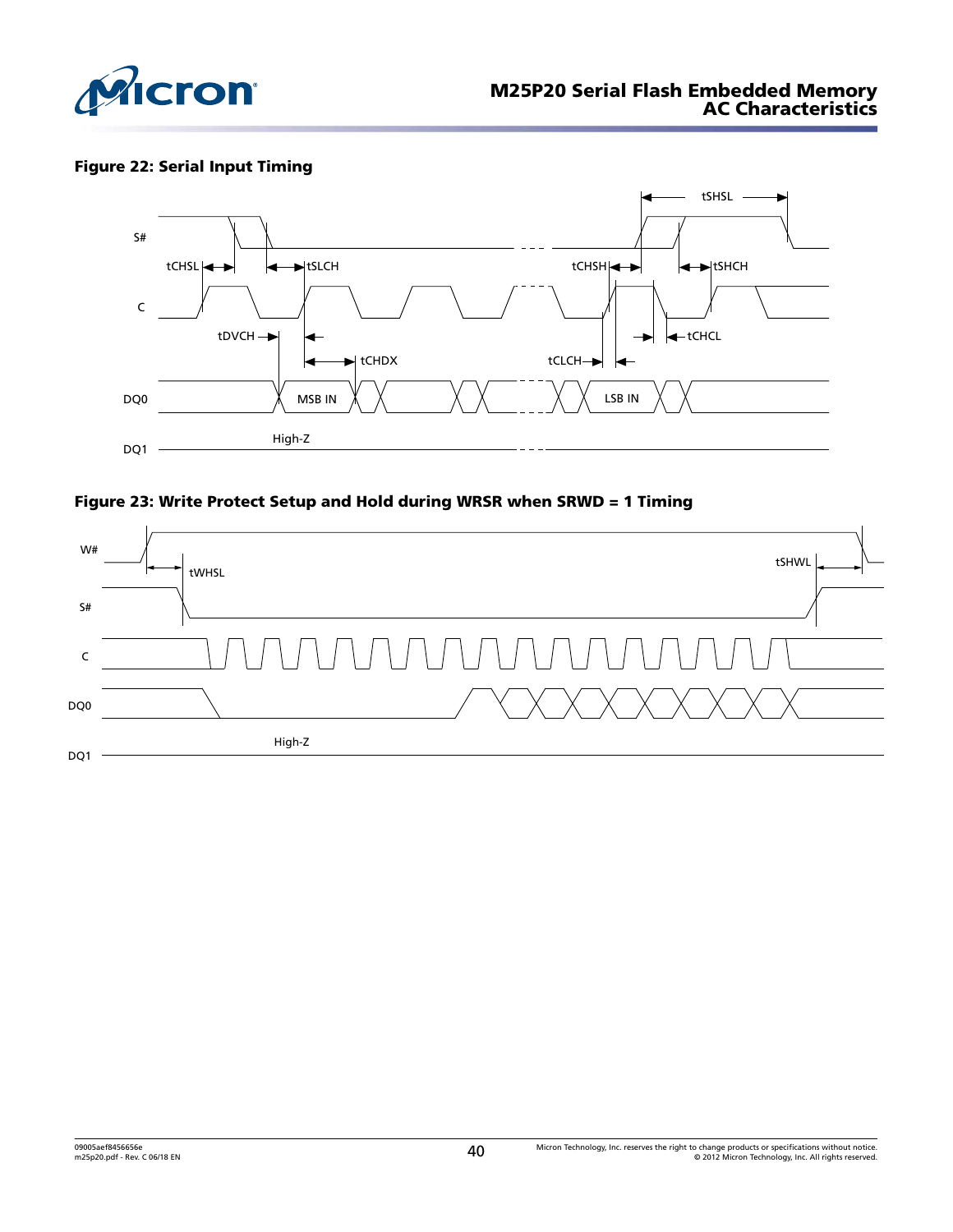<span id="page-40-0"></span>

### Figure 24: Hold Timing



### Figure 25: Output Timing

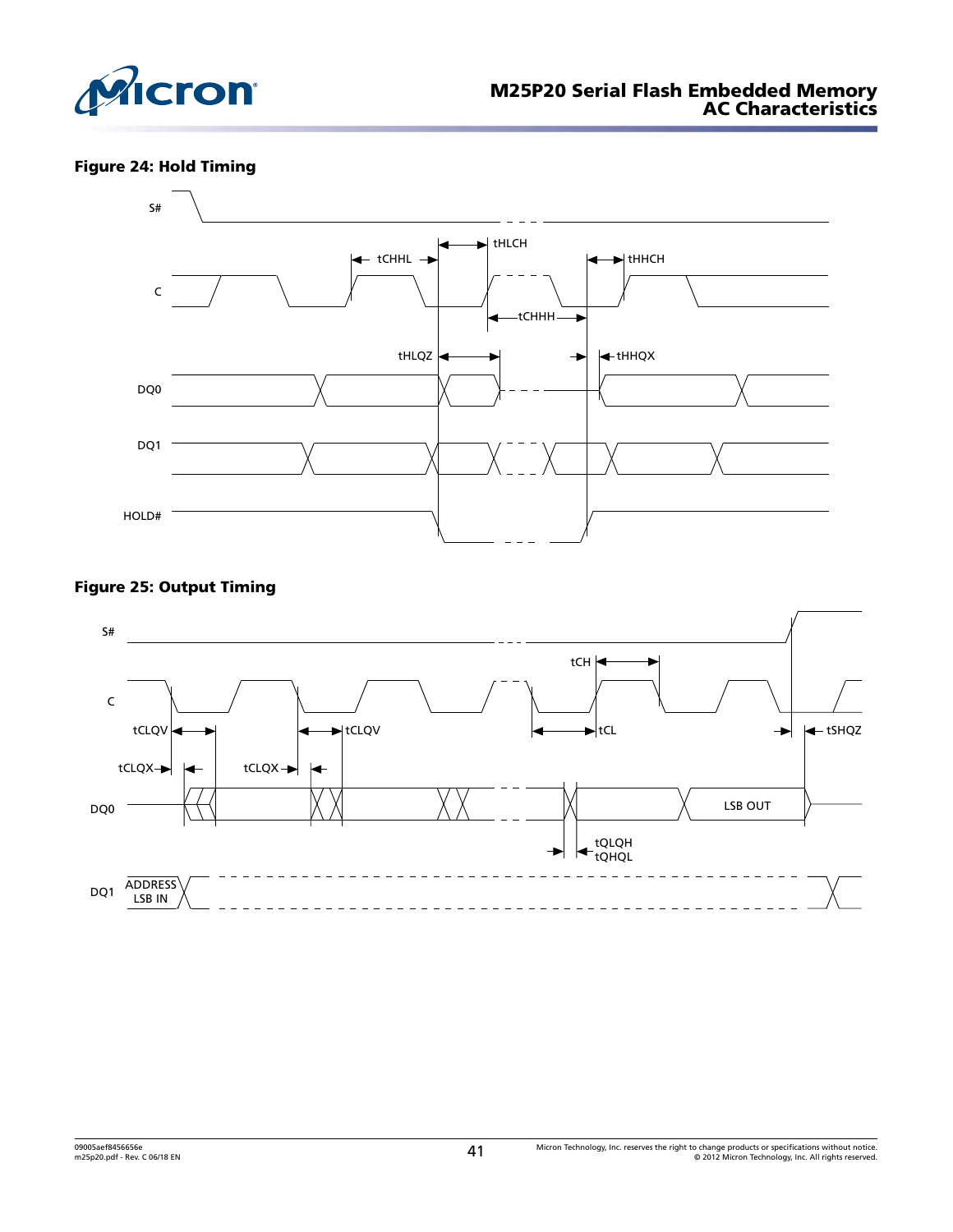<span id="page-41-0"></span>

# Package Information

### Figure 26: SO8N 150 mils Body Width



Notes: 1. Drawing is not to scale.

2. All dimensions are in millimeters.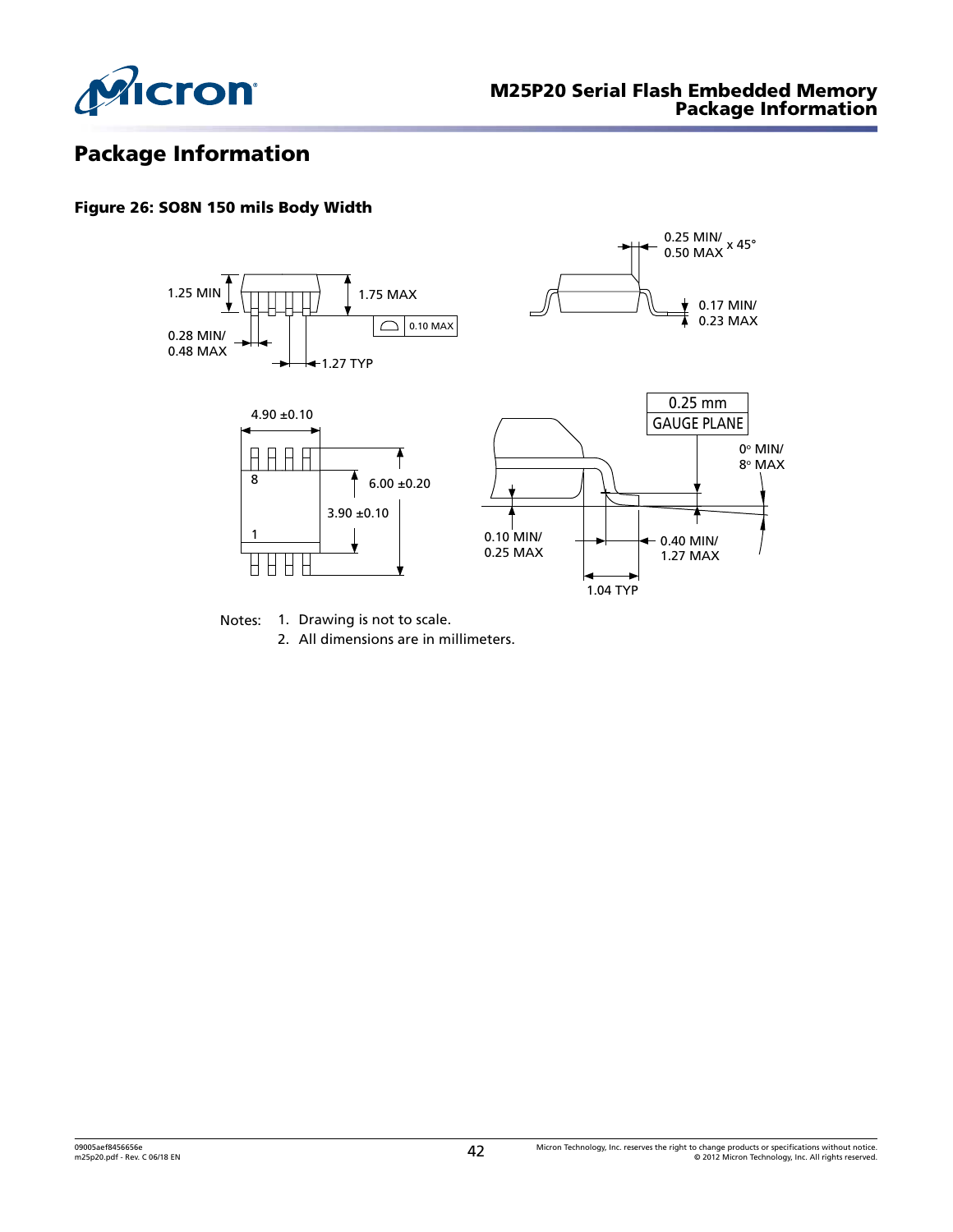<span id="page-42-0"></span>

### Figure 27: V-PDFN8 6mm x 5mm



2. All dimensions are in millimeters.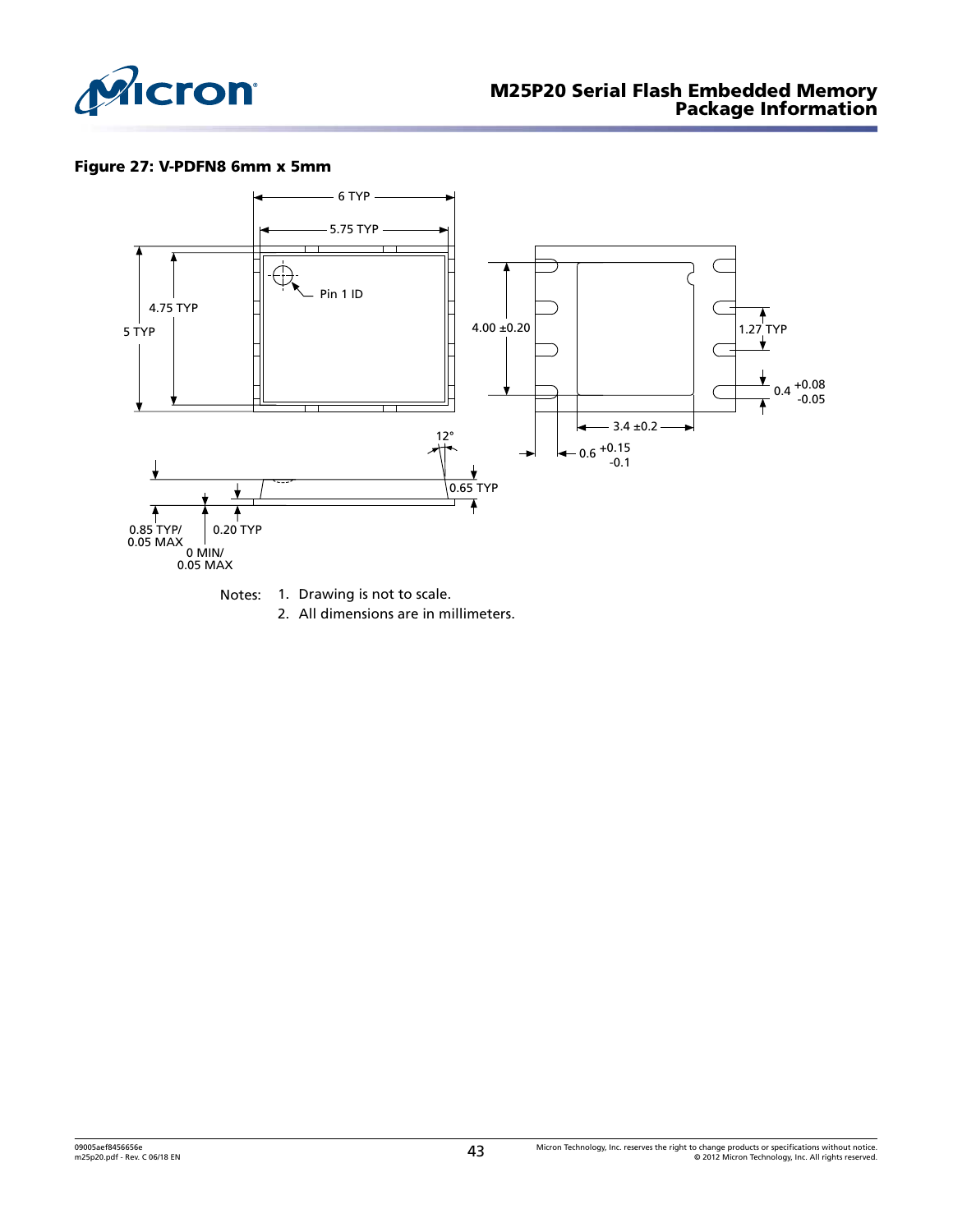<span id="page-43-0"></span>

### Device Ordering Information

### Standard Parts

Micron Serial NOR Flash devices are available in different configurations and densities. Valid part numbers are at Micron's part catalog (www.micron.com), and feature and specification comparisons are at www.micron.com/products. Contact your sales representative for devices not found.

For more information on how to identify products and top side marking by the process identification letter, refer to technical note, TN-12-24: Serial Flash Memory Device Marking for the M25P, M25PE, M45PE,M25PX, and N25Q Product Families.

Micron recommends the use of the automotive grade device in the automotive environment, autograde 6 and grade 3. The high reliability certified flow (HRCF) is described in the quality note QNEE9801. Ask your Micron sales office for a copy. For further information on line items not listed here or on any aspect of this device, contact your nearest representative.

|  |  | Table 20: Part Number Information Scheme |  |
|--|--|------------------------------------------|--|
|  |  |                                          |  |

| <b>Part Number</b><br>Category | <b>Category Details</b>                                                                                        | <b>Notes</b> |
|--------------------------------|----------------------------------------------------------------------------------------------------------------|--------------|
| Device type                    | $M25P =$ Serial Flash memory for code storage                                                                  |              |
| Density                        | $20 = 2Mb (256K x 8)$                                                                                          |              |
| Security features              | – = no extra security                                                                                          |              |
|                                | $S =$ CFD programmed with UID                                                                                  |              |
| Operating voltage              | $V = V_{cc} = 2.3V$ to 3.6V                                                                                    |              |
| Package                        | $MN = SO8N$ (150 mils width)                                                                                   |              |
|                                | $MP = V-PDFN8$ 6mm x 5mm (MLP8)                                                                                |              |
| Device Grade                   | $6$ = Industrial temperature range: $-40^{\circ}$ C to 85 $^{\circ}$ C. Device tested with standard test flow. | 2            |
| Packing Option                 | - = Standard packing                                                                                           |              |
|                                | $T =$ Tape and reel packing                                                                                    |              |
| Plating technology             | P or $G = \text{RoH}S$ -compliant                                                                              |              |
| Lithography                    | $B = T9HX$                                                                                                     | 2            |

Notes: 1. Secure options are available upon customer request.

2. Exposed pad of 3mm x 3mm.

**Note:** The category of second Level Interconnect is marked on the package and on the inner box label, in compliance with JEDEC Standard JESD97. The maximum ratings related to soldering conditions are also marked on the inner box label.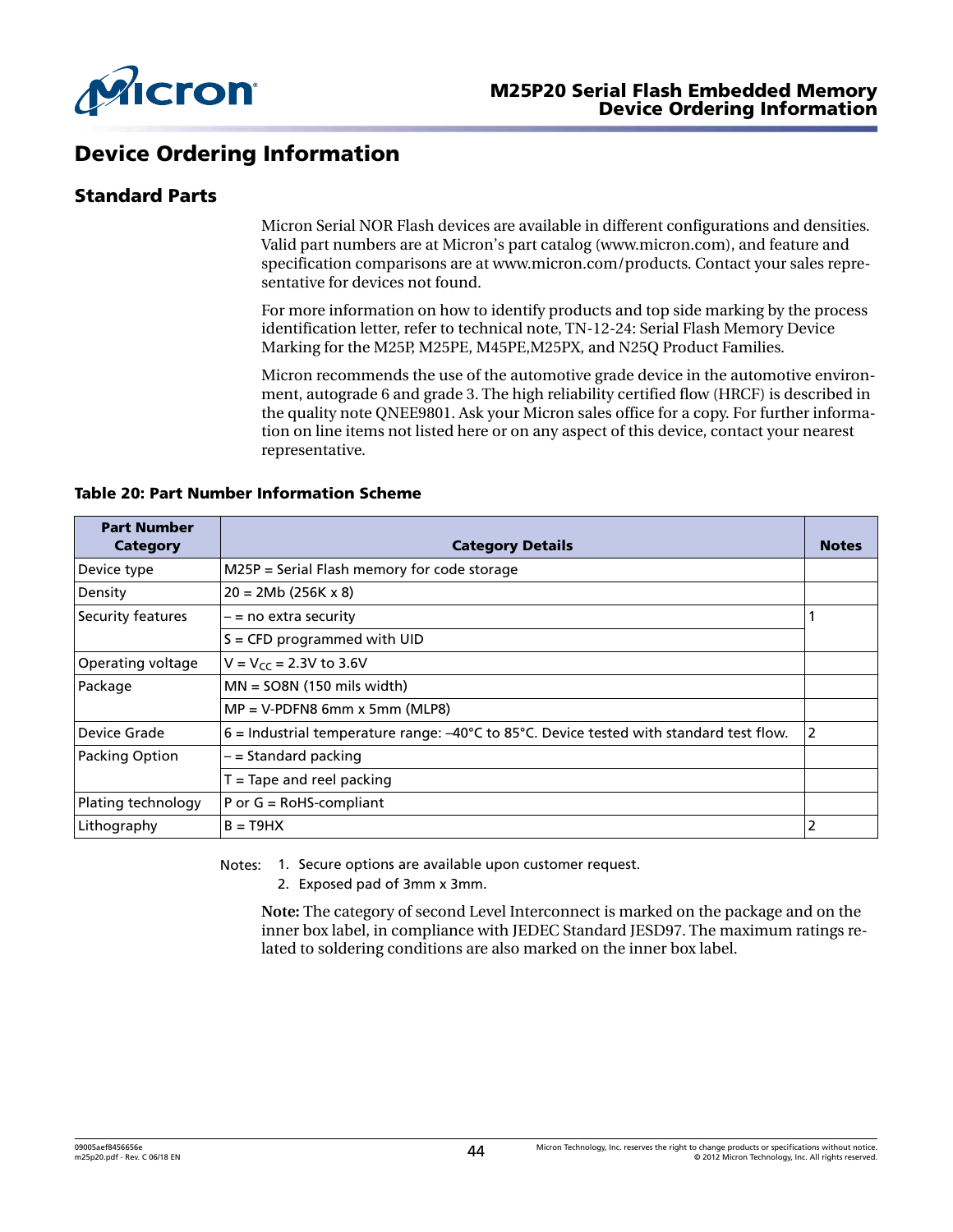<span id="page-44-0"></span>

### Automotive Parts

#### Table 21: Part Number Information Scheme

| <b>Part Number</b><br>Category | <b>Category Details</b>                                                                                                          | <b>Notes</b>   |
|--------------------------------|----------------------------------------------------------------------------------------------------------------------------------|----------------|
| Device type                    | $M25P =$ Serial Flash memory for code storage                                                                                    |                |
| Density                        | $20 = 2Mb (256K x 8)$                                                                                                            |                |
| Security features              | $-$ = no extra security                                                                                                          |                |
| Operating voltage              | $V = V_{cc} = 2.3V$ to 3.6V                                                                                                      |                |
| Package                        | $MN = 508N$ (150 mils width)                                                                                                     |                |
| Device Grade                   | $6$ = Industrial temperature range: $-40^{\circ}$ C to 85 $^{\circ}$ C. Device tested with high reliability test<br>flow.        |                |
|                                | $3$ = Automotive temperature range: $-40^{\circ}$ C to 125 $^{\circ}$ C. Device tested with high reliability<br>test flow.       |                |
| Packing Option                 | - = Standard packing                                                                                                             |                |
|                                | $T =$ Tape and reel packing                                                                                                      |                |
| Plating technology             | P or $G = \text{RoH}S$ -compliant                                                                                                | $\overline{2}$ |
| Lithography                    | $B = 110$ nm technology, Fab 2 diffusion plant                                                                                   |                |
| Automotive Grade               | A = Automotive: $-40^{\circ}$ C to 85°C part. Only with temperature grade 6. Device tested with  <br>high reliability test flow. |                |
|                                | $=$ = Automotive: –40°C to 125°C.                                                                                                |                |

Notes: 1. Micron recommends the use of the automotive grade device in the automotive environment, autograde 6 and grade 3.

2. Contact your Micron sales representative for available options.